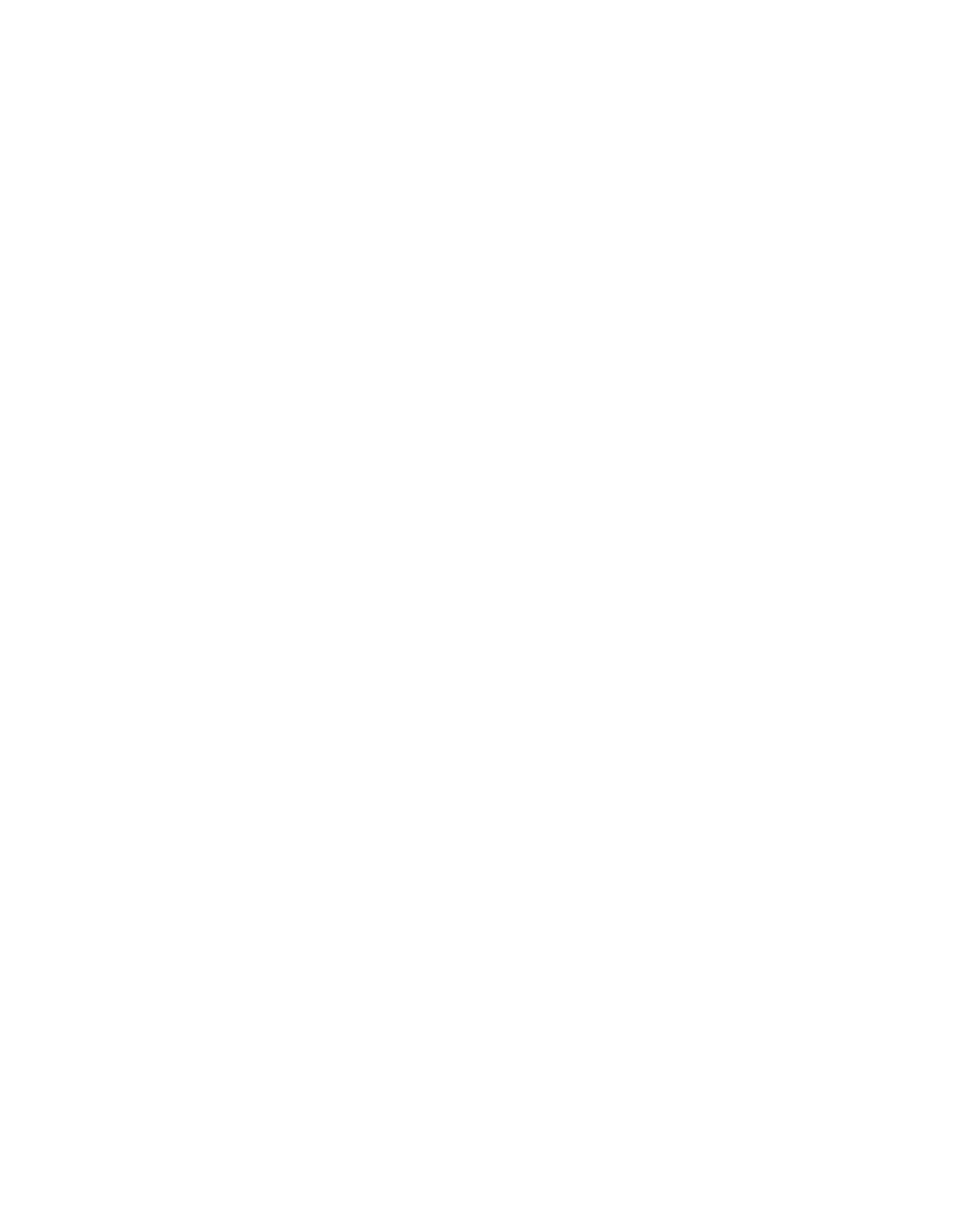# **TABLE OF CONTENTS**

|                            | <b>ARTICLE I - RECOGNITION</b>                              | $\mathbf{1}$ |  |  |  |
|----------------------------|-------------------------------------------------------------|--------------|--|--|--|
| <b>ARTICLE II WAGES</b>    |                                                             | $\mathbf{1}$ |  |  |  |
|                            | ARTICLE III - HOURS AND OVERTIME                            | 5            |  |  |  |
|                            | ARTICLE IV - HEALTH AND WELFARE BENFIT                      | 8            |  |  |  |
| <b>ARTICLE V - LEAVES</b>  |                                                             |              |  |  |  |
| 5.3.1                      | Sick Leave                                                  | 11           |  |  |  |
| 5.4                        | <b>Industrial Accident</b>                                  | 12           |  |  |  |
| 5.5                        | Bereavement                                                 | 13           |  |  |  |
| 5.6                        | Personal Necessity                                          | 13           |  |  |  |
| 5.7                        | Judicial Appearances                                        | 13           |  |  |  |
| 5.8                        | Military                                                    | 14           |  |  |  |
| 5.9.1                      | Maternity                                                   | 14           |  |  |  |
| 5.10                       | Paternity or Adoption                                       | 14           |  |  |  |
| 5.11                       | <b>Union Business</b>                                       | 14           |  |  |  |
| 5.12                       | <b>Certificated Services</b>                                | 15           |  |  |  |
| 5.13                       | Administrative Leave                                        | 15           |  |  |  |
| 5.14                       | <b>Additional Leave s</b>                                   | 15           |  |  |  |
| 5.15                       | Sick Leave Bank                                             | 15           |  |  |  |
|                            | ARTICLE VI - VACATION AND HOLIDAYS                          | 17           |  |  |  |
|                            | <b>ARTICLE VII - TRANSFERS</b>                              | 19           |  |  |  |
|                            | <b>ARTICLE VIII – EVALUATIONS &amp; PROBATIONARY PERIOD</b> | 20           |  |  |  |
| <b>ARTIVLE IX - SAFETY</b> |                                                             | 21           |  |  |  |
|                            | <b>ARTICLE X - UNION SECURITY</b>                           | 22           |  |  |  |
|                            | <b>ARTICLE XI - GRIEVANCE PROCEDURES</b>                    | 27           |  |  |  |
|                            | <b>ARTICLE XII - SAVINGS</b>                                | 29           |  |  |  |
|                            | <b>ARTICLE XIII - LAYOFF</b>                                | 29           |  |  |  |
|                            | ARTICLE XIV - DISCIPLINE AND DISCHARGE                      | 30           |  |  |  |
|                            | ARTICLE XV - NONDISCRIMINATION                              | 33           |  |  |  |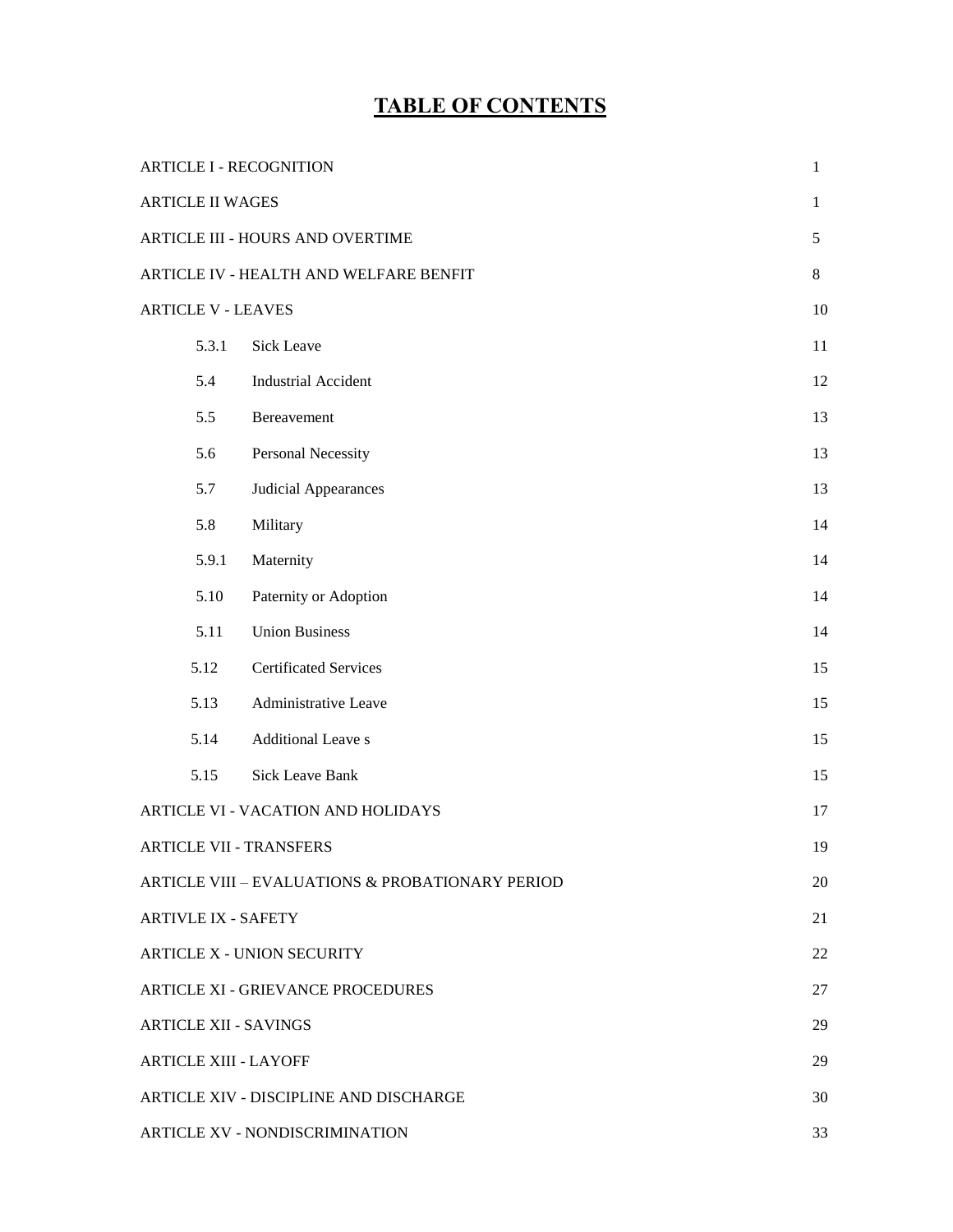| ARTICLE XVI - POSTING AND SELECTION                          | 33 |
|--------------------------------------------------------------|----|
| ARTICLE XVII - JOINT LABOR MANAGEMENT MEETINGS               | 34 |
| ARTICLE XVIII – RECLASSIFICATION AND NEW JOB CLASSIFICATIONS | 34 |
| ARTICLE XIX - CONCERTED ACTIVITIES                           | 36 |
| <b>ARTICLE XX - DURATION</b>                                 | 36 |
| ARTICLE XXI – COMMITMENT TO TRAINING                         | 36 |
| EXHIBIT A – CLASSIFIED SALARY SCHEDULE                       |    |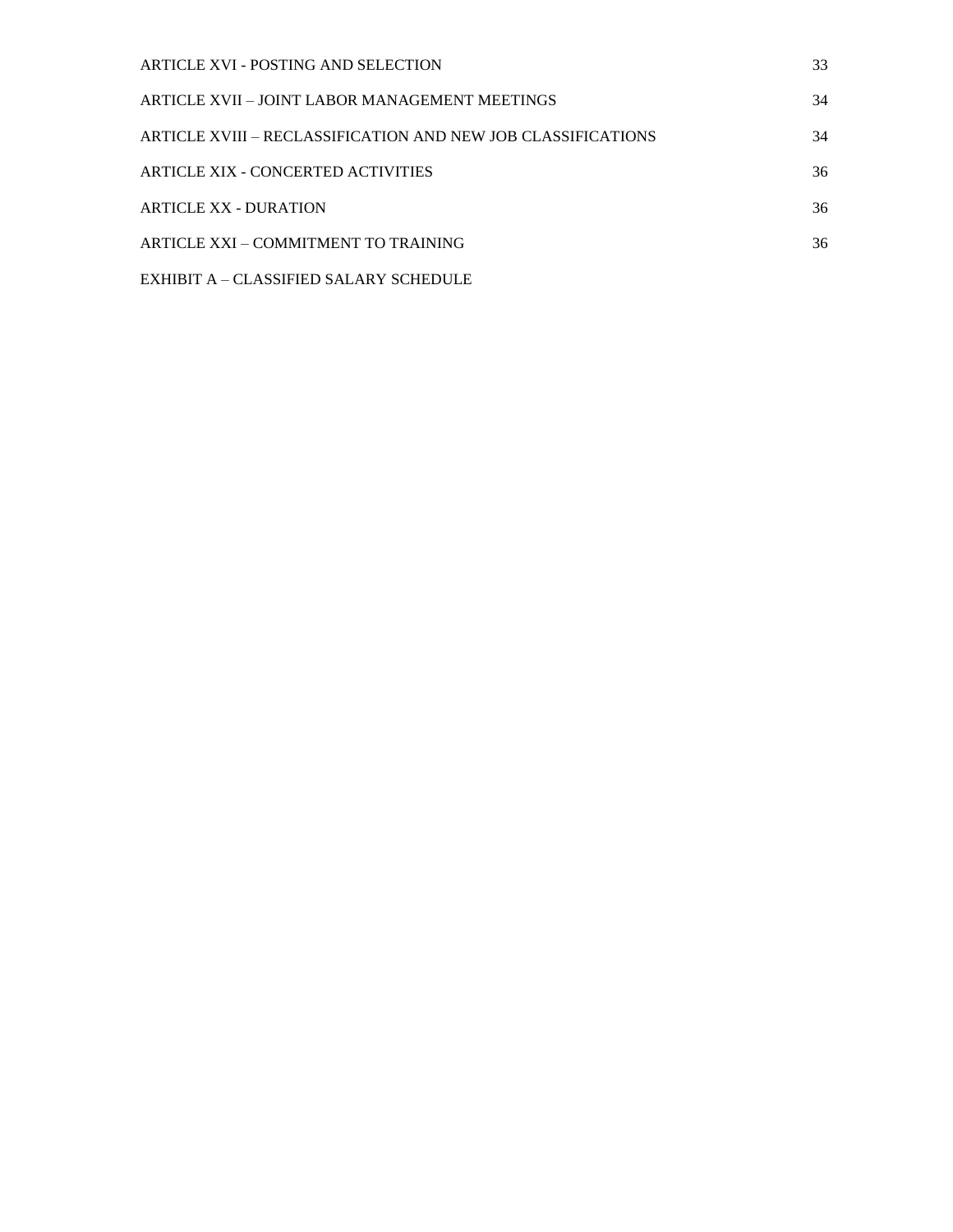# **ARTICLE I – RECOGNITION**

The Governing Board of the Dixon Unified School District, hereinafter referred to as the Board, recognizes Local 1021, Service Employees International Union, hereinafter referred to as the Union, as the exclusive bargaining representative of all classified employees in the following job groups: Administrative Support, Fiscal, Food Service, Information Technology, Instructional Support, Maintenance and Operations and any other permanent classified position authorized by the Governing Board; and excluding all positions which have been designated by the Board as management, confidential, or supervisory , all substitute and short-term employees working less than 165 consecutive working days, and all other employees not specifically included. The term employee as used hereinafter shall mean unit members.

The District agrees not to negotiate individually with any classified employee covered by this agreement during the duration of this agreement on matters specifically covered herein.

If, following five (5) days notification, the District and Union do not agree on unit placement of a classified position, the issue of unit placement will be submitted to PERB.

# **ARTICLE II – WAGES**

See Salary Schedules (Exhibit A)

# 2 SALARY CALCULATIONS

## 2.1 Designated Employees Less Than Twelve Months (School-Based Calendar)

2.1.1 The annual salary for Classified Employees is computed on a basic work year of 203.5 days (180 school days, 13.5 holidays, and 10 paid vacation days), plus appropriate longevity, professional growth, differential premiums. The annual salary will be divided into equal payments based on the actual number of months worked.

# 2.2 Designated Employees Less Than Twelve Months (Non-School Calendar)

2.2.1 The annual salary for Classified Employees is computed on a basic work year of 223.5 days (200 school days, 13.5 holidays, and 10 paid vacation days), plus appropriate longevity, professional growth, differential premiums. The annual salary will be divided into equal payments based on the actual number of months worked.

2.2.2 The annual salary for Classified Employees is computed on a basic work year of 243.5 days (220 base days, 13.5 holidays, and 10 paid vacation days, plus appropriate longevity, professional growth, differential premiums. The annual salary will be divided into equal payments based on the actual number of months worked.

#### 2.3 Designated Twelve-month Employees

The annual salary for twelve-month Classified Employees is computed on a basic work year of 261 days (246.5 base days and 14.5 holidays), plus appropriate longevity, professional growth, differential premiums. Vacation days for twelve month employees refer to Article VI (6.1). The annual salary will be divided into twelve equal payments.

2.4 Employees not designated as above and working less than forty (40) hours per week shall have their salaries computed on an hourly basis.

#### 2.5 Guaranteed Call-Back Pay The District agrees to provide a minimum of two (2) hours pay at the appropriate rate of pay when employees are called in to work after they have completed their regular shift or assignment.

- 2.6 Any new employees hired after June 30, 2020 shall receive their first pay check based on the actual month worked.
- 2.7 The 2020-2021 school year will be a transition year for the Deferred Net Pay option for all less than twelve (12) month employees. During this year, employees can opt into Deferred Net Pay in order to receive a pay check on July 31, 2021.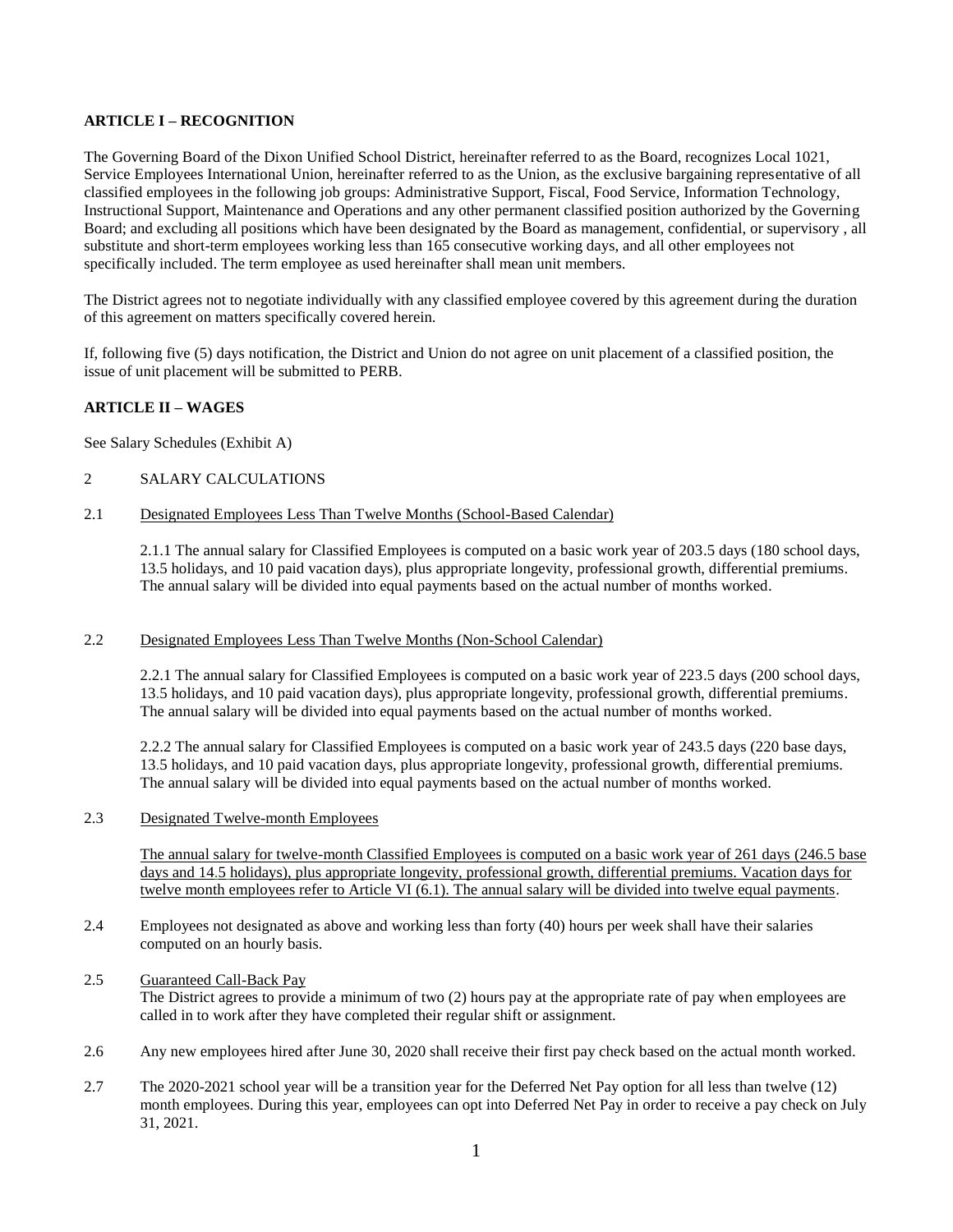2.8 Effective July 1, 2021, all classified employees working less than twelve (12) months shall be paid based on the actual number of months worked. The District shall offer the Deferred Net Pay as an ongoing option where employees can opt in to receive a check in the summer month(s).

#### 2.6 Working Out of Classification

Any employee covered by this agreement who performs the duties and responsibilities of a higher classification for more than half of their regular work day for two days in a calendar month the employee's current hourly rate shall be adjusted upward to that step in the pay range established for the higher classification which provides at least a ten (10%) increase.

#### 2.7 Mileage Allowance

In those instances when an employee is required to use his/her automobile, the District will pay mileage at the IRS rate as established by January 1st. of each year, by the most direct route under the following conditions:

- 2.7.1 The actual miles traveled for those employees whose daily assignment is at two or more different locations.
- 2.7.2 For all travel required out of town upon prior approval by the building principal or immediate supervisor.
- 2.7.3 For home visits approved by the Building principal.
- 2.7.4 This amount will be increased if, during the life of this agreement, the IRS establishes a higher approved rate.
- 2.7.5 The rate shall be effective on the date the increase is first applied by the District.

#### 2.8 Longevity

Longevity will accrue in increments of 3% on employees hire date; 10-14 years 3%, 15-19 years 6%, 20-24 years 9%, 25-29 years 12%, 30 years or more 15%.

#### 2.9 Miscellaneous Items

#### 2.10 Professional Development

2.10.1 This shall be a voluntary plan for classified employees, designed by classified employees and the administration, to provide for ongoing professional learning, best practices to support employees and students and for the betterment of the District.

Credit earned for college, community college, adult school, workshops, conferences, lectures, etc., shall be required for eligibility of a salary increment increase: 8 points 2.5%, 15 points 5%, 25 points 7.5%, 35 points 10%, 45 points 12.5%, 54 points 15%. I point equivalent to I semester unit; 15 hours equivalent to I semester unit).

Evaluation of applications for prior approval of all coursework below to be taken, points earned and increment advances shall be made by the Professional Development Committee and the Superintendent's designee upon request. The Professional Development Committee shall be made up of two SEIU Local 1021 members designated by the union and three (3) District representatives.

2.10.2 An increment shall be earned upon completion of required points; payment to begin the following July 31 of the year in which total points are reached. The increment is paid in addition to the regular monthly salary, based on gross monthly earnings; to be terminated only by employee resignation, retirement or dismissal.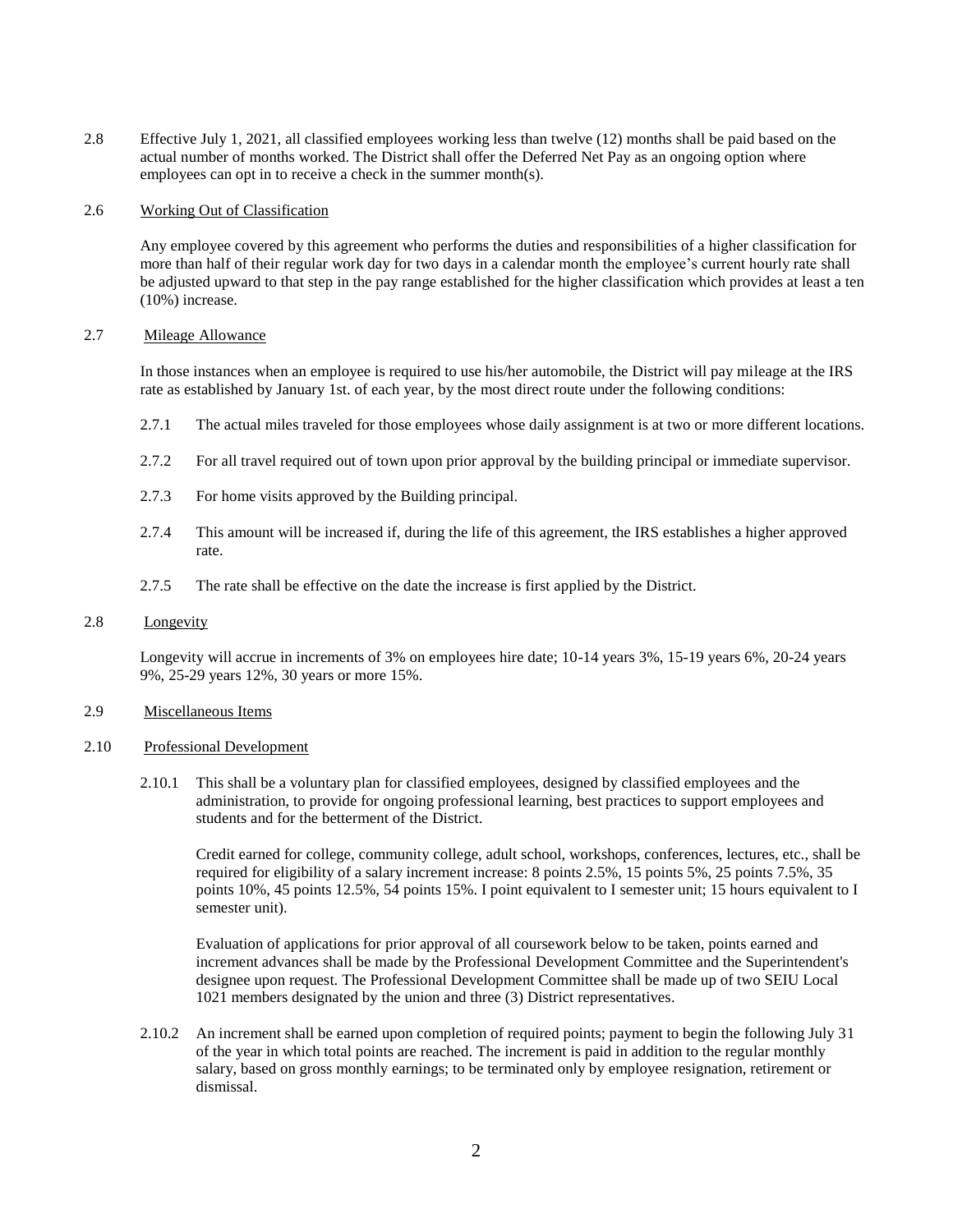| College-level courses                                                                          | EQUAL points for EQUAL semester units*                                                                                               |
|------------------------------------------------------------------------------------------------|--------------------------------------------------------------------------------------------------------------------------------------|
| <b>Selected Adult Education courses</b>                                                        | ONE point for 15 hours of classroom instruction                                                                                      |
| District or County In-service                                                                  | ONE point for 15 hours of in-service activity                                                                                        |
| Conferences, Workshops, Lectures, and trainings                                                | ONE point for 15 hours of attendance                                                                                                 |
| Trainings provided by the Union                                                                | ONE point for 15 hours of attendance                                                                                                 |
| Union Conventions, Workshops, and Lectures as preapproved ONE point for 15 hours of attendance |                                                                                                                                      |
| Institutes Trade Shows                                                                         | ONE point for 30 hours of attendance                                                                                                 |
| Instructor of any of the above for<br>District-sponsored activities                            | No points for hours of instruction if paid for<br>instruction; DOUBLE points for instruction if not paid for<br>instruction in above |

\*Each quarter unit equals 2/3-semester unit.

Increments are accumulated as follows: The total points may be a combination of above:

#### Increment Limitations:

The deadline for all professional development hours or filing of any units to be applied toward salary advancement is September 1.

A maximum of four (4) salary increments may be earned by any one employee after completion of one (1) year from date of hire with the District. Salary increments may be earned once every year thereafter effective July 31.

2.10.3 Procedures and Regulations

Increments may be earned during the hours or activities in which the employee is not receiving pay from the **District** 

Prior approval from the Executive Director of Human Resources is needed before taking any courses, workshop, conference, lecture, etc., if credit is to be counted toward professional development. Applications for approval can be obtained at the District Office.

College work is to be verified on official transcripts; all other work is to be verified by the proper official, and is to include agenda and/or syllabus and verified hours of attendance.

Passing grades must be earned before credit is granted. If a failing grade is earned, the course may be repeated upon approval. (See following paragraph.)

Coursework cannot be repeated for credit, unless an application for approval is submitted outlining the reasons or value to the employee or the employer.

# 2.12 Bilingual Pay

Members shall receive bilingual pay at 65 cents per hour only if they meet Articles 2.12.1 through 2.12.3 of the following criteria: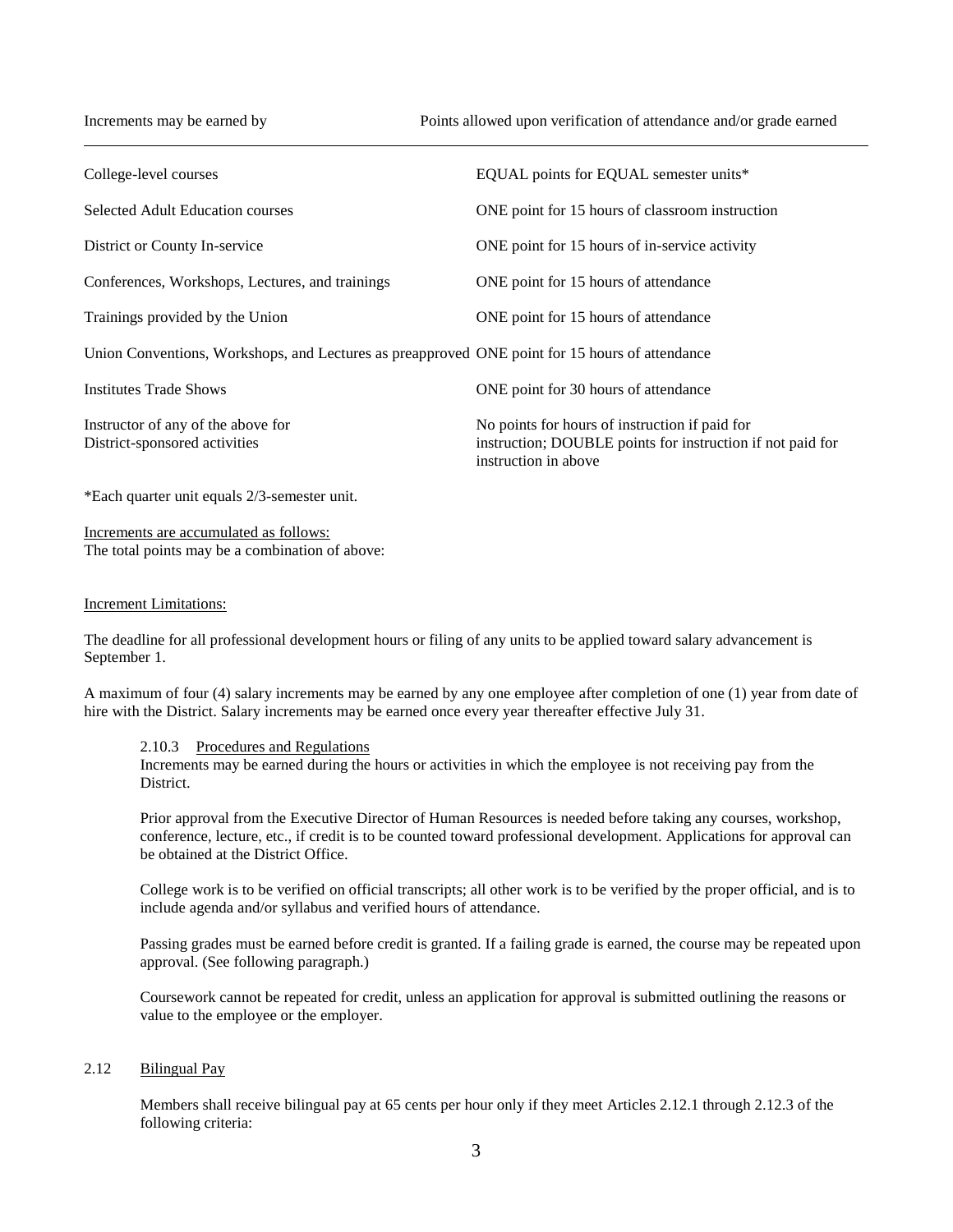2.12.1 They have passed a bilingual proficiency examination as administered by the Executive Director of Human Resources.

2.12.2 They have been approved by the Executive Director of Human Resources as serving in a position with substantial parental/community/student involvement.

2.12.3 They have been designated by the Executive Director of Human Resources as serving in a position requiring bilingual skills at least 20% of the time.

2.12.4 The District shall administer the bilingual proficiency examination twice per year.

2.12.5 In the event that a member of the bargaining unit who is requested by their immediate supervisor and agrees to provide oral translation services, the employee shall be paid at their regular rate of pay, plus 65 cents per hour for providing such services.

#### 2.13 Work Clothes

2.13.1 The District recognizes the importance of professional appearance and acknowledges that clearly identified employees increase site safety. The District agrees to provide the following clothing and allowances each year for the following classifications.

2.13.1.1 Custodial: Members of the Custodial staff will annually receive eleven (11) shirts and up to a \$100.00 allowance for long pants (work pants/denim). Additionally, custodians shall receive up to an allowance of up to \$200.00 per year for non-slip shoes/boots.

2.13.1.2 Maintenance and Grounds: Maintenance and Grounds staff will annually receive eleven (11) shirts and up to a \$100.00 allowance for long pants (work pants/denim). Additionally, maintenance and grounds personnel shall receive an allowance of up to \$250.00 per year for steel/composite toed work boots that minimally conform to ASTM F2413 Class 50 standards.

2.13.1.3 Food Service: Members of the Food Service staff will annually receive eleven (11) shirts and three (3) aprons. Additionally, Food Service staff shall receive an allowance of up to \$200.00 per year for non-slip shoes/boots.

2.13.2 Employees are required to wear the safety equipment as required by their immediate supervisors. Safety equipment will be purchased and maintained by the District.

2.13.3 District specified and funded clothing must be worn during duty hours. The District will allow M&O staff to purchase (at their own expense) and wear short pants during the summer months.

2.13.4 The District shall provide laundered uniform service of District-provided uniform.

2.13.5 The Union will designate up to three (3) representatives to sit on the Safety Committee. There should be one (1) Maintenance, one (1) Food Service, and one (1) Clerical representative designated by the Union. The Safety Committee will discuss how Safety Credit funds can be used to support, assist and ensure safety for employees in the work place.

# 2.14 In-service Training

Classified employees may be required to attend special in-service training courses and shall attend all meetings setup for this purpose. Exemption may be granted in specific cases by the Superintendent.

#### 2.15 Physical Examination

2.15.1 If the District requires the employee to have a physical examination the District will pay the actual cost of the examination.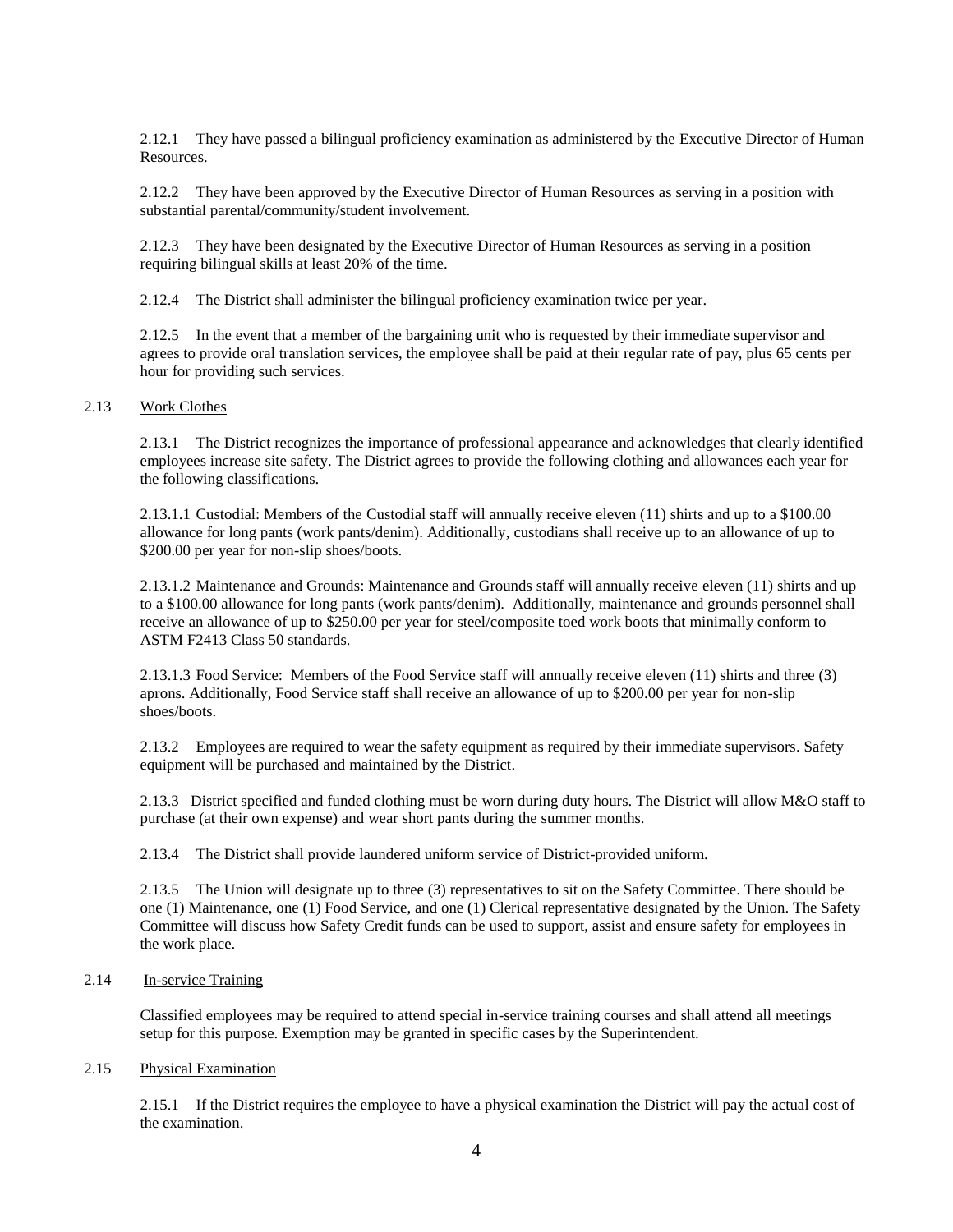#### 2.16 Maintenance/Grounds/Custodial Task Force

The District agrees to create a joint Union /Employers Maintenance/Grounds/Custodial Task Force to meet no less than quarterly with the Director of Operations, Human Resources Director, a school Principal selected by the District and appropriate employees and stewards to discuss issues of mutual concern including workloads.

- a. Custodial staffing among the schools and district office shall be equitable and based upon a formula, such as CASBO, or an agreed upon formula by the Task Force.
- b. The District and SEIU Local 1021 shall complete a full review of custodial staffing no later than 6/5/2020.
- 2.17 Employees in the maintenance department may volunteer on weekends, holidays and/or winter break to be on a call list for purpose of responding to emergencies. Employees will have the opportunity to volunteer by the 20th of the month for the following month for this assignment. Employees who do not volunteer shall not be called. Employees who volunteer shall agree to be on site within one hour of being called. An employee responding shall receive a twohour minimum guarantee and shall be paid at double time their regular rate.

#### **ARTICLE III - HOURS AND OVERTIME**

#### HOURS OF WORK

3.1 Work Day

3.1.1 The regular workday for full-time employees shall be eight (8) hours per day. Employees working less than eight (8) hours per day shall be considered part-time employees.

#### 3.2 Work Week

3.2.1 The regular work week for full-time or part time employees shall be five (5) consecutive days, Monday through Friday, with two (2) consecutive days off.

3.2.2 By mutual agreement between the District and the employee, the regular workweek for full-time employees may be ten (10) hours per day for four (4) consecutive days with three (3) consecutive days off.

# 3.3 Work Year

The regular work year for full-time employees or part-time employees shall be twelve (12) months per fiscal year.

3.3.1 The basic work year for all employees working less than twelve (12) months per fiscal year will be as specified in Article II.

3.3.2 Twelve month employees who perform work in the classified bargaining unit will be paid as specified in Article II.

3.3.3 The Union will designate up to three (3) representatives by October  $1<sup>st</sup>$  to meet with management to consult on a school calendar for the ensuing school year. A draft calendar will be recommended for the Board prior to February 1st of each school year. After consideration of the recommendation, the Board will adopt a school calendar at the next Governing Board meeting. Every attempt shall be made to adopt a multi-year calendar.

# 3.4 Minimum Hours Per Day

3.4.1 The District shall attempt to have a minimum workday of no less than three (3) hours for all regular employees of the unit. In addition, the District will encourage part-time employees to apply for additional hours of work. These additional hours can be permanent, temporary or substitute.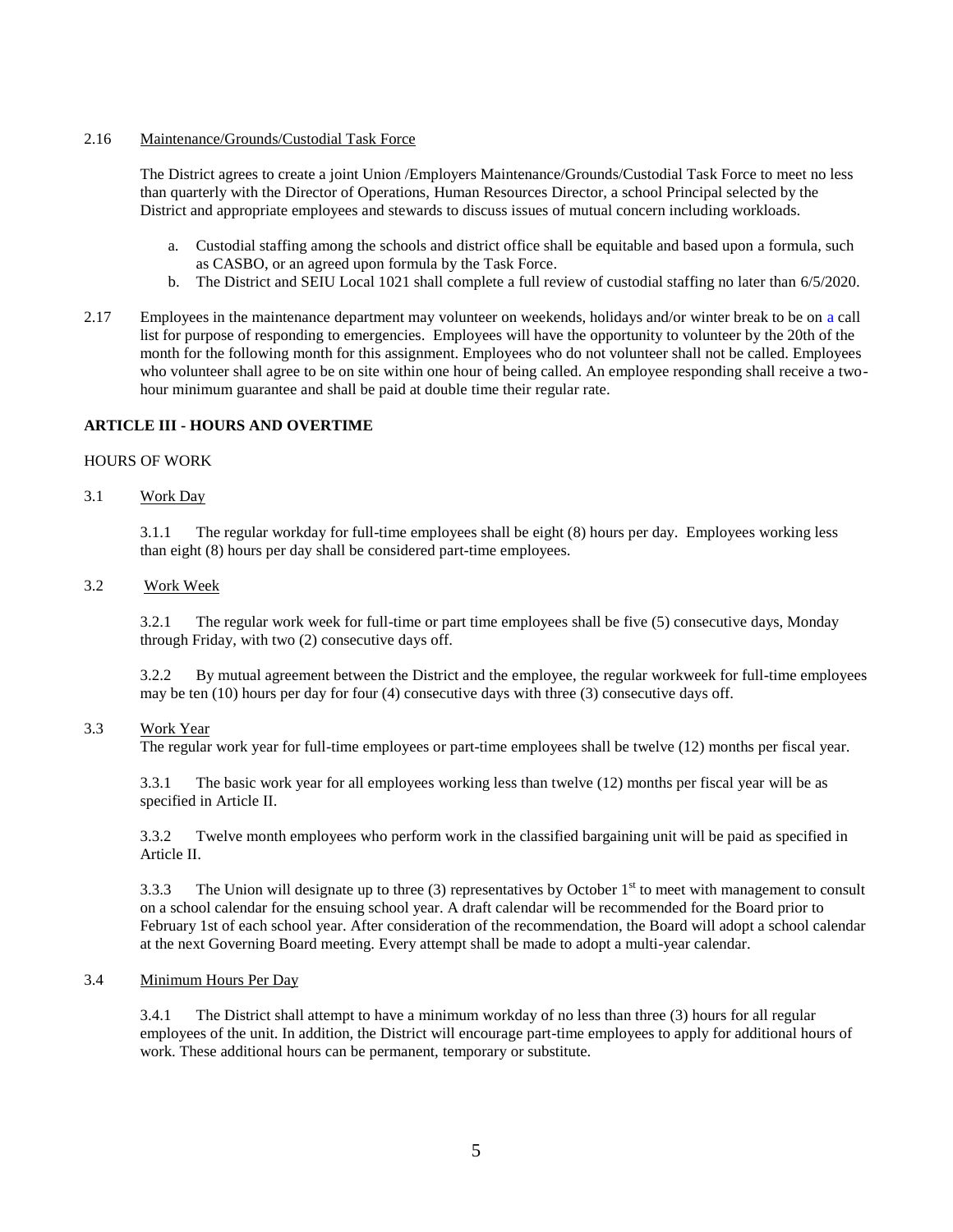#### 3.5 Adjustment of Hours for Part-Time Employees

3.5.1 An employee who works a minimum of thirty (30) minutes or more per day in excess of a regular part-time assignment for a period of twenty (20) consecutive working days or more, by virtue of assignment to do work by his or her immediate supervisor, shall have his or her regular assignment adjusted upward to reflect the longer hours in order to acquire fringe benefits on a prorate basis as specified elsewhere in this agreement.

#### 3.6 Work Schedule

3.6.1 Work schedules will be determined by the District and will include regular work day, work shift, work week and work year. The employee will be notified by their supervisor as to changes in the employee's work schedule. The immediate supervisor will under normal circumstances notify the employee at least two weeks prior to the time the change takes effect, except in cases deemed an emergency by the District. The immediate supervisor will meet and discuss the change with the employee before the change is made.

3.6.2 The District agrees to require each principal and the Director of Operations or designee to meet with each custodian during the first 2 to 3 months of the school year for the purpose of discussing that custodian's work schedule and workload.

#### 3.7 Changes in Hours

3.7.1 Employees may reduce their hours voluntarily provided the District agrees to such reduction. No employee shall have their hours reduced by the District without the voluntary written consent of the employee.

3.7.3 Any hours available for assignment, in the same classification, outside an employee's regularly scheduled hours will be equally distributed within seniority and site considerations.

#### 3.8 Overtime

#### 3.8.1 Overtime Defined

3.8.2 Full-time employee: Overtime for a full-time employee shall be any hours worked in excess of eight (8) hours in one day, or in excess of forty (40) hours in one week, or any hours worked in excess of ten (10) hours in one day or in excess of forty (40) hours in one work week for those working a 4/10 schedule.

3.8.3 Part-time employee: (4 hours or more per day): Overtime for a part-time employee with an average of four (4) hours or more per work day shall be any hours worked on the sixth (6th) or seventh (7th) day following commencement of the work week.

3.8.4 Part-time employee: (less than 4 hours per day): Overtime for a part-time employee with an average of less than four (4) hours per work day shall be any hours worked on the seventh (7th) day following the commencement of the work week.

#### 3.9 Authorization for Overtime

3.9.1 District authorization: Overtime must be authorized in advance by the responsible supervisor or administrator.

3.9.2 Notice to employee: The District agrees to give advance notice of at least one (1) day whenever possible.

#### 3.10 Compensation for Overtime:

3.10.1 Rate of pay: All employees, both full-time and part-time, who work overtime shall be paid at the rate of one and one-half times the worker's straight time rate, including night shift pay, professional growth pay, and longevity pay.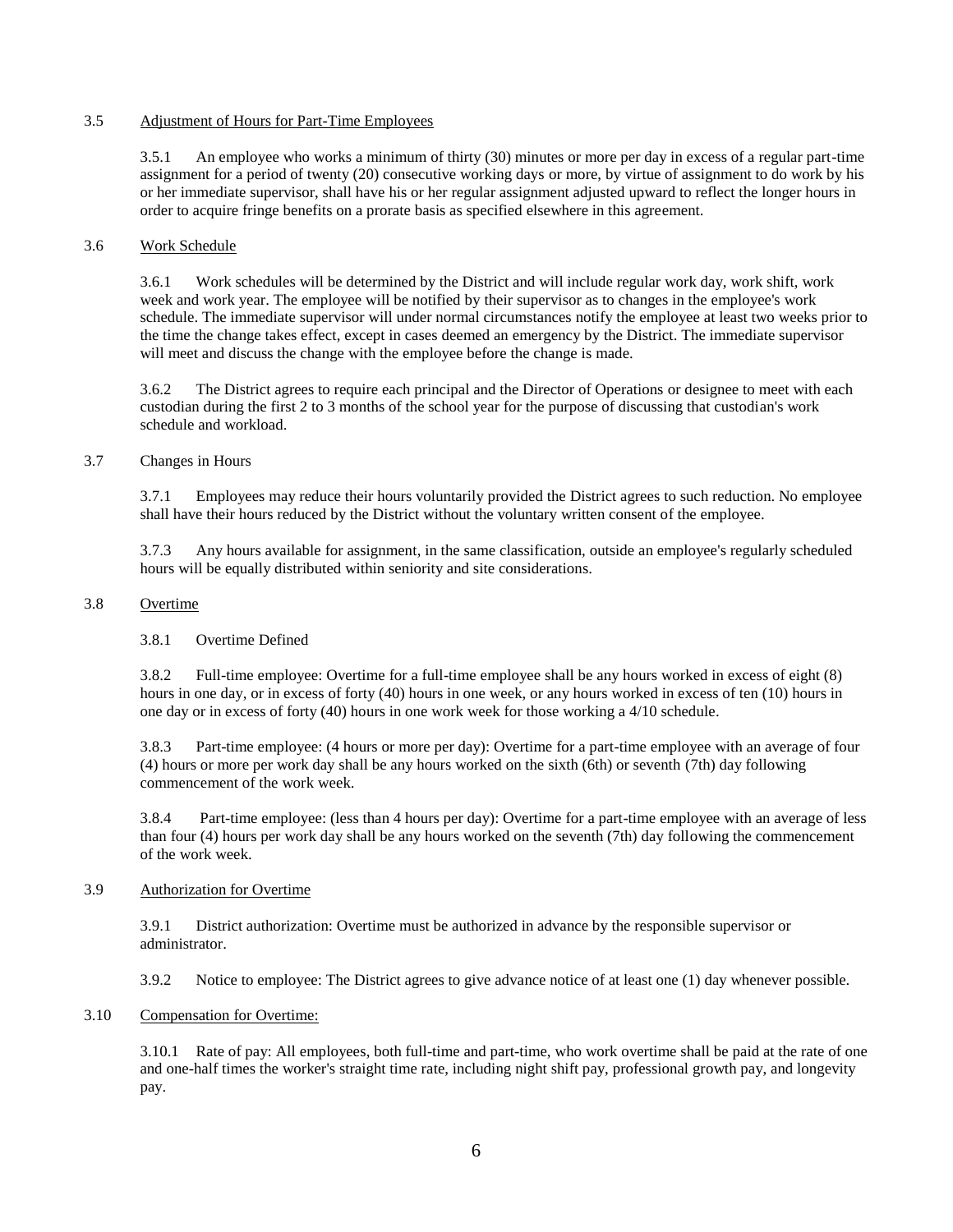3.10.2 Computation of overtime: For the purpose of computing the number of overtime hours worked, time during which an employee is excused from work because of holidays, vacation, sick leave, compensated time off or other paid leaves of absence shall be considered as time worked by the employee.

#### 3.11 Compensatory Time Off:

3.11.1 The employee may elect to take compensatory time off in lieu of overtime payment if the overtime is approved in advance by the supervisor. The compensatory time earned in lieu of overtime shall be at the rate of one and one half (1 1/2) times the hours worked.

3.11.2 Use of compensatory time off: The employee may use the compensatory time off at any time mutually agreed upon between the employee and their immediate supervisor. Such compensatory time must be taken within after the fiscal year it is earned. The maximum accumulated time off shall not exceed 120 hours.

3.11.3 Compensatory time off not used within the fiscal year it is earned shall be paid out to the employee at the employee's current rate of pay as of June 30 at the rate of one and one-half  $(1 \frac{1}{2})$  times the hours worked. The employee will be paid no later than August 31.

#### 3.12 Distribution of Overtime

- 3.12.1 Except in emergency situations, the offer shall be made on a rotational basis starting with the most senior individual within the appropriate class and work site to insure equal opportunity to work overtime, except as modified elsewhere in this agreement.
- 3.12.2 If an employee refuses the overtime offer, they shall have the offer counted against him/her and the offer shall be made to the next most senior person.
- 3.12.3 At the beginning of each school year, the District will construct a list of those eligible employees desiring overtime work. Employees who decline to be placed on the list shall remain ineligible for said work until the beginning of the next school year.
- 3.12.4 If an employee refuses overtime or is otherwise unavailable three times in succession, then they shall automatically be dropped from the list and remain ineligible for such work until the beginning of the next school year.
- 3.12.5 The Union and the District, agree that should a volunteer not be forthcoming, the District may require an employee to work overtime.

#### 3.13 Overtime for Classified Employees:

3.13.1 Classified employees will be paid at the appropriate rate for additional work in excess of their normal shift. Additional hours, in order to be compensated, must be approved by the site administrator or immediate supervisor in advance.

# 3.14 Meal Periods

3.14.1 The District shall provide a duty-free meal period without compensation of at least thirty (30) minutes and no more than one (1) hour each day for all employees who work five (5) hours or more per day.

3.14.2 The specific time of the meal period will be designated by the employee's immediate supervisor, and for a full-time employee the meal period shall normally be near the middle of the workday.

3.14.3 The meal period shall be uninterrupted. Should there be an unanticipated interruption, the lost time shall be made up at the end of the meal period.

3.14.4 Employees on a regular day working ten and one-half (10 1/2) consecutive hours or more will be granted a second meal period.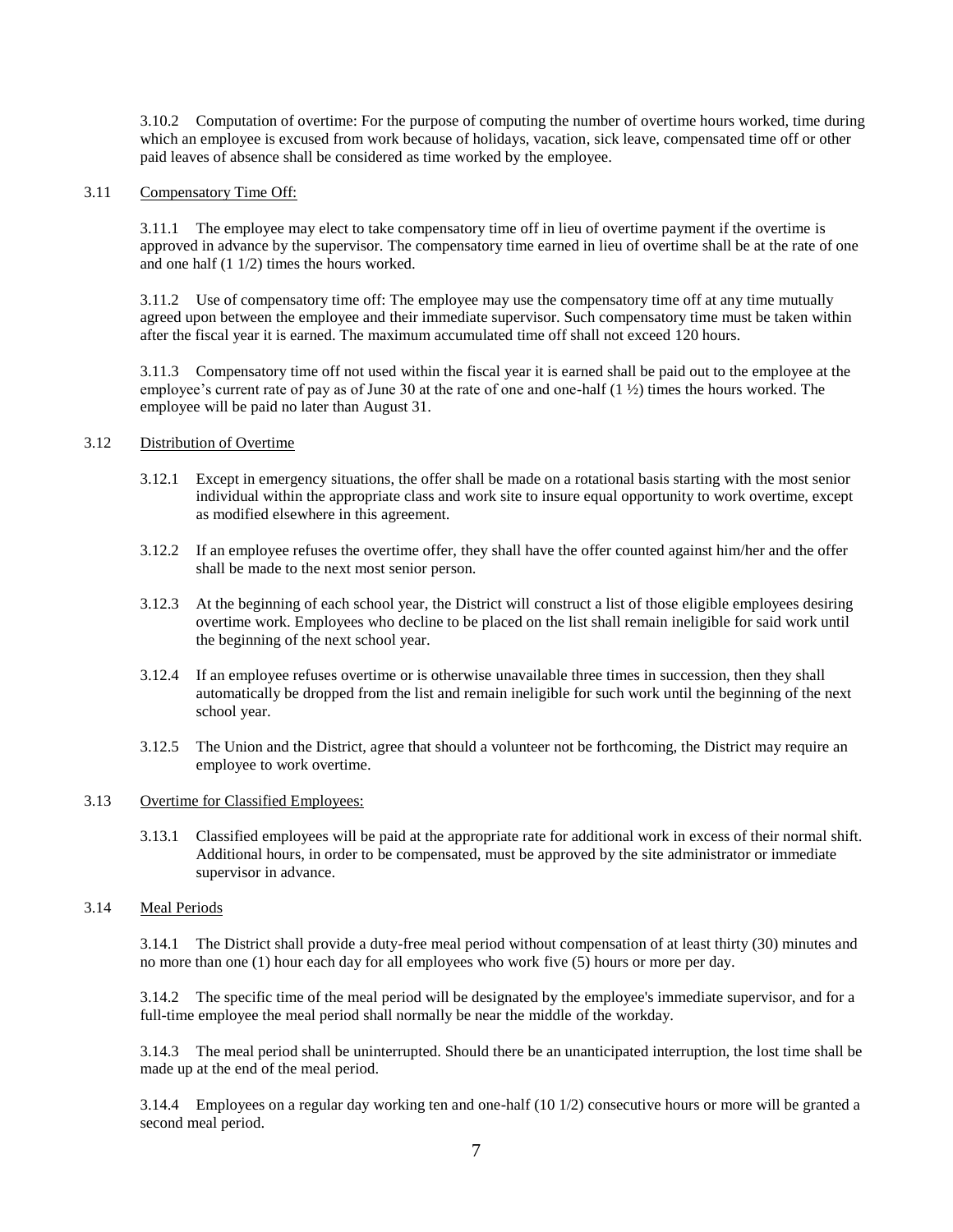# 3.15 Rest Periods

#### 3.15.1 All employees shall be granted pro-rated rest periods as follows:

| Hours Worked   | Time of Rest Period                         |
|----------------|---------------------------------------------|
|                | 0 minutes                                   |
| $\overline{2}$ | 0 minutes                                   |
| 3              | 10 minutes                                  |
| $\overline{4}$ | 15 minutes                                  |
| 5              | one 20-minute break or two 10-minute breaks |
| 6              | 20-minute break or two 10-minute breaks     |
| 7              | 30-minute break or two 15-minute breaks     |
| 8              | 30-minute break or two 15 minute breaks     |

3.15.2 Appropriate times for rest periods for each employee shall be arranged by the immediate supervisor. Breaks shall not be combined with meal periods or start/stop times.

## 3.16 Shift Differentials

3.16.1 A shift for the purposes of this agreement shall mean the number of hours worked exclusive of overtime and irrespective of job class or classes.

3.16.2 Any employee receiving compensation on the basis of their shift shall not lose such compensation if they are temporary, for twenty (20) working days or less, assigned to a shift not entitled to such compensation.

3.16.3 The District agrees to assign employees to shifts for which differential pay is designated (except temporary assignments of less than twenty working days) based on length of service within the appropriate class among those employees who request such an assignment.

#### 3.17 Split Shift Differential

3.17.1 A split shift is defined as one in which employees have a break in their regular workday of a minimum of two (2) hours.

3.17.2 The District will pay a differential compensation to employees working a split shift equivalent to thirty (30) minutes at the employee's normal rate of pay.

3.17.3 The District will not incur split-shift differentials to expand an individual's schedule to meet additional hours requested in different occupations.

3.17.4 Salary schedule rates will be applied to each classification added or split.

#### 3.18 Night Shift Differential

3.18.1 A night differential compensation of 10% shall be paid to employees whose regular shift exceeds four (4) hours and who work 50% or more of their shift after 5:00 p.m.

# **ARTICLE IV - HEALTH AND WELFARE BENEFIT**

# 4 HEALTH AND WELFARE BENEFIT ALLOCATION

4.1 The District agrees to pay the cost of dental insurance premiums for the current dental plan.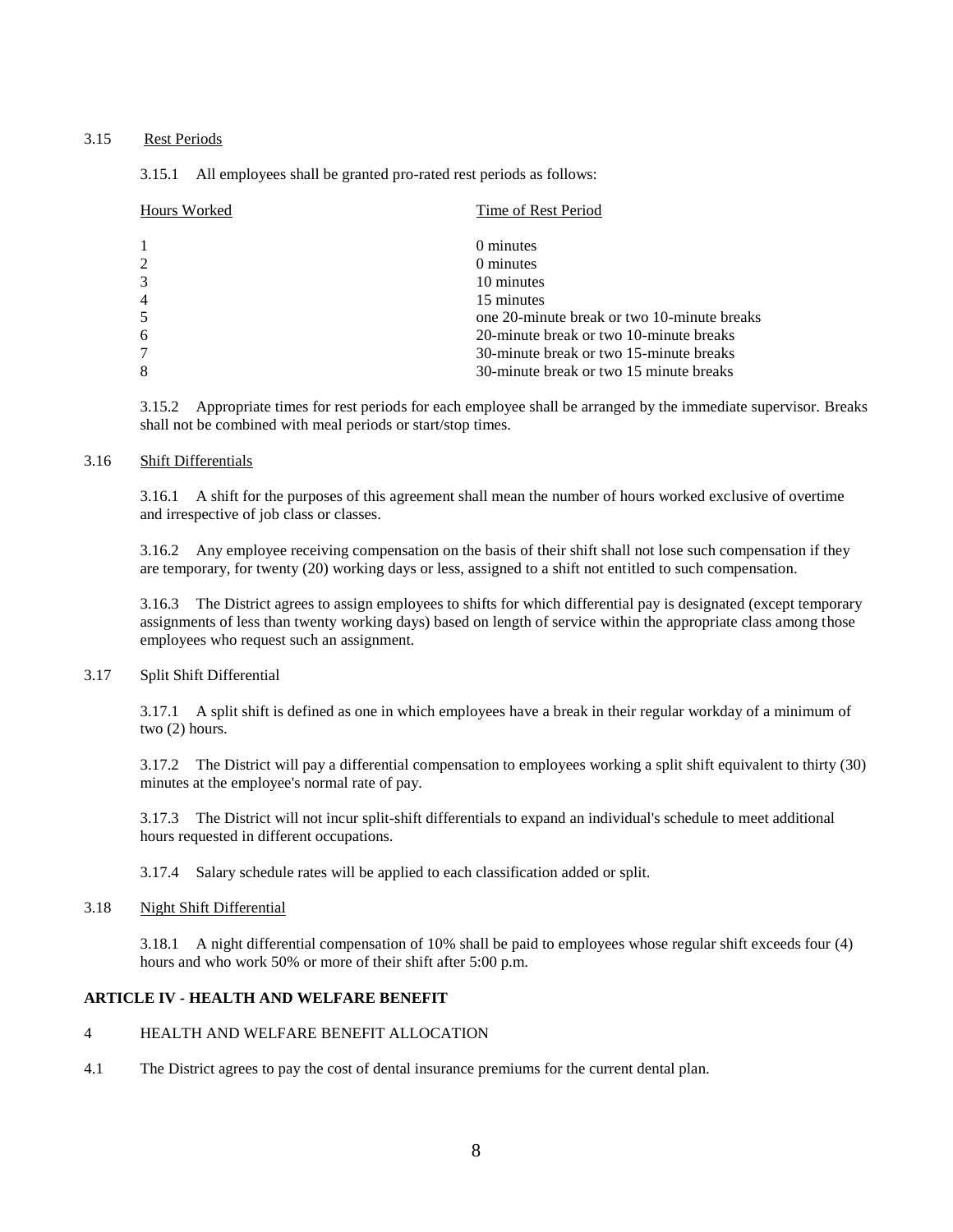4.2 For employees taking medical coverage the District will cover:

a. For employees with no dependents, the single medical rate for the mid-level range of the high medical plan options offered by the District per month.

b. For employees with one or more dependents, the single medical rate for the mid-level range of the high medical plan options offered by the District plus up to \$100 per month to cover actual medical premiums.

- 4.3 For current employees who have verified they have other medical coverage and who choose cash in lieu of medical benefits the District will contribute \$200 towards the in lieu of option.
- 4.4 For employees hired after November 4, 1999 and not taking medical coverage the District will contribute \$75 towards an in lieu of option.
- 4.5 Eligible Employees covered by this agreement are eligible for the above health and welfare benefits as follows:
	- 4.5.1 2 hours and 59 minutes or less no coverage
	- 4.5.2 3 hours to 4 hours 59 minutes one-half (1/2) of the Board allocation
	- 4.5.3 5 or more hours-full allocation
- 4.6 Employees on approved unpaid leave may continue their medical/dental coverage provided a) the carrier allows, and b) the employee prepays the full cost of the coverage in advance.

#### 4.7 Husband/Wife Benefits

If there are employees of the District who are husband and wife and they choose to participate in the District's Health Benefits plan, both parties receive the highest allotment, but the total of the two allotments cannot exceed the total of the health and dental packages in which they participate.

4.7.1 In the event of the employee's death, benefits to the spouse would be continued for six months following the death of the employee.

#### 4.8 State Disability Insurance

The Union has the right to hold a unit-wide vote to determine whether the members chose to assess themselves as a group for State Disability Insurance.

4.9 State Disability Insurance and Family Medical Leave Act

Any bargaining member unit employee who becomes eligible for State Disability Insurance (SDI), California Paid Family Leave through SDI, Family Medical Leave Act (FMLA), California Pregnancy Disability Act, and/or California Family Rights Act shall be required to meet with the Director of Human Resources to seek to reach a mutual agreement regarding the use of his/her accumulated sick leave or vacation time during the leave.

# 4.10 Family Medical Leave Act and California Family Rights Act for Part-Time Workers Classified employees shall have the right to apply for leaves under the Family Medical Leave Act (FMLA) and the California Family Rights Act (CFRA).

4.10.1 In cases where the District has a reasonable belief that an employee may qualify under FMLA/CFRA, the District shall notify the employee in writing that she/he may apply for FMLA/CFRA. The notification from the District shall include an explanation of the employee's rights and the documentation needed in order to apply for such leave.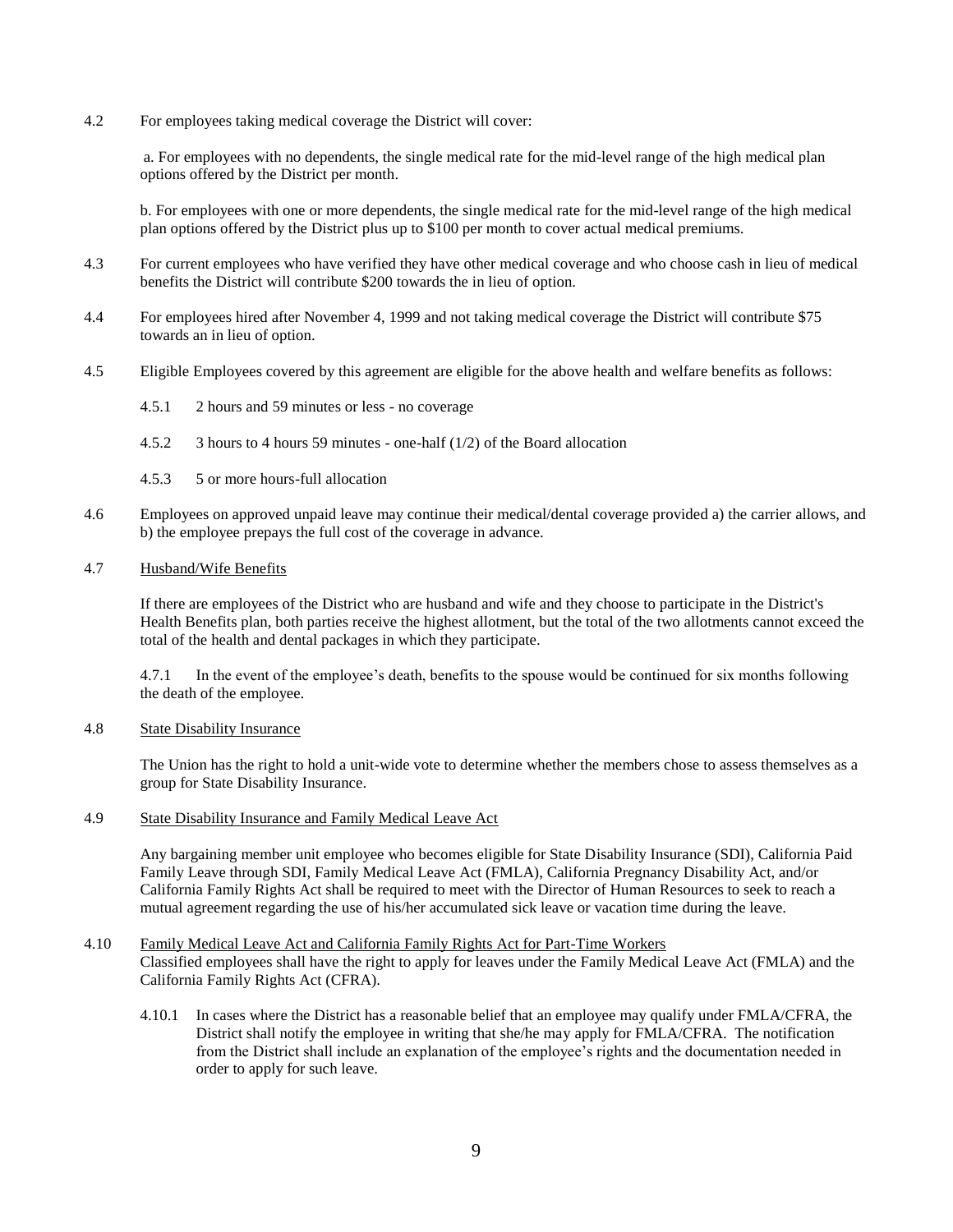- 4.10.2 Employees requesting leave under FMLA/CFRA must submit a statement from the treating physician indicating that the employee meets the medical requirements for FMLA/CFRA.
- 4.10.3 Employees who are employed less than full time may work less than the 1250 hours in a twelve month period required to qualify for FMLA/CFRA. To provide part-time employees some of the protection that FMLA/CFRA gives to full time employees, the District and Union agree to the following:
	- 1. All standard documentation required of employees requesting FMLA/CFRA must be completed and the employee must meet all other eligibility criteria.
	- 2. Part-time employees must work at least 60% of their scheduled days and hours in a twelve month period to qualify.
	- 3. Employees will be provided protection to their job rights but not to their benefits. Should an employee lose his/her benefits due to an extended absence from duty, said benefits shall be restored according to the terms of the CBA upon return to duty.
	- 4. Job rights protection will have a duration equal to the period specified for fully qualifying employees under FMLA/CFRA.

## 4.11 Benefits for Retirees

- 4.11.1 The Superintendent or designee shall advise all employees of their rights and responsibilities related to continuing their health insurance benefits when they retire.
- 4.11.2 A retiring classified employee who has served a minimum of 15 years as an employee in the District and who has reached age 55 prior to July 1 of their retirement year will receive a monthly allocation for medical and dental insurance premiums equal to the amount they were receiving at retirement. If a retiree is not covered by District insurance but wishes to join the District plan at retirement they shall receive an amount equal to the single allocation for the plan in which they enroll at retirement. A part time employee would have their premium prorated proportionately.
- 4.11.3 The District's allocation may be used only for medical and dental insurance programs, (including Medicare coordinated plans) and only through carriers approved by the District.

4.11.3.1 If a retiree obtains insurance as the second party on another insurance policy the District will reimburse the retiree for the "out of pocket" portion of the premium up to the average of the single allocation amounts at retirement. The retiree shall submit copies of paycheck stubs, retirement check stubs, or insurance bills quarterly to the district business office for reimbursement.

- 4.11.4 Any unused portion of the District's maximum allocation reverts back to the District. The retiree may not apply any unused portion to other types of insurance or any other benefit programs.
- 4.11.5 A given retiree, after once receiving the monthly allocation, shall continue receiving the benefits from the District for five years. In the event of the retiree's death, benefits to the spouse would be continued for six months following the death of the retiree.
- 4.11.6 Any retiree (or widow(er)) not receiving District contributions for medical and/or dental insurance shall be allowed to pay their own premiums and remain on the District insurance rolls.

# **ARTICLE V - LEAVES**

# 5 GENERAL LEAVE

5.1 Leave is permission granted in advance by the District for an employee to be absent from their duties for a specific period of time.

5.2 Leave must be officially granted in advance and may not be granted retroactively. Sick leave is considered to be granted in advance if the employee submits a completed form to the proper authority on the day they return to work. The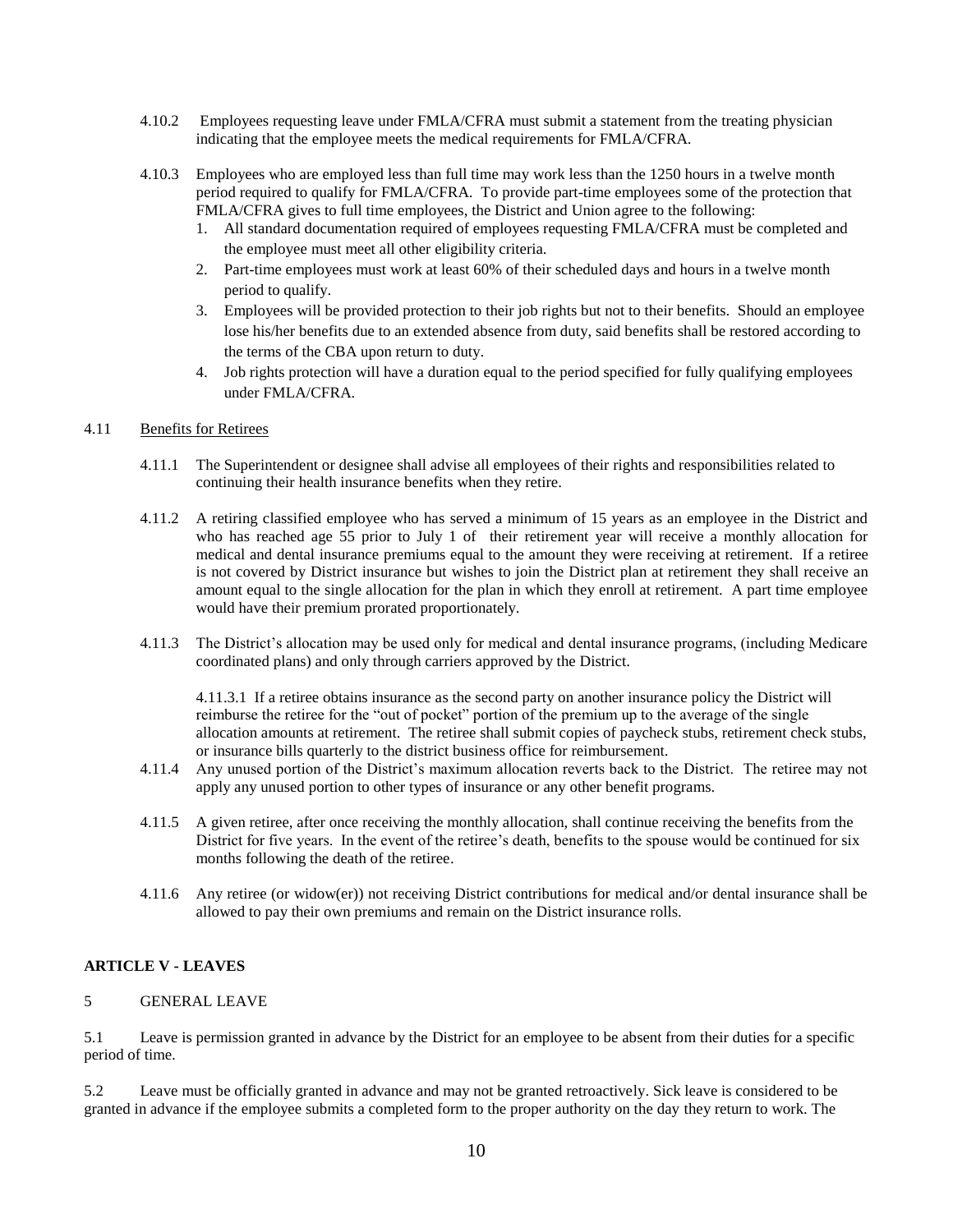employee must supply a reason for the leave request on the form. The parties recognize two (2) types of leave: paid leave and unpaid leave.

#### 5.3 Paid Leaves

#### 5.3.1 Sick Leave

5.3.1.1 All classified employees are entitled to one day of sick leave for each month of work. Unused sick leave may be accumulated without limit. Classified employees who work less than a full day are entitled to sick leave benefits based on the ratio their normal work day bears to a full day (8 hours). Sick leave shall not be charged against unused vacation except as provided under 5.3.1.6 below. For the purpose of computation, employees who work 50% or more of their required working days in a given month shall be credited with one-half month service, and employees who work 75% or more of their required working days in a given month shall be credited with a full month service for the purpose of accumulating sick leave.

5.3.1.2 After 5 consecutive days of illness, an employee is required to furnish written proof of illness or injury signed by a medical practitioner.

5.3.1.3 When employees are ill they are encouraged to take sick leave provided for that purpose. If the District has reason to suspect that a classified employee is abusing sick leave, it may require at any time that they present proof of illness to qualify for pay during the absence. If the classified employee is entitled to sick leave, and should such a request cause any additional mileage or medical expense to the employee, the District shall pay these expenses. Mileage will be the amount approved by the IRS for tax-deductible expenses.

5.3.1.4 All illness or injury that physically incapacitates the employee from performing their regular duties is an authorized reason for a sick-leave absence.

5.3.1.5 When an employee is exposed to a contagious disease and is absent from work to prevent spreading the disease to their employees as verified by the employee's physician, sick leave is authorized. An employee shall be paid their regular salary for any period during which their place of employment is closed because of quarantine, epidemic, or other conditions involving the health or safety of employees, provided that the employee is ready, able and willing to perform their customary or other reasonable and suitable duties. During this period, the District shall endeavor to assign the employee to work elsewhere.

5.3.1.6 Time off for doctor of dentist appointments may be taken as sick leave if the appointment is necessary because of illness, injury or for dental care.

5.3.1.7 When an employee has exhausted accumulated sick leave, they may, at their option, use accumulated vacation time earned to date at that time.

5.3.1.8 When an employee has exhausted their accumulated full-pay sick leave or vacation, or has exhausted the personal necessity days as outlined in the contract, the District will provide written notification to the employee when deductions are applied to the employee's wages no later than one (1) week before the pay date that the deduction is applied.

5.3.1.9 Any employee who is required to be absent from their duties for a period of five (5) months or less due to a serious illness or injury may be granted up to fifty percent (50%) of the employee's regular salary. Such a salary differential will be granted only after all accumulated sick leave has been exhausted. Sick leave earned in accordance with 5.3.1.1 shall run concurrently with the 100 working days of sick leave of this section. For example, if an employee has accumulated twenty five (25) days of sick leave earned under 5.3.1.1, they shall be entitled to (after their full paid sick leave has been exhausted) seventy-five (75) working days of sick leave compensated at fifty percent (50%) of the employee's regular salary. Request for leave under this provision must be made directly to Human Resources. Prior to making a decision, Human Resources requires a report from the physician provided by the employee. Employees granted leave under this provision shall sign an agreement that the District will be given written notice no less than twenty (20)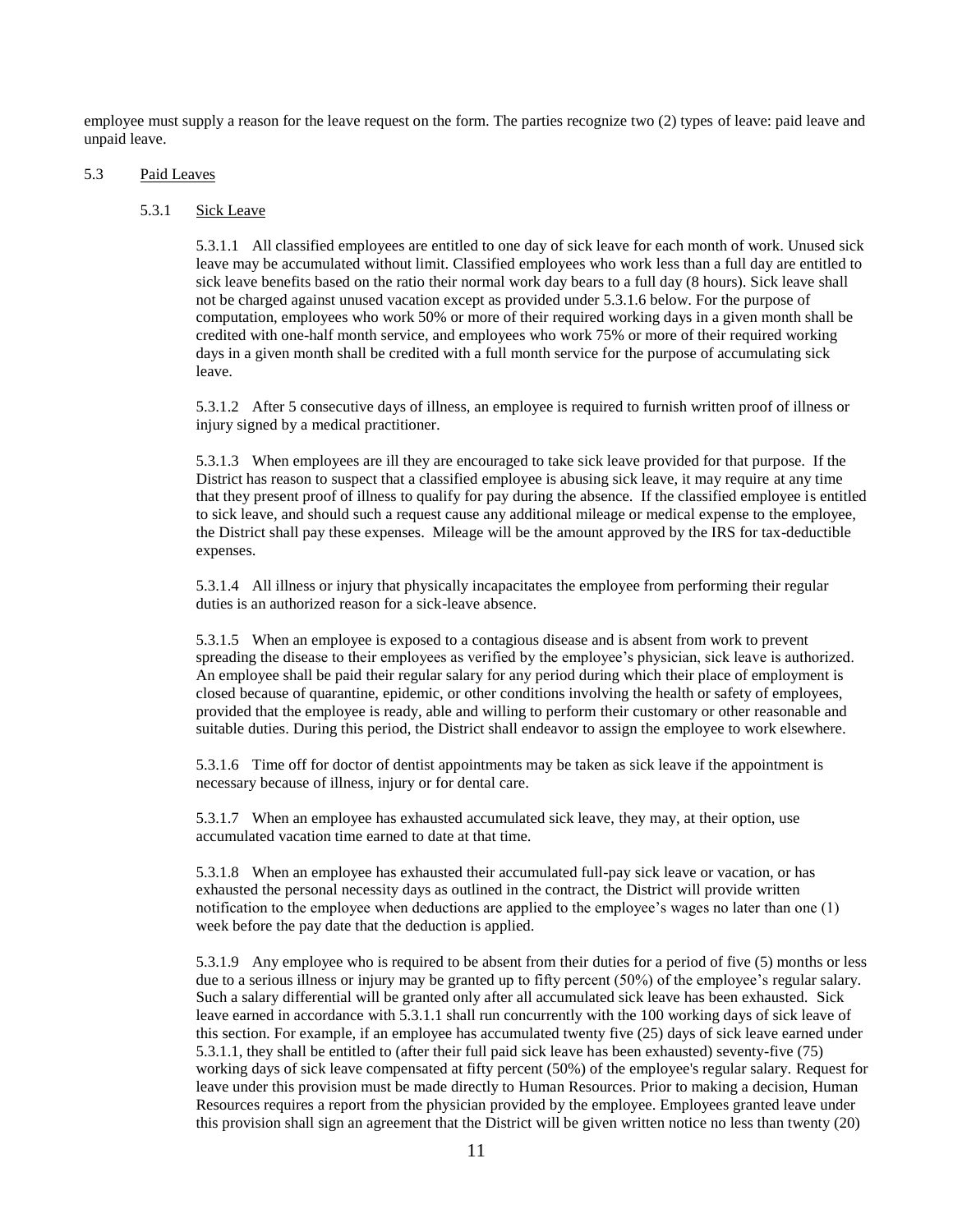working days before the expiration date of the leave of their intention to return. Accompanying the written intention to return will be a physician's report verifying fitness to resume work. Failure to notify the District will be considered a notice that the employee will not return.

5.3.1.10 In any case in which a dispute arises as to the medical condition of an employee's ability to work, the employee will be referred, at District expense, to a physician, whose opinion shall be controlling, to provide an independent corroboration of diagnosis and/or length of recovery. The Union and the District will mutually agree yearly on a panel of doctors for employees to choose from for this purpose.

5.3.1.11 Annual sick leave entitlements will be posted at the beginning of each school year or upon a new employee's effective hire date. An employee may request from the Human Resources Department a statement of sick leave accumulated at any time.

5.3.1.12 All transitional duty assignments shall be approved in accordance with a physician's written statement of ability to work without risk of re-injury with approved restrictions listed. The written transitional duty authorization from the treating physician shall be provided to the District at the beginning of the next business day of receipt by the worker.

5.3.1.13 No applicant for a transitional duty assignment will be discriminated against because of past work performance, age, physical handicap, or any other reason.

## 5.4 Industrial Accident Leave (Absence Due to Illness or Injury on the Job)

5.4.1 A classified employee who is absent from duty because of illness or injury resulting from an accident or condition which qualifies under Workers' Compensation Insurance shall be granted an industrial accident leave for such illness or injury.

5.4.2 Such leave shall not exceed sixty (60) working days in any fiscal year for the same accident and shall commence with the first day of absence.

5.4.3 Such leave shall not be cumulative from year to year, but at the end of the school year unused industrial accident leave may be carried into the next fiscal year for the same accident.

5.4.4 Sick leave shall not be deducted until all industrial accident leave has been used.

5.4.5 All checks received by an employee from the Workers' Compensation carrier shall be endorsed over to the District.

5.4.6 After expiration of all industrial accident leave, sick leave may be deducted in an amount equal to the difference between regular salary and compensation checks endorsed to the District from the Workers' Compensation carrier.

5.4.7 When all available leaves, including industrial accident, sick leave, accumulated vacation time and additional leave (if granted) have been used, and if the employee is not medically able to return to work, they shall be placed on a re-employment list for a period of thirty-nine (39)-months. When available, during the thirty-nine (39) month period, they shall be employed in a vacant position in the class of their previous employment over all other available candidates. Any employee who has been medically released for return to work and who fails to accept an appropriate assignment shall be dismissed.

5.4.8 It is the intent that all of the above provisions for industrial accident leave be construed in conformity to Education Code Section 45192 or any amendments thereof.

5.4.9 In the event an employee becomes disabled as the result of a work related injury, the District's worker's compensation program personnel shall assist the employee in becoming familiar with available rehabilitation programs.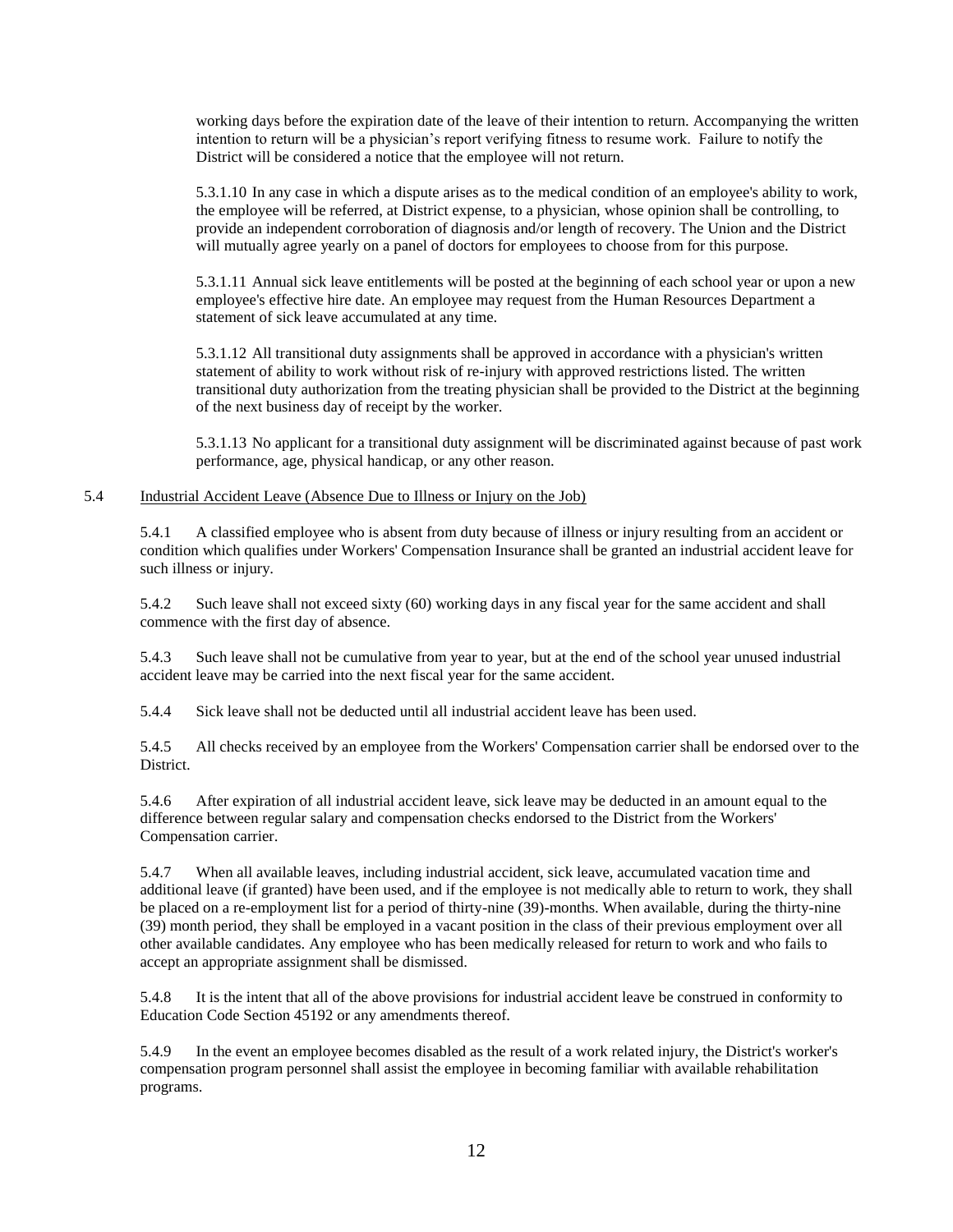#### 5.5 Absence Due to Illness of Death in the Immediate Family (Bereavement)

5.5.1 Any employee will be granted necessary leave of absence not to exceed five (5) days with full pay on account of death of any member of their immediate family. Immediate family is defined as: mother, father, legal guardian, grandmother, grandfather, or grandchild of the employee or the spouse of the employee, the spouse, mother-in-law, father-in-law, son, son-in- law, daughter, daughter-in-law, brother, brother-in-law, sister, sister-inlaw, aunt, uncle, niece or nephew of the employee, or any person living in the immediate household.

5.5.1.1 Up to an additional 2 days may be granted for the death of a parent, legal guardian, spouse or child of an employee.

5.1.1.2 Two additional bereavement days will be allowed for travel in excess of 300 miles to funeral services for family members defined in Article V, Section 5.5.1.

5.5.2 All employees shall be granted necessary leave of absence, referred to as Imminent Death Leave not to exceed two (2) days to care for a member of the immediate family who is critically ill and requires the care or attendance of the employee. A doctor's certificate shall be required. Immediate family shall be defined in the same manner as 5.5.1 for bereavement.

5.5.3 Leave of absence for illness or death in the immediate family shall not be cumulative from year to year. Illness leave for the immediate family shall not exceed a total of ten (10) days for any one member of the family in a given school year.

5.5.4 In the case of death of a close relative not covered above, or a close friend, an employee may use Personal Necessity Leave in accordance with the provisions below in 5.6.1.5. Should the employee not have Personal Necessity Leave available to them, the employee may use other leave or vacation with approval from their immediate supervisor.

# 5.6 Personal Necessity Leave

5.6.1 Up to seven (7) days of sick leave may be used for personal necessity during any one school year for the following purposes:

5.6.1.1 Death or serious illness of a member of their immediate family, as defined under bereavement leave.

5.6.1.2 Accident, involving employee's person or property, or the person or property of a member of their immediate family.

5.6.1.3 Notification from the government that a member of the immediate family is "missing in action."

5.6.1.4 Appearance in any court or before any administrative tribunal as a litigant, party, or witness under subpoena or any order made with jurisdiction.

5.6.1.5 Pressing personal business not covered above which cannot be attended to outside the regular work day.

5.6.1.6 Prior approval shall not be required, except to give as much notice as possible to the employee's principal or other administrator in charge.

#### 5.7 Absence Due to Judicial Appearances

5.7.1 Employees shall be granted a leave of absence without loss of pay to appear as a witness in a court other than as a litigant, to serve on a jury, or to respond to a subpoena or official order from another governmental jurisdiction. The employee will be paid their regular salary less the maximum received from jury duty or in witness fees.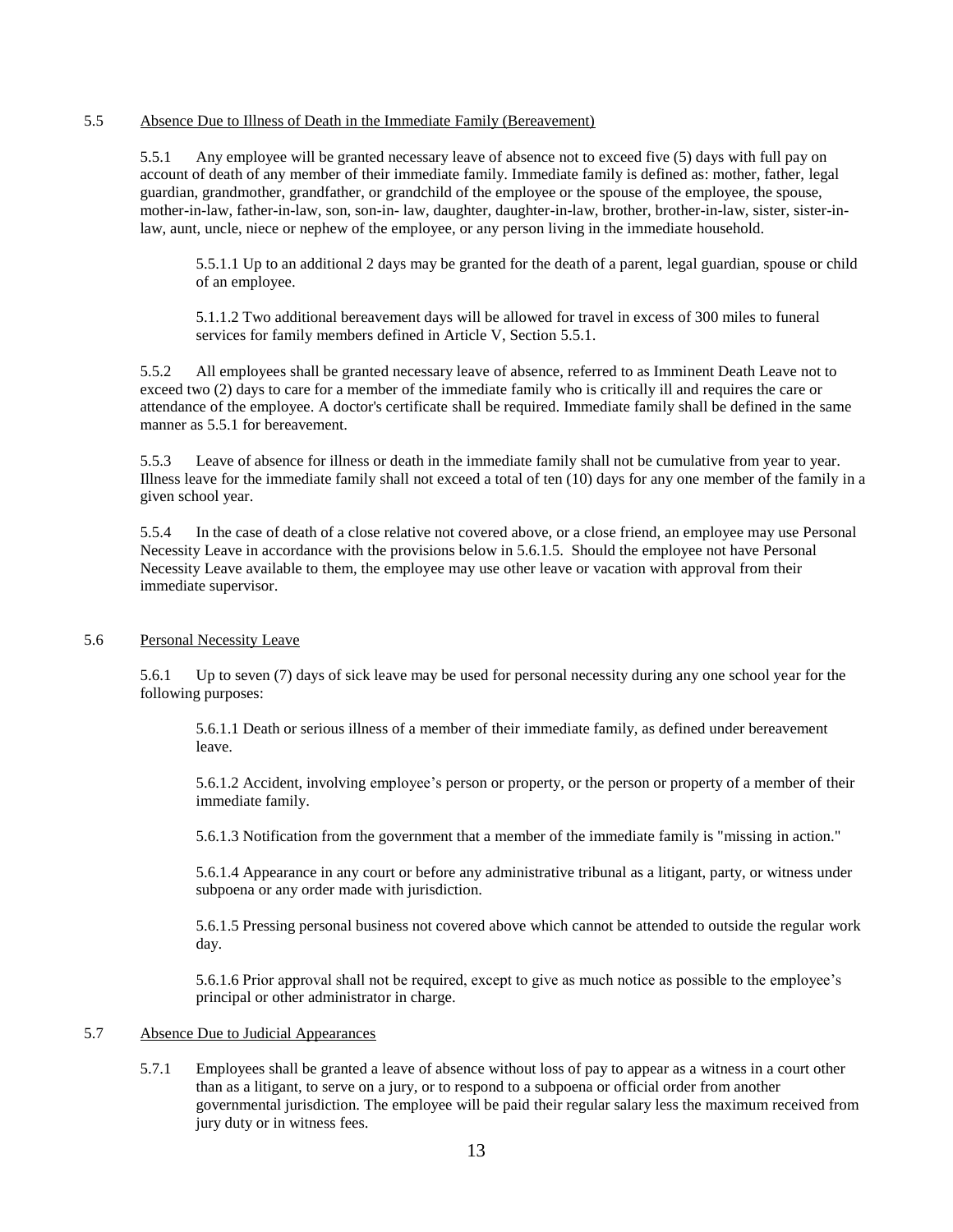#### 5.8 Military Leave (Paid/Unpaid)

5.8.1 The District shall abide by the provisions of the applicable State and Federal laws with respect to leave for military service.

5.8.2 The District may grant leave of absence without pay for a maximum of two years for service in the Peace Corps or AmeriCorps.

5.8.3 An employee on temporary military reserve duty is entitled to up to thirty (30) days paid leave after one year of District service.

# 5.9 Unpaid Leave

5.9.1 Maternity Leave

5.9.1.1 A regular employee may request an unpaid leave prior to and following pregnancy leave to a maximum of one (1) year. Extension of maternity leave may be granted at the District's discretion.

5.9.1.2 Request for maternity leave shall be submitted in writing to Human Resources at least two calendar months prior to the desired date of the leave or by March 15, if possible, for the following school year.

5.9.1.3 The employee's request for leave shall specify the inclusive dates the employee desires to have the leave.

5.9.1.4 By March 15th of the year the maternity leave expires, the employee must indicate in writing whether or not she intends to return to the District the following school year. Failure to comply with the provisions of this section constitutes a resignation effective June 30 of the year the employee is on leave. The District at any time during the leave may require a preliminary statement of the employee's intention to return to duty.

#### 5.10 Paternity or Adoption Leave

5.10.1 A regular employee whose spouse is pregnant, or an employee who is involved in adopting a child, may request a leave without pay for a period not to exceed one year.

#### 5.11 Union Business

5.11.1 Up to Five (5) days leave without pay will be granted for designated Union officials (e.g., president, stewards). Such leave must be requested and approved by the Superintendent in advance. No more than two (2) employees may use this leave at any one time. The Union may secure release time for officers and designated members for the conduct of lawful Union Business subject to the following conditions:

5.11.1.1 The Union reimburses the District the cost for substitutes (if provided) at the established District rate for various classified substitute rates.

5.11.1.2 An individual officer or designated member may be released for a maximum of five (5) school days in one school year to attend a professional workshop and no more than two  $(2)$  school days in any one school month for other professional activities.

5.11.1.3 No more than four (4) officers or designated members of the Union may be released in any one school day nor more than 15% of the classroom Instructional Assistants staff from any one school staff on any one school day.

5.11.1.4 The Executive Director of Human Resources and immediate supervisor and/or Principal shall be notified in writing on forms provided no less than five (5) days in advance.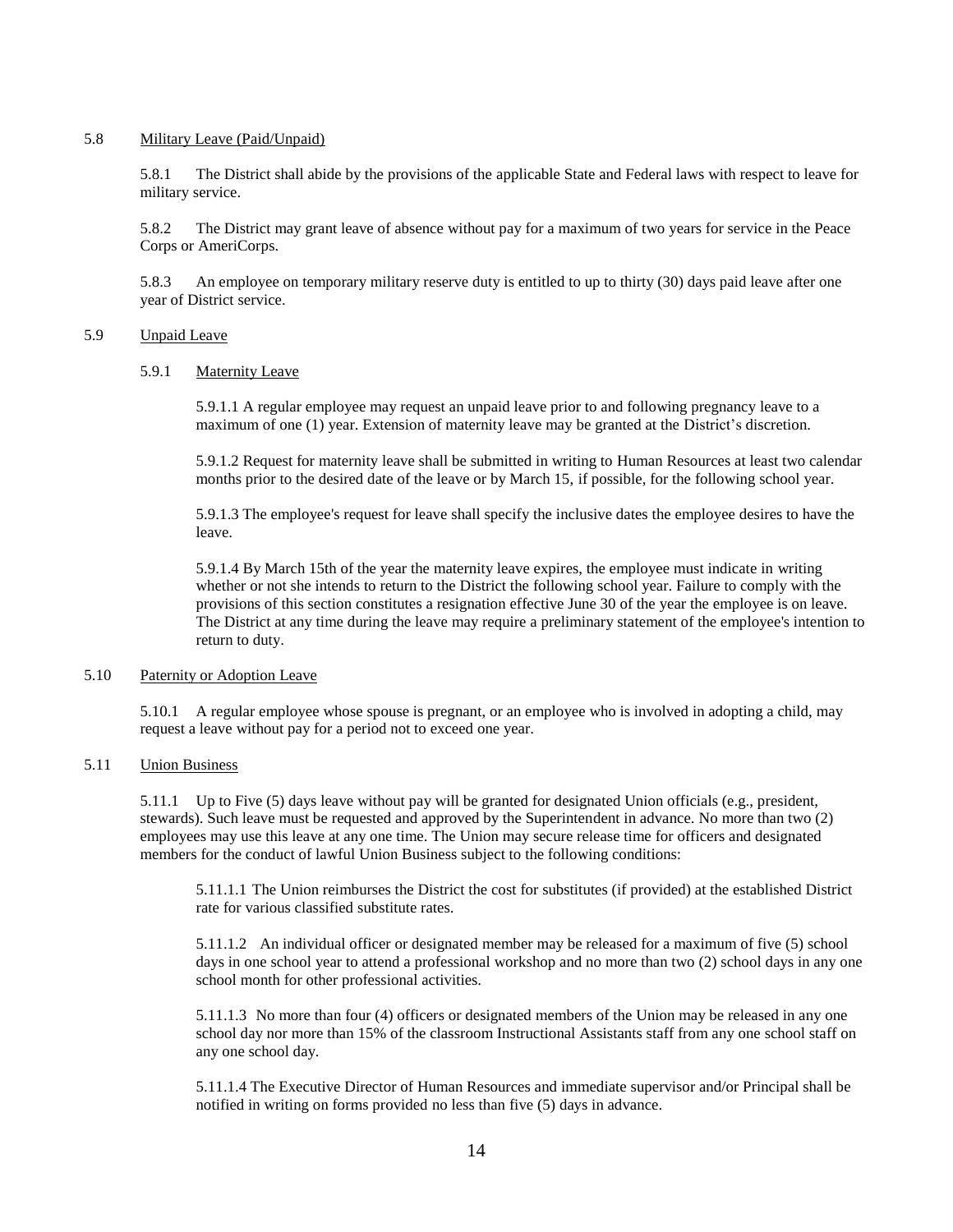5.11.1.5 Approval will be granted when the above conditions are met and substitutes (if used) are available.

5.11.1.6 The above provisions are in addition to "release time" for members representing the bargaining unit at the bargaining table, as provided by the EERA.

#### 5.12 Leave for Certificated Service

5.12.1 An employee who moves from the classified service to the regular Certificated service shall be deemed to be on leave without pay from the classified service for a maximum of thirty nine (39) months.

5.12.3 A classified employee who qualifies for certification may be granted a temporary leave of absence for substitute or other temporary certificated service within and to meet the needs of the Dixon Unified School District. Such leave shall be limited to a total of 10 days per calendar month, and shall be without loss of health, dental, disability, or life insurance benefits (if any). An employee granted such leave shall have the right to return to their original position.

## 5.13 Administrative Leave

5.13.1 The District may place an employee on leave with pay without prior written warning or approval for a period not to exceed ten (10) working days in order for the District to review or investigate infractions of Education Code, Penal Code or other qualifying events. Should the District need more than the ten (10) working days to complete an investigation, it shall notify SEIU Local 1021 of the need to extend the paid leave.

5.13.2 The Administrative Leave must be confirmed in writing to the employee not later than five (5) working days after the leave effective date. The notice must include the specific reason for the leave and the estimated duration of the leave.

5.13.3 SEIU Local 1021 shall be informed of all administrative leaves in writing within two (2) working days. Such notice shall only include the employee's name, the fact that they are on administrative leave, and the effective date of such leave.

#### 5.14 Additional Leaves

5.14.1 Additional leaves with or without pay for up to twelve (12) months may be granted for good reason (including, but not limited to, reasons of health, education) at the sole discretion of the District.

5.14.2 In accordance with the provisions of Education Code Section 45195, an employee who has exhausted all entitlement to sick leave, vacation, compensatory overtime, or other available paid leave and who is absent because of non-industrial accident or illness may be granted additional leave, paid or unpaid, not to exceed six (6) months. The District may renew the leave of absence, paid or unpaid, for two additional six (6) month periods or such lesser leave periods they may provide, but not to exceed a total of eighteen (18) months. The employee must request this leave in writing to the District.

5.14.3 Unit members are covered by the provisions of the California Family Leave Act, Government Code section 12945.2, a copy of which is attached as Exhibit C. The provisions of this Act shall not be subject to the grievance procedures in Article XI of this agreement. The leave provisions of this agreement will be deemed to be modified to the extent necessary to conform to the provisions of this Act.

# 5.15 Sick Leave Bank

5.15.1 A sick leave bank shall be established for the use of District employees in the event of catastrophic illness or injury resulting in long term absence from employment, or for the long term care of a family member who suffers from a catastrophic illness or injury which creates a financial hardship on the employee.

5.15.2 Each employee who wishes to voluntarily participate in the sick leave bank shall donate a minimum of eight (8) hours with additional increments of one (1) hour up to a maximum of an equivalent of six (6) days of paid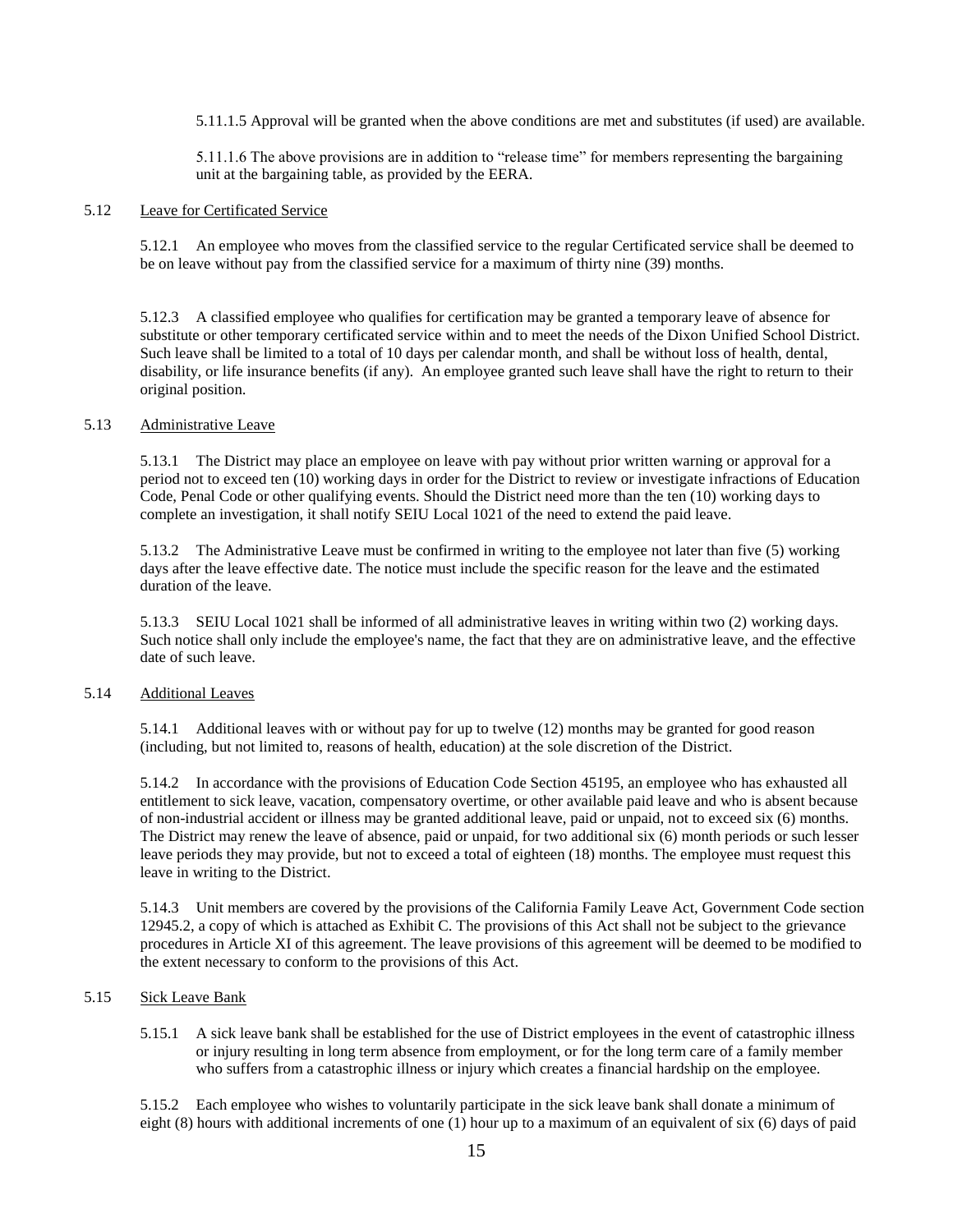leave (either sick or vacation) each year by October 31. Written notification of the request to donate must be submitted to the Human Resources Department and SEIU Local 1021. Upon receipt of any such written notification to both the Human Resources Department and SEIU Local 1021, the donated days shall be deducted from that individual employee's sick or vacation leave balance. All days donated shall be irrevocable.

5.15.2.1 The District shall send an email reminder to all classified staff within the first three weeks of each school year reminding staff of the details of article 5.15.2.

5.15.3 A District employee participating in the sick leave bank who has depleted all of their sick leave days and any other paid days off as a result of any such catastrophic illness or injury may request in writing from the District additional sick leave days which must be accompanied by a letter from the employee's medical physician verifying the seriousness of the illness or injury. That verification shall be subject to review and further verification by a medical physician, jointly appointed to perform that function at no cost to the unit member. Approval of the number of days granted, up to a maximum of twenty (20) working days in any school year, shall be jointly decided by the District and SEIU Local 1021 Sick Leave Committee.

5.15.3.1 The Committee shall consist of two (2) members of SEIU Local 1021 unit and two (2) members of the Administration. Unit members of SEIU will be selected by the SEIU Chapter Executive Board. The Administration members shall be appointed by the Superintendent.

5.15.3.2 The Sick Leave Committee shall meet as necessary to administer the Sick Leave Bank. The employer shall maintain the records of transfer into and out of the Sick Leave Bank.

5.15.3.3 The Sick Leave Committee shall be the decision making body to distribute sick leave credits from the Sick Leave Bank upon an application by the unit member.

5.15.4 If during the open enrollment period, a unit member wishing to participate in the Sick Leave Bank has no sick leave days to contribute, that unit member shall be permitted to participate provided that they have vacation accruals to donate after the month of enrollment.

5.16 In the event of a disability which is non-industrial or where industrial causation has yet to be determined, employees shall make timely application for State Disability Insurance temporary disability benefits.

5.16.1 The District will continue to pay the employer share of the monthly premium for medical, vision, and dental insurance coverage on behalf of a qualified regular full or part-time employee who is receiving State Disability Insurance for the period of time that they have and utilize leave accruals to fully integrate, or for the period of time they are on approved FMLA leave, whichever period is longer.

5.16.2 An employee who exhausts their ability to fully integrate accrued leave with SDI shall be eligible to apply for donated leave time from the Catastrophic Leave Bank in accordance with the language in Article V. The integration of such donated leave would enable the employee to continue to receive the employer share of the monthly premium for District medical, vision, dental and life insurance coverage.

5.16.3 Employees receiving State Disability Insurance benefits will only accrue sick or annual leave in any pay period in which they have and utilize sufficient leave accruals to achieve 100% integration with SDI using their own leave accruals. Employees integrating Catastrophic Leave hours with SDI will not accrue sick or annual leave.

5.16.4 State Disability Insurance temporary disability benefits shall be integrated with accrued District leave as follows:

5.16.4.1 Employees must promptly inform the Payroll Department of their State Disability benefit amount and provide documentation of receipt for which they are eligible. State Disability integration is not retroactive beyond one pay period.

5.16.4.2 Employees' pay, including leave accruals and State Disability Insurance temporary disability benefits shall not exceed the employee's regular gross pay. Gross pay is made up of regular base pay,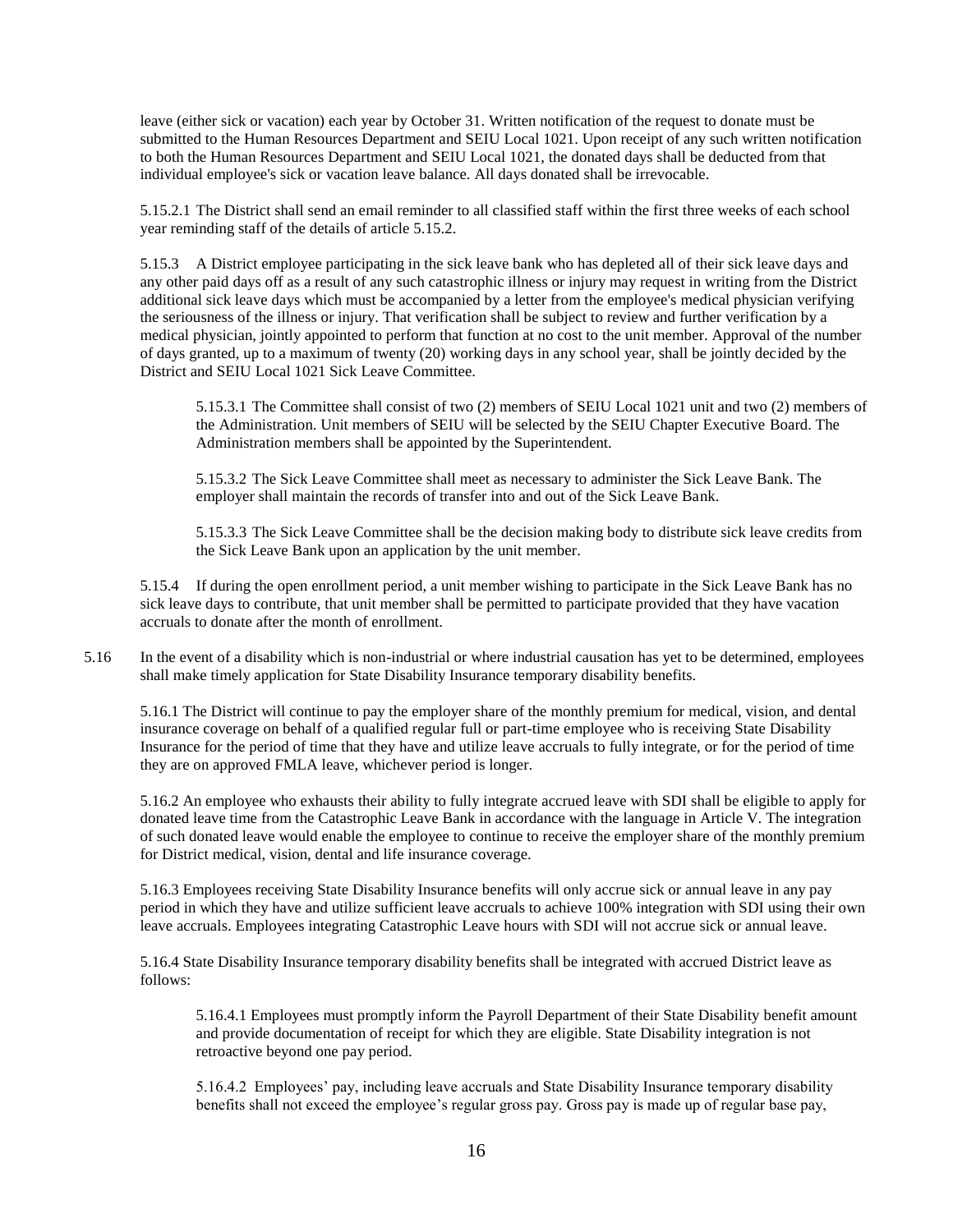bilingual differential, professional growth and longevity compensation as applicable. Employees must integrate all required leave not to exceed 100% of their normal salary.

5.16.4.3 Upon exhaustion of sick leave, other accumulated leave may be integrated with the weekly State Disability Insurance temporary disability benefits.

## **ARTICLE VI - VACATIONS AND HOLIDAYS**

#### 6 VACATIONS

#### 6.1 Twelve Month Employees

6.1.1 Each twelve-month employee shall be granted ten (10) working days of vacation. Upon employment, vacation shall be accrued on a monthly basis.

6.1.2 Based upon their hire date, and upon completion of three (3) years, each twelve-month employee shall be granted fifteen (15) working days of vacation.. Vacation shall be accrued on a monthly basis.

6.1.3 Based upon their hire date, and upon completion of ten (10) years, each twelve-month employee shall be granted one (1) additional day of vacation for each year up to a total of twenty-five (25) working days of vacation. Vacation shall be accrued on a monthly basis.

# 6.2 Employees Working Less Than Twelve Month Work Years

6.2.1 Each employee working less than a twelve-month work year shall be paid for ten (10) working days of vacation. Upon employment, vacation shall be paid on a monthly basis.

6.2.2 Based upon their hire date, and upon completion of three (3) years, each employee working less than a twelve-month work year shall be paid for twelve (12) working days of vacation. Vacation shall be paid on a monthly basis.

6.2.3 Based upon their hire date, and upon completion of ten (10) years, each employee working less than a twelve-month work year shall be granted one (1) additional day of vacation for each year up to a total of twenty (20) working days of vacation. Vacation shall be accrued on a monthly basis.

#### 6.4 Vacation Scheduling and Payment

6.4.1 In order to be eligible to schedule vacation, employees must have served in the District a minimum of six (6) months and be in paid status a minimum of 75% of the working days in each calendar month, including holidays.

6.4.3 Vacations must be approved at least five (5) days in advance by the supervisor. If the vacation requests of two or more employees in the same operating unit conflict, the decision will be made based upon the date and time the request was made (first come, first served) . All other factors being equal, the supervisor will make the decision based on seniority.

Twelve (12) month employees are permitted to schedule their vacations at any time during the year provided vacations are approved five (5) days in advance by the supervisor and the work schedule permits.

# 6.5 Vacation Accumulation

6.5.1 Twelve (12) month employees may carry forward up to a maximum of thirty (30) days vacation leave.

# 6.6 Holidays During Vacation

6.6.1 Holidays falling within an employee's scheduled vacation shall not be charged as a vacation day.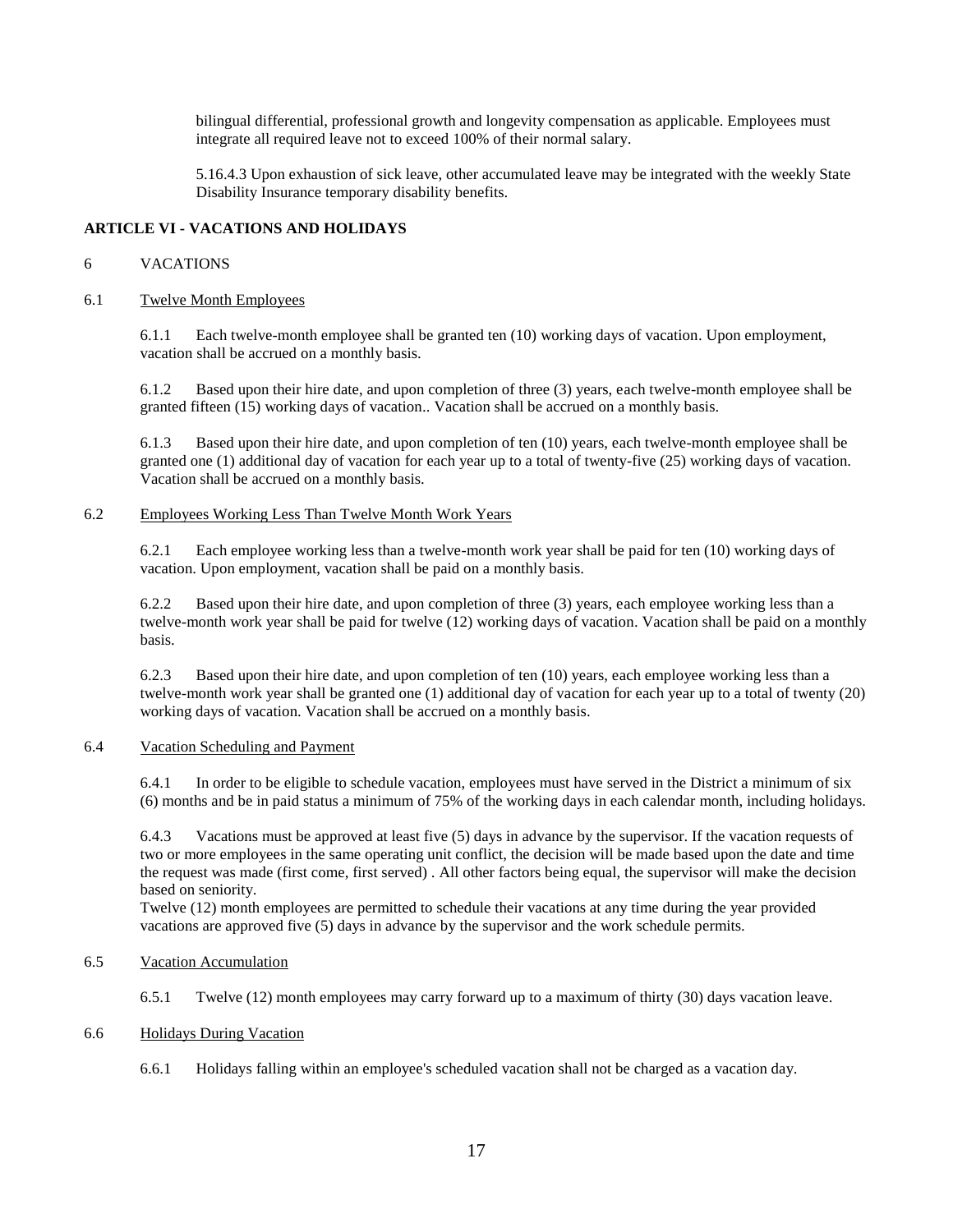#### 6.7 Vacation Interruption

6.7.1 The District may allow a classified employee to interrupt or terminate vacation leave in order to begin another type of paid leave without a return to active service, provided the employee supplies adequate notice and relevant supporting information regarding the basis for such interruption or termination.

#### 6.8 Holidays

#### 6.8.1 Observed Employee Holidays

Employees shall be allowed to observe the following holidays:

| New Year's Eve                        | Labor Day                 |
|---------------------------------------|---------------------------|
| New Year's Day                        | <b>Floating Local Day</b> |
| Martin Luther King's Birthday         | Veterans' Day             |
| President's Day                       | Day before Thanksgiving   |
| <b>Memorial Day</b>                   | Thanksgiving Day          |
| Independence Day (12 Month Employees) | Day after Thanksgiving    |
| Good Friday (1/2 Day in accordance    | Christmas Eve             |
| with $6.8.4$ and $6.8.5$ )            | Christmas Day             |
|                                       |                           |

In the case the District student calendar does not recognize one or more of these days, the employee will take the equivalent non-student holiday as designated by the distributed calendar.

The day leading into Winter Break and May Fair Friday are designated as minimum days. Employees working five or more hours may end their work day at the end of the student day unless their duties require them to assist in providing direct service or supervision to students. If serving or supervising students, the employee must complete that duty until all students are off campus. For employees who do not work in a role supervising students, the minimum day is five hours, ending no earlier than 1:00 P.M.

6.8.2 In order to qualify for any of the above listed holidays, the employee must be in paid status on the day preceding or the day following the holiday. If any observed holiday falls upon a Sunday, the following day not a holiday shall be celebrated as the holiday. If a holiday falls on a Saturday, the preceding day not a holiday shall be celebrated as the holiday.

6.8.3 Should employees be required to work on any of the above holidays, then employees will receive a designated in-lieu-of holiday.

6.8.4 Each employee who is working on Good Friday will be granted one-half the normally scheduled day off.

6.8.5 If Good Friday is a student holiday, then all unit members who are in paid status will receive one-half day holiday for Good Friday.

#### 6.9 Additional Holidays

6.9.1 Employees are also entitled to such holidays appointed by the President of the United States or the Governor of the State of California as a public fast, thanksgiving or holiday, unless it is a special or limited holiday.

#### 6.10 Holiday Work

6.10.1 In order to have certain needed functions performed, it may be necessary to require some employees to work on one or more of the holidays designated above. When any employee is required to work on any of said holidays, they shall be paid compensation or given compensating time off for such work at one and one-half (1 1/2) their normal rate of pay in addition to the regular holiday pay, provided that the employee does not receive a designated in-lieu-of holiday.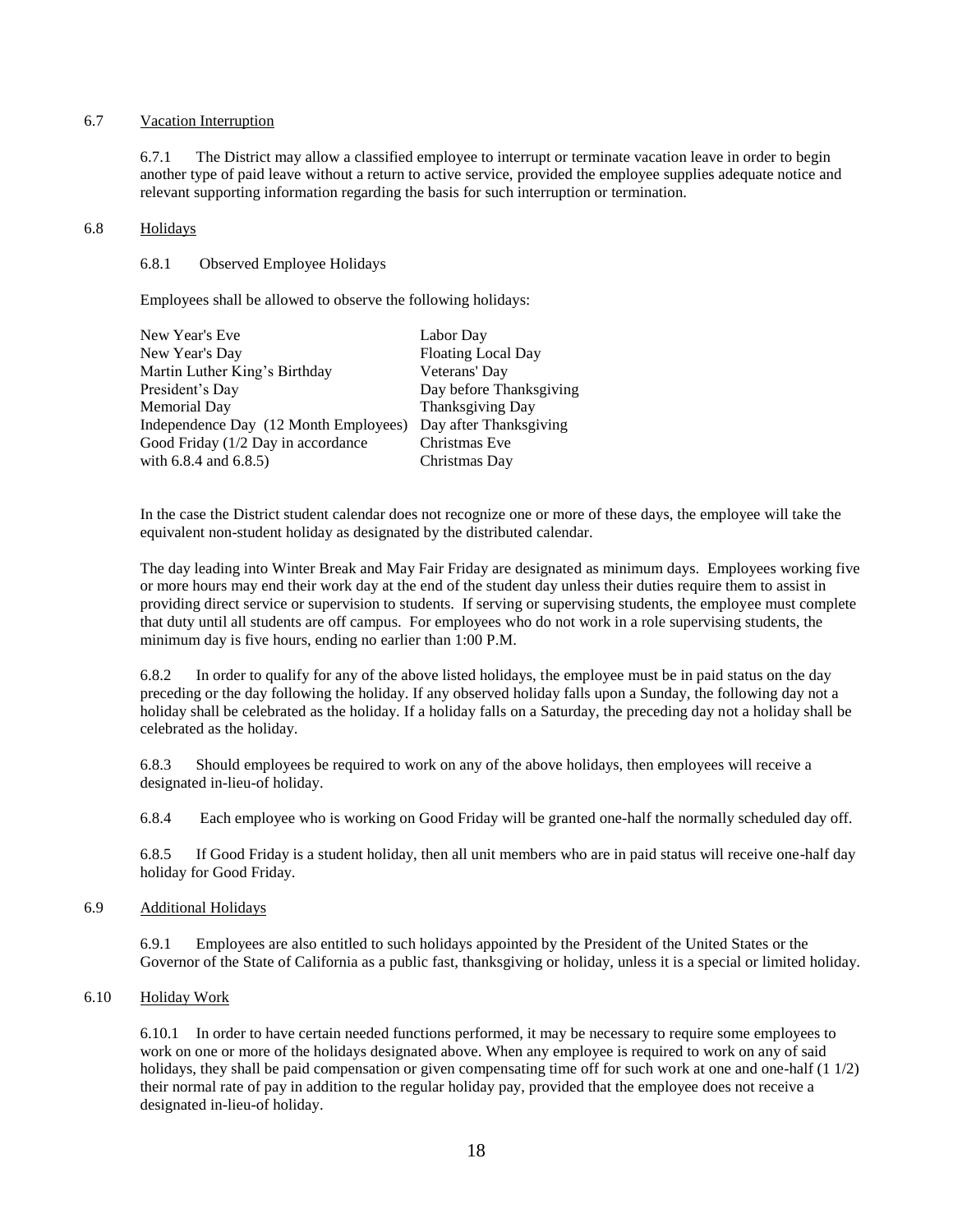#### 6.11 Miscellaneous

6.11.1 The provisions of this Article do not apply to those unit members whose work is in part in positions designated as temporary to the extent of the temporary work. For example:

6.11.1.1 Vacations - Employees earn vacation time on the basis of their regular assignment; not on the temporary assignment. Thus, an employee working a six (6) hour regular assignment and a two (2) hour temporary assignment would earn vacation leave and receive vacation pay on the basis of the six (6) hour assignment only.

6.11.1.2 Holidays -Employees receive holidays on the basis of the regular assignment only. Thus, an employee working a six-(6) hour regular assignment and a two-(2) hour temporary assignment would receive holiday pay on the basis of the six-(6) hour assignment only.

6.11.2 Vacation and holiday pay shall be calculated as provided in Article II of this agreement.

# **ARTICLE VII - TRANSFERS**

#### 7 DEFINITION

- 7.1 A transfer is the movement of an employee from one position to another position within the same classification or to another classification having comparable levels of duties and responsibilities and the same maximum rate of pay. A transfer can be voluntary or involuntary.
- 7.2 Unit positions open for transfer shall be posted for a period of not less than five (5) working days, unless in case of emergency.
- 7.3 Voluntary Transfers

7.3.1 A voluntary transfer is a transfer initiated at the request of the employee. An employee wishing to transfer from one work site or department to another shall apply for such transfer in writing.

7.3.2 Employees who desire a transfer must file an application for the posted opening prior to the close of the posting period.

7.3.3 Transfers will be based on, but not limited to, the following factors: best interests of the District; qualifications; work performance; ability to do the job; desires of the employee; length of service.

7.3.4 If in the opinion of the Superintendent or his designee, two or more unit members who have applied for transfer are equally qualified, the unit member with the greatest length of service in the District will be granted the transfer.

7.3.5 Current employees will be given preference over outside applicants, provided the qualifications are equal.

7.4 Involuntary Transfers

7.4.1 The Superintendent or his designee may administratively transfer without review unit members when such action is in the best interests of the District and/or the employee(s) involved, including but not limited to the following: educational reasons, personal problems, medical/injury problems.

7.4.2 An involuntary transfer is a change in department or work site requested by the employee's department head or other responsible administrator when he/she deems such a change to be necessary for the benefit of a department, school, or program; for the protection or morale of the employee; or for any other reason related to the legitimate needs of the District. In a non-emergency situation, before any request for an involuntary transfer is acted upon, the employee must be notified in writing by the department head or site manager that an involuntary transfer is being recommended and the reasons therefore, and no such transfer shall be made without five work days notice.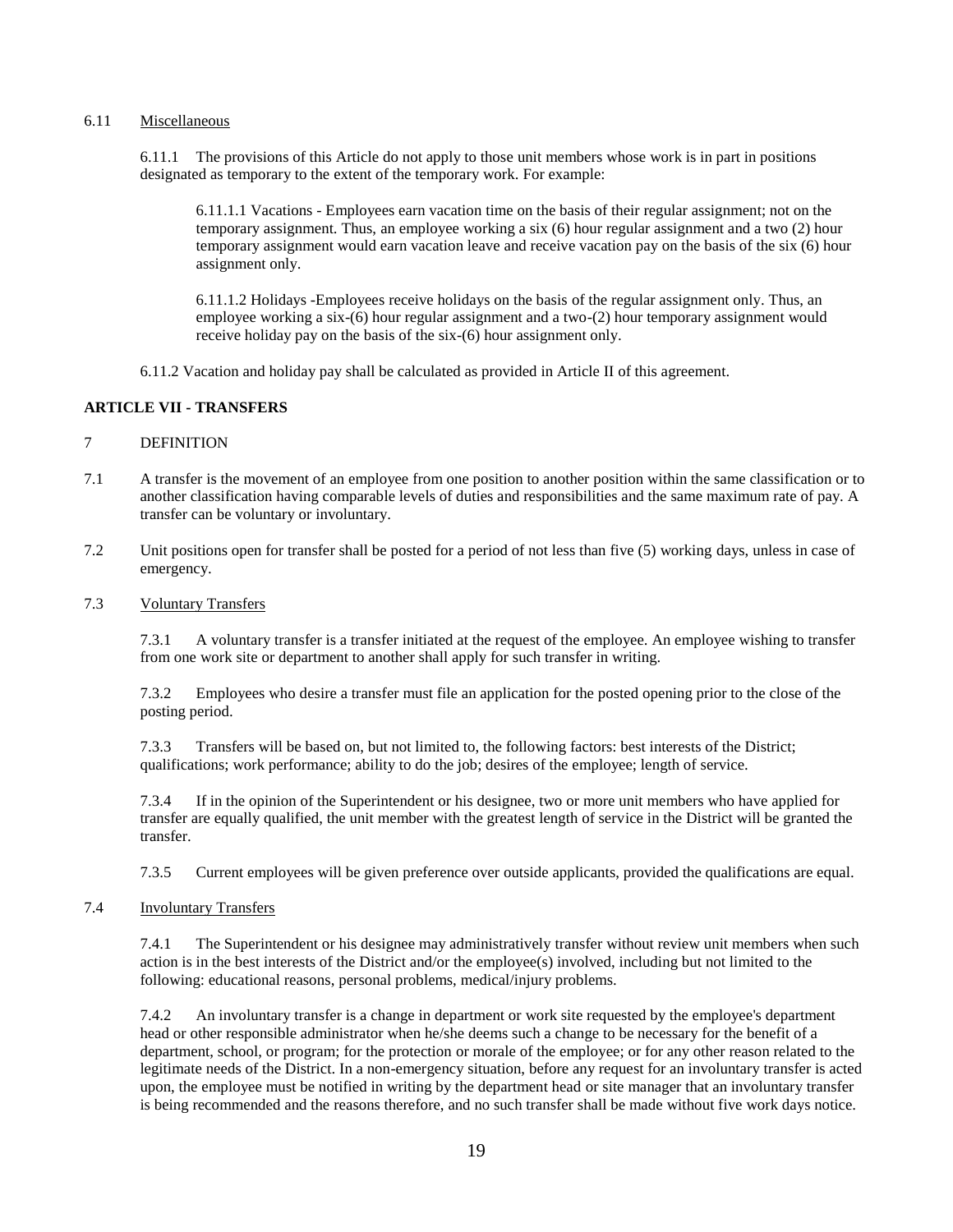7.4.3 District initiated transfers shall not be arbitrary and/or capricious.

# 7.5 Seniority Lists

7.5.1 Annually, prior to November 1, the District shall send a seniority list to all members. The seniority list shall be by date of hire in the district for layoff purposes. For transfer purposes seniority shall also acknowledge date of hire in classification. A copy of the seniority list or a computer disk containing said information shall be sent to the Union.

# **ARTICLE VIII - EVALUATIONS & PROBATIONARY PERIOD**

## 8.1 **Probationary Employee Period and Evaluations**

All new District employees shall serve a probationary period of six (6) months from the date of hire as a probationary employee.

A permanent employee who fails to complete successfully their promotional probationary period, within six (6) months, shall be reassigned to the class from which promoted.

Following the completion of sixty (60) calendar days of service, each probationary employee shall be provided their first evaluation report. In addition, following completion of one-hundred and twenty (120) days, a second evaluation report shall be completed. All probationary employees shall receive a final probationary evaluation report, which shall be completed no later than sixty (60) calendar days prior to the completion of their probationary period, unless the Union and District mutually agree to extend such date.

## **Permanent Employee Evaluations**

All permanent employees shall receive a regular evaluation report once every two (2) years according to the following schedule:

An Employee ID number whose number ends in an even number shall be evaluated in even years. Zero (0) is an even number.

An Employee ID number whose number ends in an uneven number shall be evaluated in years ending in an uneven number.

Even or uneven years refer to the year in which school year ends (e.g. 2019-20 is an even year).

Each permanent employee shall be given a pre-evaluation conference no later than October  $1<sup>st</sup>$ . This pre-evaluation conference shall be to review the evaluation procedures, review the evaluation tool, and to identify additional items which the employee or their site administrator or immediate supervisor may wish to include in the evaluation, as well as to notify the employee of any areas of concern.

The current form shall be used until the Union and the District have mutually agreed to a changed form.

The final evaluation report shall be completed by April 30<sup>th</sup>. Each rating officer shall discuss their report with the employee concerned and have the employee sign it before it is submitted to the Executive Director of Human Resources. The immediate supervisor shall be termed the evaluator.

# **Signing of Evaluation Reports**

The evaluation report shall be signed by the employee to indicate receipt only and they shall be given a signed copy. A copy will be placed in the employee's permanent personnel file.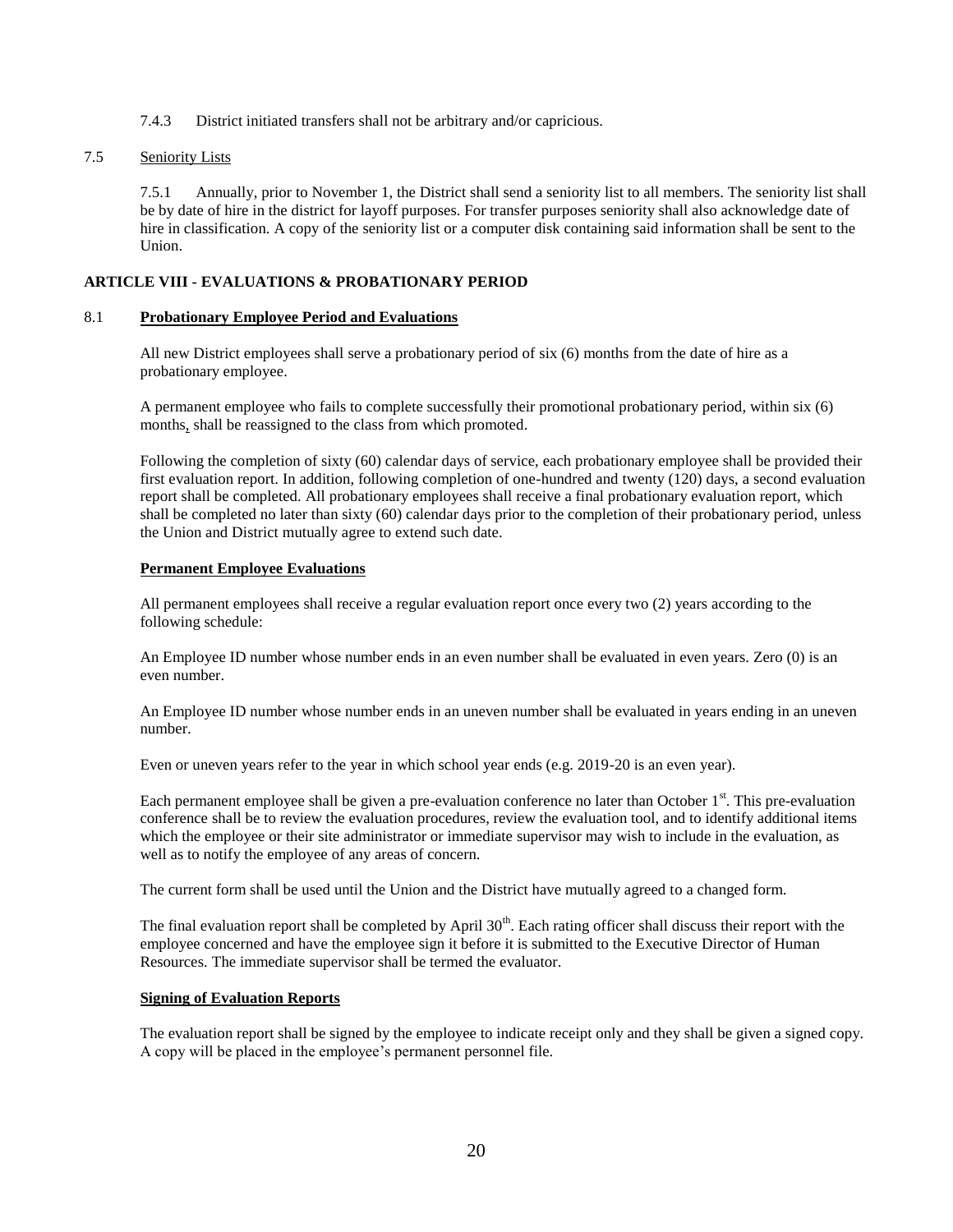# **Special Evaluations**

Additional evaluation reports may be submitted on probationary and permanent employees whenever the employee's supervisor feels such evaluation will contribute to improvement of performance.

- 8.2 Evaluations shall be based on standards of expected performance as outlined in job descriptions and shall be based upon formal and informal observations, conduct related to job activities, and student performance or behavior as appropriate. Evaluators will consult with site administrators or others who have direct knowledge relating to performance.
- 8.3 Revisions in the District evaluation forms will be made only after consultation with the union. No evaluation of any member shall be placed in their personnel file without an opportunity for private discussion between the member and the evaluator. The written evaluation shall not contain negative comments based on unobserved allegations unless supported by evidence upon which reasonable persons would rely and deemed sufficiently serious to warrant inclusion in the evaluation. Specifically, if the employee and employer have had discussions pursuant to Article XIV (14), these discussions may then be included in the evaluation immediately following whatever disciplinary action has been taken. If Article XIV (14) was not utilized by the employer, the allegation shall be considered resolved and shall not be addressed in the evaluation process.
- 8.4 In the event the evaluator feels that the employee's performance has been less than satisfactory, the evaluator will state in writing the specific problems and make written suggestions in the areas in which the employee needs to improve.
- 8.5 Employees have the right to respond in writing to the formal evaluation report within ten (10) working days, including those items the employee feels are constraints upon the employee's performance. Such response shall become a permanent attachment to the employee's evaluation report.
- 8.6 Every employee has the right to review materials placed in their personnel file.
- 8.7 Information of a derogatory nature, shall not be entered or filed unless and until the employee is given ten (10) days' notice and an opportunity to review and comment thereon. An employee shall have the right to enter and have attached to any such derogatory statement, his own comments thereon. Such review shall take place during normal business hours, and the employee shall be released from duty for this purpose, without loss of pay.
- 8.8 The parties agree that the substance of an evaluation is specifically excluded from the grievance procedure contained in this agreement though alleged violations of the procedure contained herein may be so processed.

# **ARTICLE IX – SAFETY**

- 9.1 The Board shall make every reasonable effort to provide working conditions in schools, which conform to requirements of the California Occupational Safety and Health Act.
- 9.2 An employee shall promptly report in writing to the site administrator alleged unsafe working conditions. The site administrator shall respond in writing to the employee as soon as possible, but under no circumstances longer than ten (10) working days, informing them of the efforts to be made, if any, to remediate the alleged unsafe conditions. The District shall provide a process which allows for employees to report unsafe/dangerous working conditions anonymously.
- 9.3 Individuals not properly authorized by the site administrator or designee may not enter or remain in a place where an employee is required to be in performance of their duties. Employees must ask unauthorized individuals to leave. Failure of such individuals to remove themselves upon request must be reported to the site administrator who will take appropriate action.
- 9.4 Safety equipment required by the District will be provided by the District.
- 9.5 The District shall comply with CalOSHA's Article 3 §1524 regarding water supply. The water shall be located as close as practicable to the areas where employees are working. The frequent drinking of water shall be encouraged.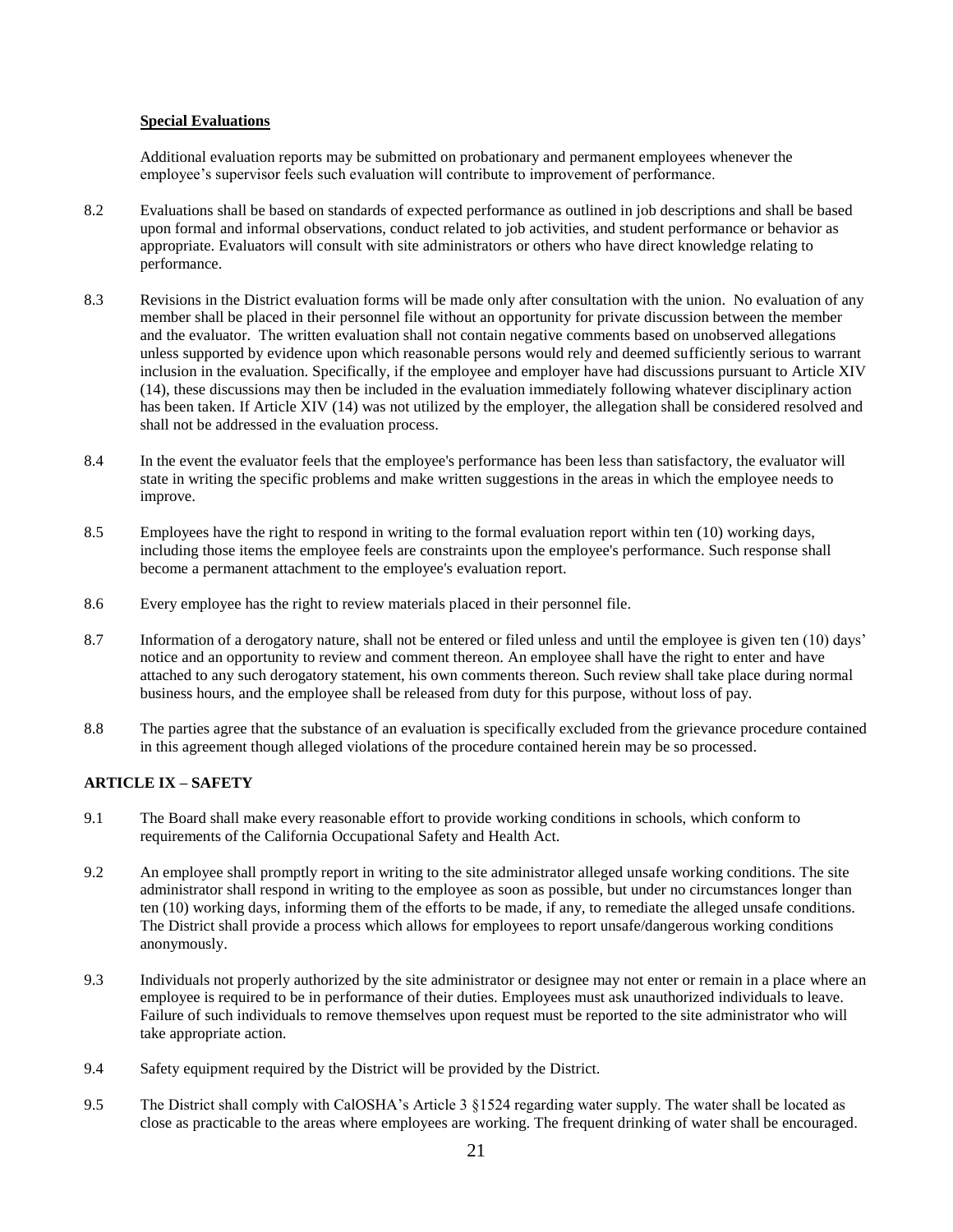- 9.6 There shall be quarterly District safety meetings, with both a Local 1021 staff representative and each classified unit safety representative invited to attend. These need to be scheduled firmly and placed in the CBA with dates and times. October, January, April, July.
- 9.7 The District will make a good faith effort to maintain building classroom heat, lighting, and ventilation in proper working order.
- 9.8 The District shall reimburse the reasonable cost for the repair or replacement of personal property, excluding vehicles, damaged while an employee was performing their assigned duties either on District property or at District sponsored activities, unless such damage was due to the negligence by the employee, and/or the property damaged is covered by the employee's personal insurance. Should the employee receive compensation from their insurance coverage, the District will have no further liability for this loss. The employee is obligated to submit a written accident report and claim of property with current date value, and, if appropriate, a copy of the employee's current insurance policy. A review of the report and/or investigation shall be conducted by the District, within ten (10) working days if possible. Thereafter, a determination shall be issued. If the claim is denied or reduced, the employee has ten (10) working days to submit a written appeal to the Superintendent and/or his/her designee. The Superintendent shall make a determination within ten (10) working days.

# **ARTICLE X - UNION SECURITY**

#### 10.1 Use of School Facilities

The Union shall have the right to make use of school buildings for meetings at all reasonable hours when the facilities are not otherwise occupied. The Union shall normally notify the site administrator of such use at least one (1) week in advance.

#### 10.2 Bulletin Boards

The Union shall be provided with a bulletin board in each major site in an area normally frequented by employees on which it may post notices of activities and matters of concern to the Union.

#### 10.3 Union Business

Authorized representatives of the Union shall be permitted to transact Union business on school property whenever schools are open provided the activity does not interrupt or interfere with the performance of employees' assigned responsibilities.

#### 10.4 Mail Service

The Union may use inter district mail service and mailboxes provided such use does not increase the normal time or activity spent by employees.

# 10.5 Membership Dues

The District shall deduct Union membership dues only, in equal amounts beginning with the payroll check in September. Such dues shall be transmitted to the Union Treasurer or designee accompanied by a Dues Report, in electronic malleable format (excel), of members for whom such deductions have been made that include:

EMPLOYEE ID #

FIRST NAME

#### MIDDLE INITIAL

LAST NAME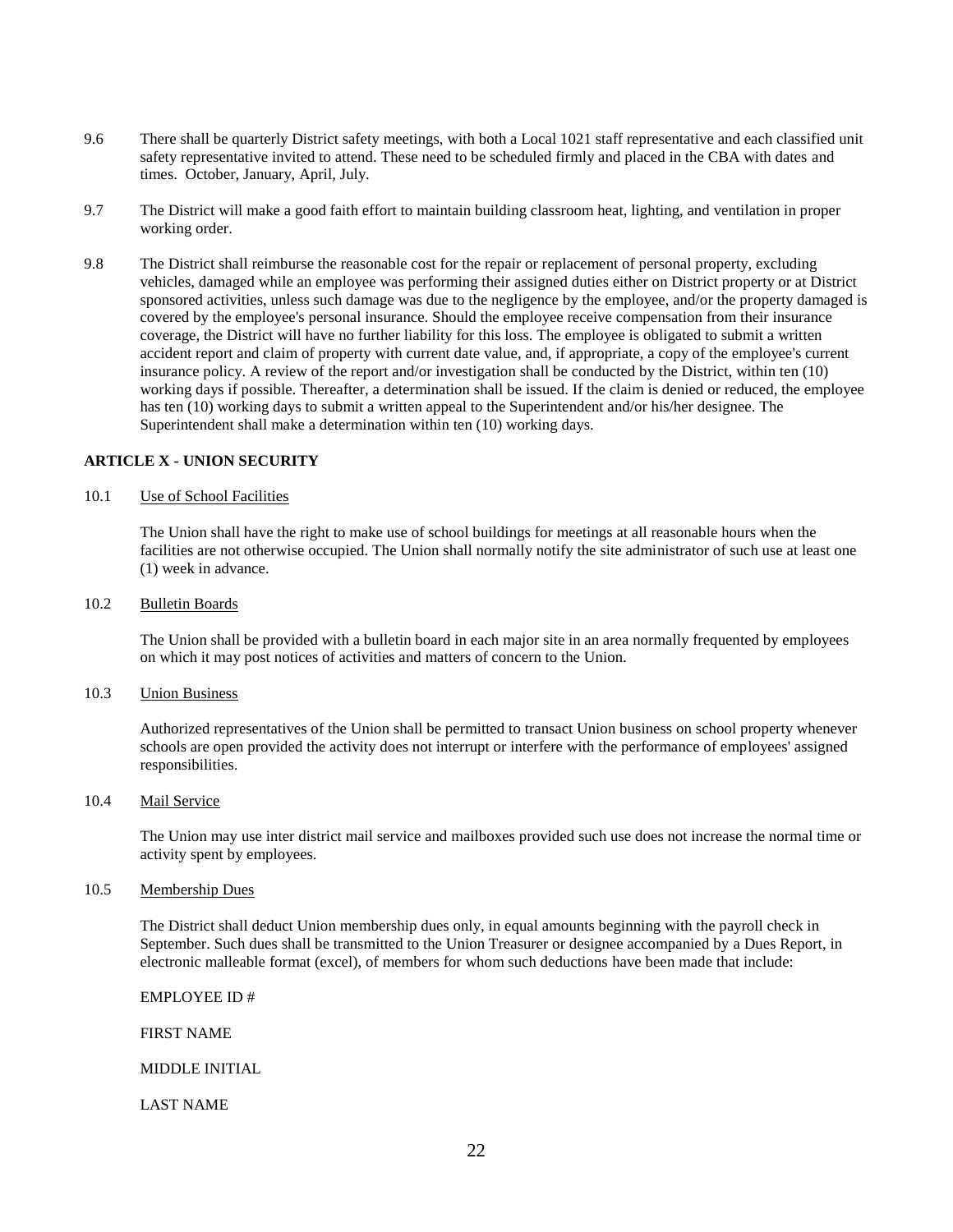#### MEMBERSHIP STATUS

FTE – (Provided on bargaining unit list)

GROSS PAY

SENIORITY DATE – (provided on separate listing)

TOTAL

(end)

# 10.6 Employee's Choice to Join or Not Join Union

The parties agree that each member of the bargaining unit is free to join or to refrain from joining the Union.

# 10.7 No Interference with Employee's Choice

The parties further agree not to interfere with the unit member's choice if they join or refrain from joining the Union.

## 10.8 Dues Authorization

Any member of the unit who is a member of the union, or has applied for membership, may sign and deliver to the Union an assignment authorizing deduction of membership dues in the Union. The District shall forward any authorization forms received to the Union as they are received by the District. The District shall promptly transmit all dues deducted pursuant to this paragraph.

## 10.9 Maintenance of Membership

The District shall honor an employee's check-off authorization, regardless of whether the employee is a member of the Union, unless the authorization is revoked in compliance with the terms of the authorization the employee signed. The employee may only revoke the authorization pursuant to the terms of the authorization the employee signed.

Deductions shall start the pay period after the employer receives notification of the authorization. The employer shall transmit such payments to the Union through electronic funds transfer no later than thirty (30) days after the deduction from the employee's earnings occurs.

Requests to authorize dues/other deduction shall be directed to the Union rather than the District. Requests to revoke or change the authorization shall also be directed to the Union rather than the District. The District shall rely on the Union's explanations in a certified list, submitted by a representative of the Union who has authority to bind the Union, regarding whether authorization/revocation/change in deductions has been requested by the employee.

The Union shall not provide the District with a copy of the employee's authorization unless a dispute arises about the existence or terms of the authorization.

The Union shall indemnify the employer for any claims made regarding such deductions.

Violations of this Section of the Collective Bargaining Agreement shall be addressed through Article XI – Grievance Procedure.

#### 10.10 Dues Deduction

Upon appropriate notification from the Union, the District shall deduct from the salary of any member of the unit and make appropriate remittance for annuities, credit union or any other plans or programs jointly approved by the Union and the Board.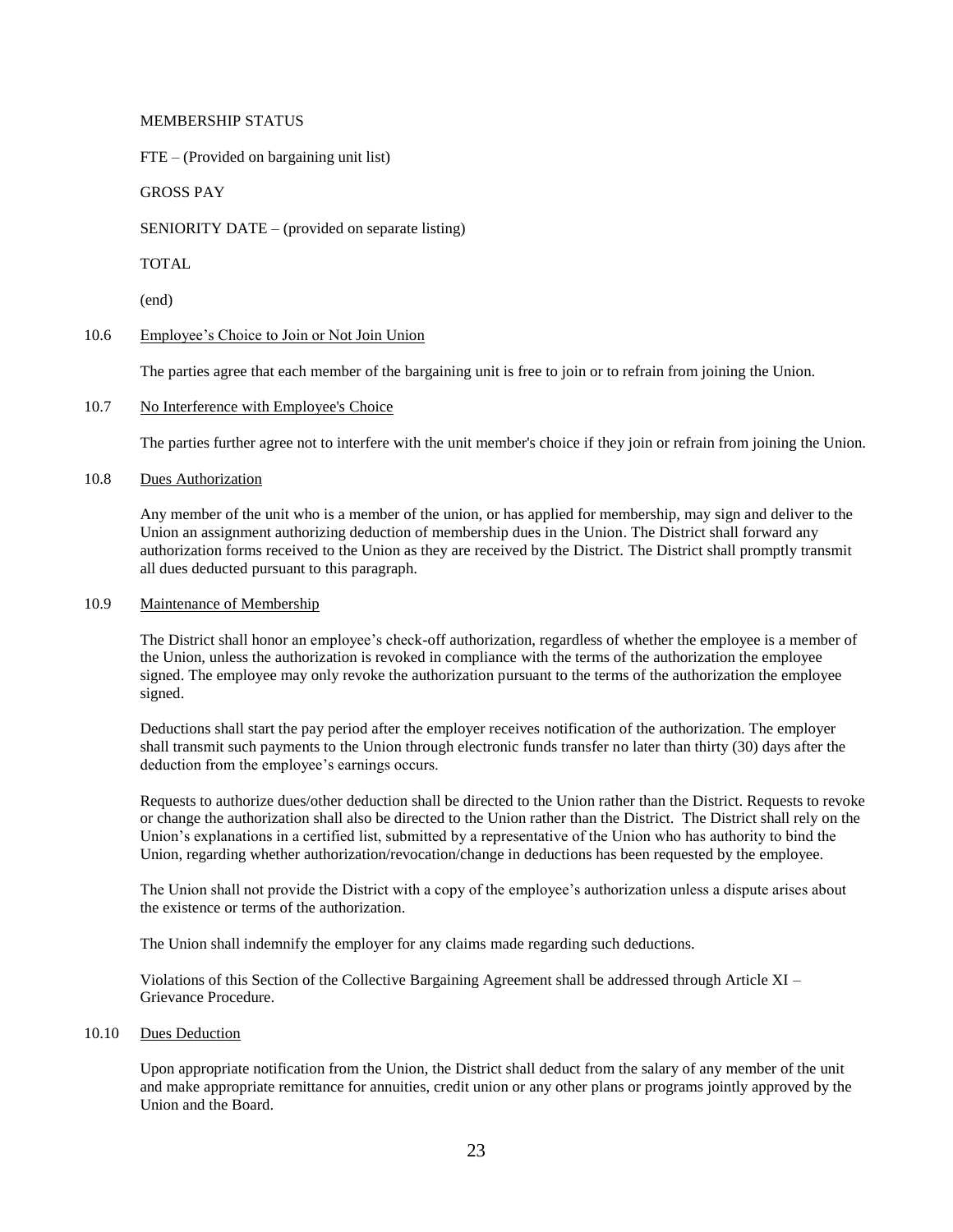## 10.12 General Duties

10.12.1 With respect to all sums deducted by the District pursuant to sections 10.10 above, the District agrees promptly to remit such moneys to the Union accompanied by an alphabetical list of unit members for whom such deductions have been made, and indicating any changes in personnel from the list previously furnished.

10.12.2 The District shall not be obligated to put into effect any new, changed, or discontinued deduction of membership within the Article until the pay period commencing no less than fifteen (15) days after receiving notification from the Union.

10.12.3 The Union agrees to furnish any information needed by the District to fulfill the provisions of this Article.

## 10.13 Hold Harmless and Indemnity

The Union agrees to pay the District all legal fees and legal costs incurred in defending against any court action and/or administrative proceeding challenging the legality of these membership fee provisions of this Agreement or their implementation. The Union agrees to pay any damage judgment rendered against the District as a result of these provisions contained in this Article or the District's implementation thereof.

The District agrees to refer any questions regarding the Janus decision and its implications to the Union.

The District shall immediately notify the Union of any third party requests for contact, biographical and/or demographic information about the bargaining unit employees. The District shall promptly provide the Union of a copy of the request.

The District shall provide the Union at least five (5) working days to review the request and challenge the scope of the request prior to the District responding to the request. The District agrees to consider the Union's response prior to disclosing to a third party any contact, biographical, and/or demographic information about the bargaining unit employees.

#### 10.14 Meetings

The District will continue its historic practice of releasing unit members required to render services to the District from 4:00 p.m. to 5:00 p.m. up to two (2) hours per month to attend the general Union meeting.

#### 10.15 Union Stewards

The Union is permitted to designate one shop steward and one alternate at each site to represent both units simultaneously. The steward or alternate may be released for up to ten (10) days for the purpose of investigating and processing grievances provided the following conditions are met:

10.15.1 The steward or alternate has secured advance approval from their immediate supervisor; and

10.15.2 The steward has secured permission from the immediate supervisor they intend to visit indicating the approximate duration of the visit. If more than one employees are to be visited, the steward must check with the immediate supervisor prior to each visitation; and

- 10.15.3 The activity does not disrupt required duties; and
- 10.15.4 The Union reimburses the District for the cost of a substitute, if any.
- 10.16 Copy of Agreement

The District shall provide each unit member with a copy of this Agreement. Unit members hired after ratification will be given a copy of this Agreement upon assumption of duties.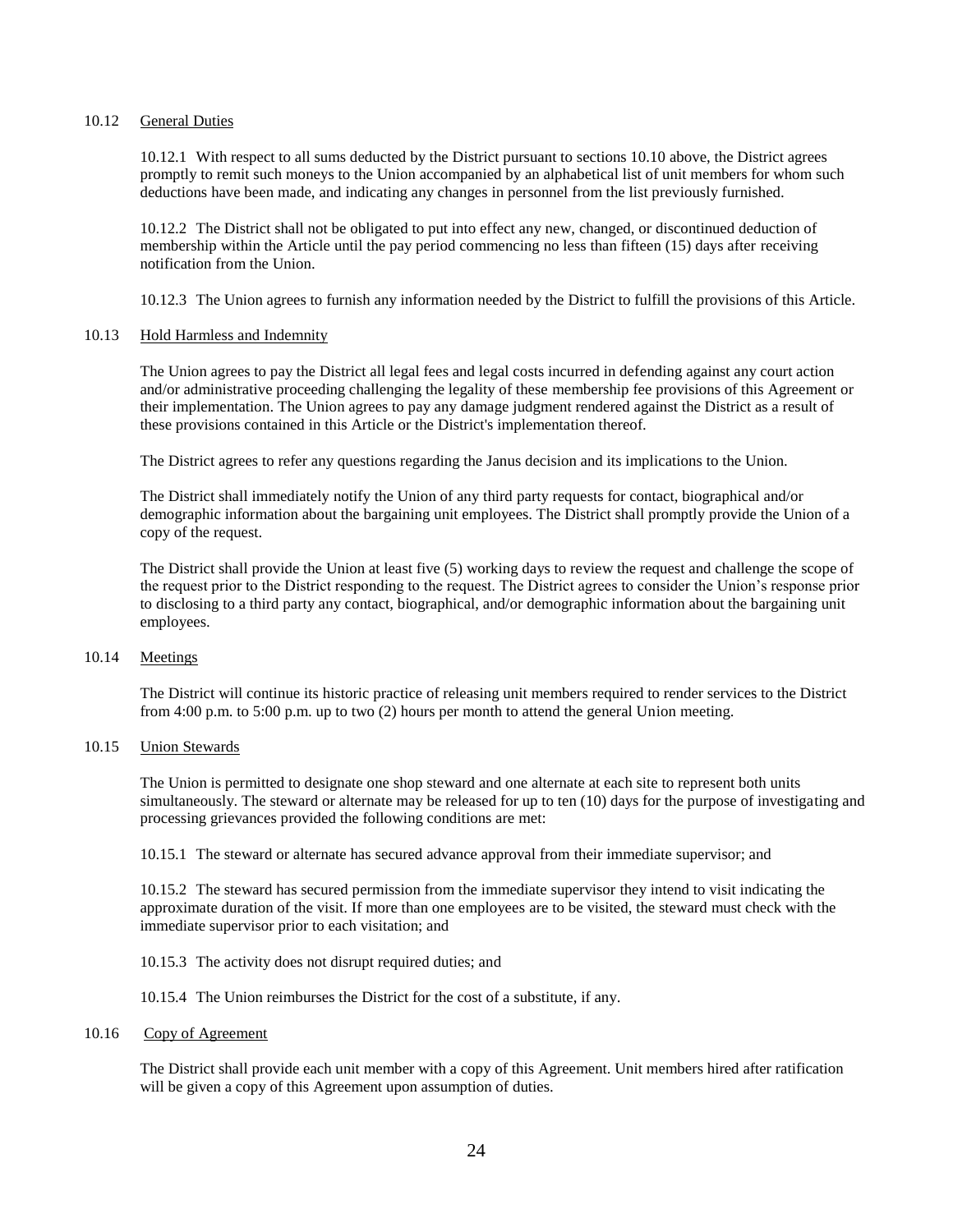## 10.17 Information

10.17.1 The District shall electronically send the following as indicated: One (1) copy of all official Board Meeting Minutes and one (1) copy of each School Board agenda or packet excluding all confidential information or other materials as defined by applicable laws no later than they are furnished to the Board.

10.17.2 The District shall provide the Union designee with electronic notification in malleable electronic format (excel) of the name, job title, department, work location, work, home, and personal cellular telephone numbers, home address, and personal and work e-mail addresses of any newly hired employee within thirty (30) calendar days of the date of hire.

10.17.3 Regular Receipt of Bargaining Unit Lists

The District shall provide the Union, a Bargaining Unit Report (including seniority listing and placement), in electronic malleable format (excel) on a monthly basis, of all current employees covered by this Agreement, which shall include each employee's:

EMPLOYEE ID #

FIRST NAME

MIDDLE INITIAL

LAST NAME ADDRESS

**CITY** 

**STATE** 

ZIP CODE

HOME PHONE

CELL PHONE

HOME EMAIL ADDRESS

WORK EMAIL ADDRESS

HIRE DATE

SENIORITY DATE (provided by separate seniority listing)

JOB CLASS

**FTE** 

EMPLOYMENT STATUS (ACTIVE, ON LEAVE, ETC.)

PLACEMENT (provided by separate report )

LOCATION DESCRIPTION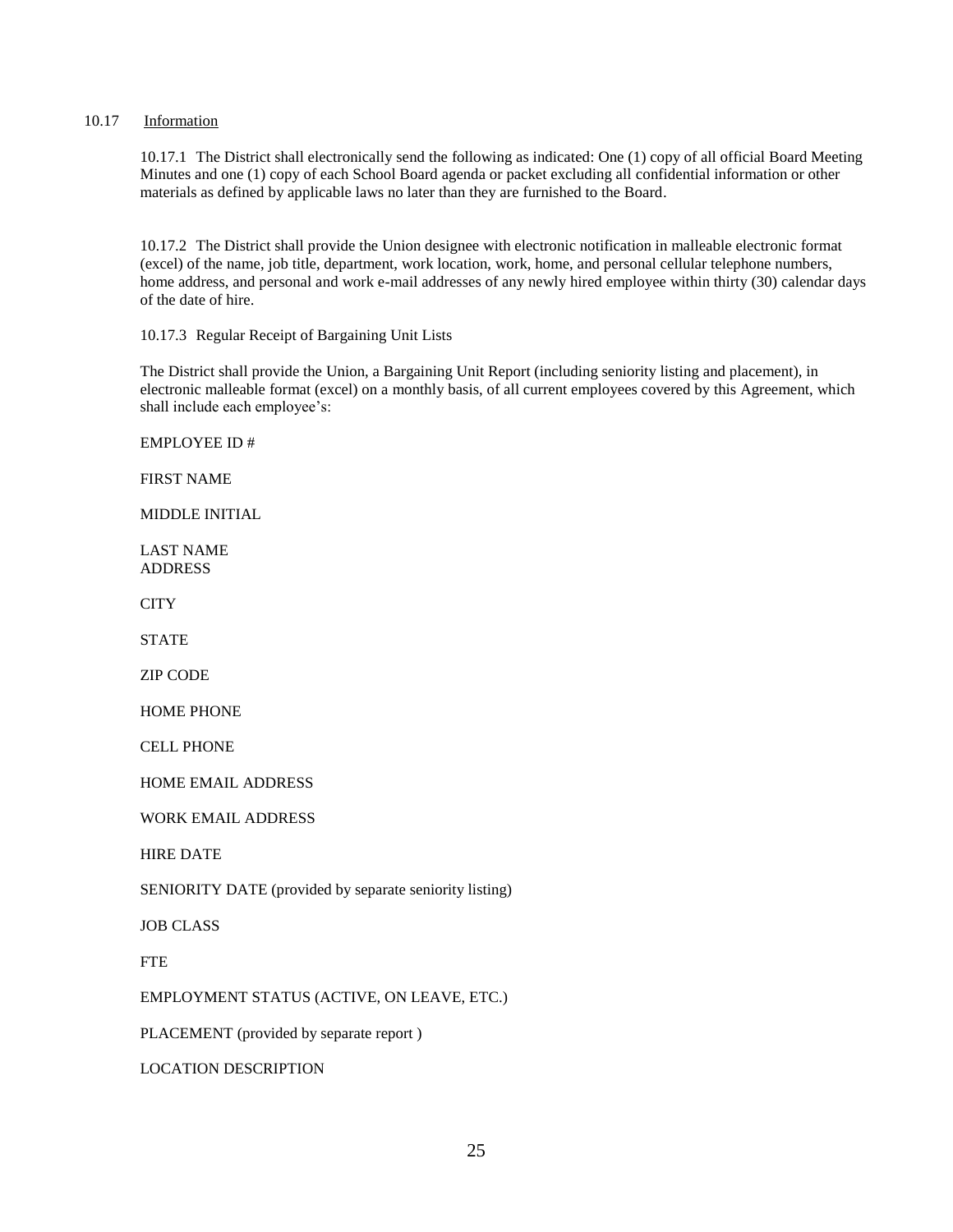#### 10.18 In-Person On-Boarding Meetings

10.18.1 The District agrees that each newly hired employee shall participate in a mandatory and in-person onboarding District and Union meeting, within the first ten (10) employee work days from date of hire during regular business hours and onsite without loss in compensation, unless the on-boarding meeting occurs prior to the date of hire.

10.18.1.1 At the on-boarding meeting, the District shall give each newly hired classified employee a copy of the collective bargaining agreement, information regarding the District's insurance programs and a Notice of Employment ( NOE) that includes rate of pay.

10.18.1.2 The Union designee that conducts the Union orientation meeting will collect the completed membership enrollment card(s) and submit them to the Union. The Union will process the employee's membership request and notify the District in a timely manner. The member shall be added by the next payroll cycle.

10.18.1.3 The District shall provide the Union with at least ten (10) calendar days' notice, of any onboarding meeting for a classified new hire, and send an electronic list of expected participant(s) least fortyeight (48) hours in advance of the on-boarding meeting. A shorter notice may be provided by mutual agreement in a specific instance where there is an urgent need critical of the employer's operations that was not reasonably foreseeable.

10.18.2 Each newly hired employee as part of their in-person on-boarding meeting shall be required to attend an inperson mandatory, union orientation meeting not to exceed one (1) hour, conducted by the Union, without loss in compensation, unless the on-boarding meeting occurs prior to the date of hire.

10.18.2.1 Neutrality – The District representatives shall be absent from the room during any Union orientation meetings conducted by the Union with Newly Hired Employees.

10.18.3 A newly hired employee who does not attend the Union orientation meeting conducted by the Union, shall be required to attend a mandatory in-person make up meeting not to exceed one (1) hour during regular business hours and onsite without loss in compensation, unless the on-boarding meeting occurs prior to the date of hire. The Union orientation make up meeting shall be scheduled by the Union and the Union shall communicate the date, time, and location to the District so that the District can notify the newly hired employee in writing that the employee's attendance is required at least forty-eight (48) hours in advance.

10.18.4 Union designee(s), including, but not limited to a Union representative, officers, stewards, or members, shall conduct the Union orientation meetings covered under this agreement. The number of designees will be dependent on the size of the group of newly hired employees. For a group of  $1 - 3$  newly hired employees, one (1) Union designee shall conduct the Union orientation meeting. For a group of 4 or more newly hired employees, two (2) Union designees may attend the Union orientation meeting for training purposes.

10.18.4.1 The Union designee(s) is allowed to be released to conduct any Union orientation meeting for not more than one (1) hour, including reasonable time for travel (if applicable) and set up, without loss in compensation. The Union designee(s) will secure advance approval from their immediate supervisor to be released for this purpose. The Union will notify the District of the Union designee(s) who will conduct the Union orientation meeting so that the District can confirm the designee's need for release for this purpose with the designee's supervisor.

10.18.5 The Union shall have a right to access and use the District's facilities and audio-visual equipment to conduct Union orientation meetings or make up meetings with newly hired employees provided both the facility and audio-visual equipment are available. The Union shall notify the District of the need to use available audio-visual equipment at least one (1) week in advance.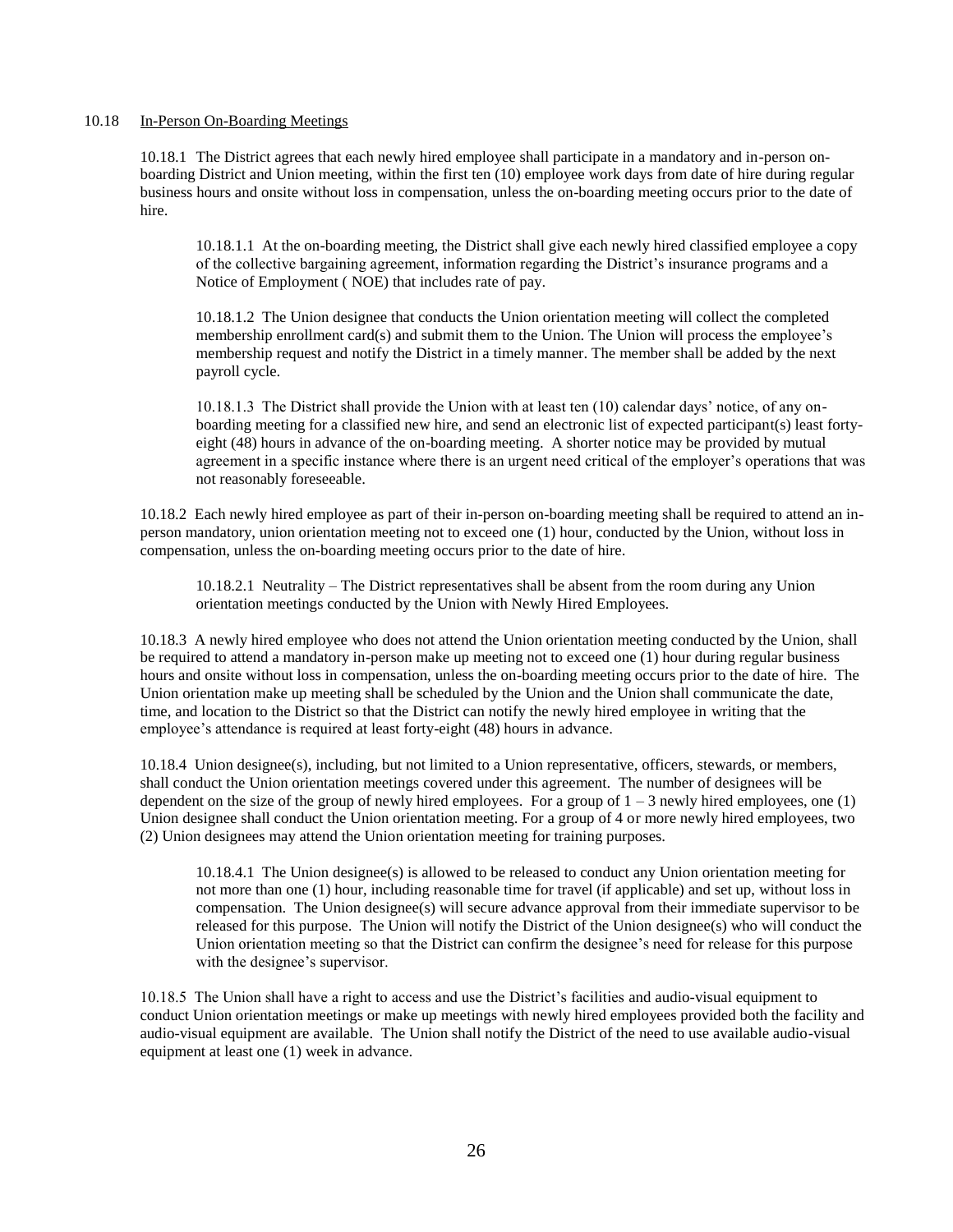#### 10.19 Training for the Collective Bargaining Agreement

The District will provide a joint training for principals, stewards, and appropriate district administration for the purpose of understanding the collective bargaining agreement. This annual training will include grievance proceedings, time lines, due process, win/win process and any negotiated changes to the agreement. This training will take place in September or October, based upon a mutually agreed upon date, after ratification of new or updated Collective Bargaining Agreement language. During years that negotiations for a successor agreement are not conducted, the training will only be comprised of new or updated language agreements that are a result of "reopener" bargaining.

#### 10.20 Spanish and English Translations

The following shall be written and published in Spanish and English upon request: job duties, custodial routes, and duties for substitute custodians.

# 10.21 Temporary Assignment

All employees employed for ninety (90) consecutive days or more in a temporary assignment shall receive all benefits that are within this negotiated contract on the 91st day. This does not apply to persons subbing for a member who is ill or on a leave of absence.

# 10.23 Subcontracting

Dixon Unified School District will recognize all applicable state law and Ed Code language re: sub contracting classified work.

10.24 The District will recognize one (1) District employee from among those represented by SEIU 1021 as the official SEIU Local 1021 District President, hereinafter referred to as the "President". The District will allow the President, or when the President is unable to attend, his or her designee, paid time away from work to conduct Union business. A full-time employee serving in this role shall be allowed up to twelve (12) hours per pay period for this purpose, while a part-time employee shall be allowed no less than eight (8). The President or designee shall obtain permission from his/her immediate supervisor prior to leaving work. Any expenses incurred by the President or designee shall be borne by the Union. Reasonable adjustment shall be made to the President's workload to accommodate the release time provided for Union business. In return, the President will make every effort to provide his/her supervisor and department director with his/her release time needs seven (7) calendar days in advance.

Recognizing that exceptional circumstances may occur, SEIU Local 1021 may request additional paid time away from work for the President or his/her designee in writing from the Superintendent or designee. Such requests shall be responded to within three working days.

The Union may directly reimburse the District for an employee's salary and benefits while on District approved leave of absence for Union related business. The Union shall indemnify and hold harmless the District for any District liability and/or loss under this paragraph.

# **ARTICLE XI - GRIEVANCE PROCEDURE**

- 11.1 The term "grievance" shall mean a claim by an employee or the Union, covered by this Agreement that there has been a misinterpretation, misapplication, or violation of this Agreement.
- 11.2 The term "grievant" shall mean the employee or the Union alleging that s/he has been adversely affected and files a grievance.
- 11.3 The term "days" shall mean employee workdays.
- 11.4 The term "supervisor" shall mean principal, and/or immediate supervisor of the grievant.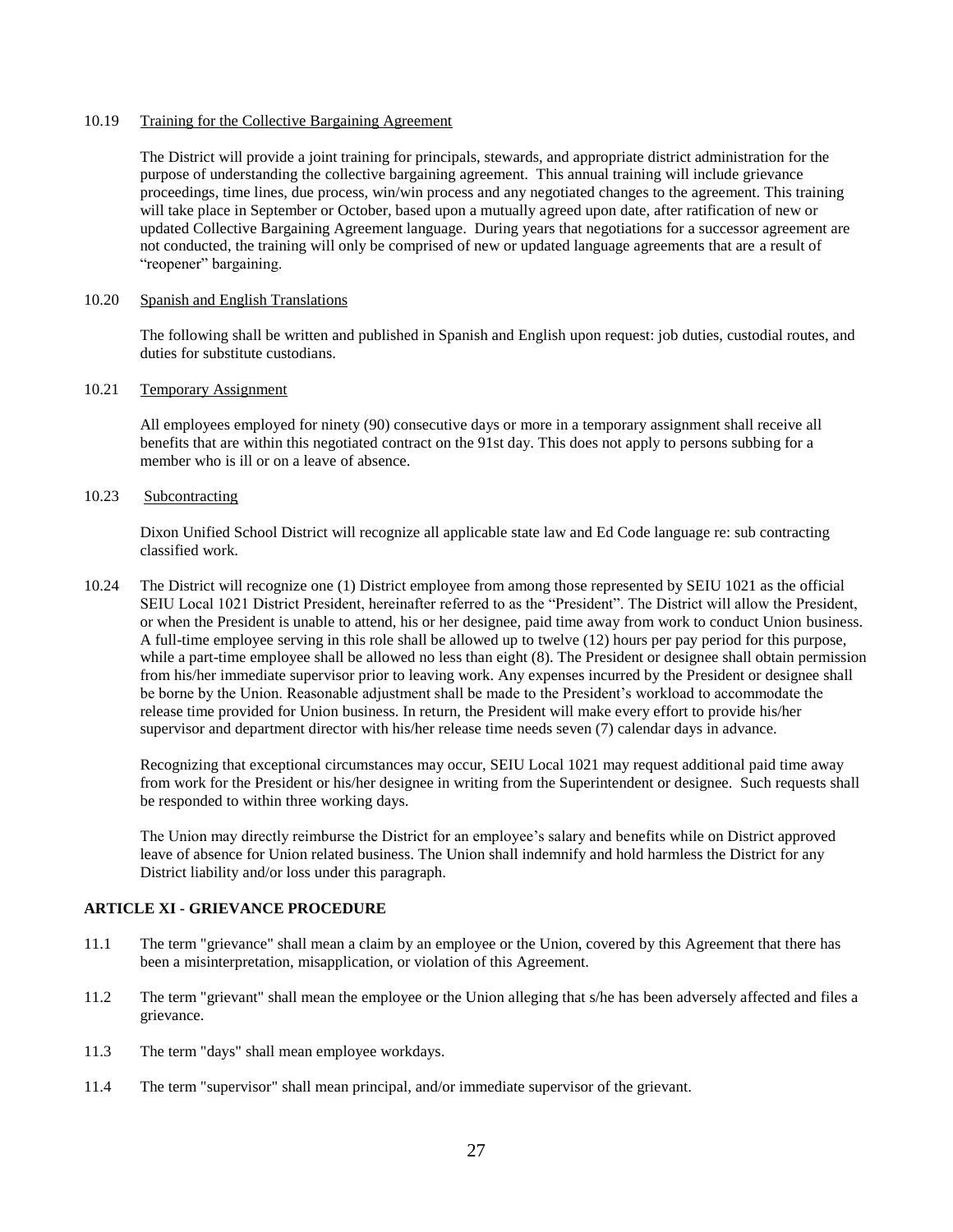11.5 The purpose of this procedure is to secure at the lowest possible level administrative solutions to problems arising from allegations of unfair or inequitable treatment under this Agreement. In order to be considered, a grievance must be initiated within thirty (30) days of the occurrence giving rise to the allegation(s). The parties agree that these proceedings shall be as informal and confidential as appropriate at each step.

#### 11.6 Step 1 – Informal Meeting

11.6.1 The grievant shall present the grievance to the immediate supervisor or appropriate administrator orally.

11.6.2 The immediate supervisor or appropriate administrator shall orally respond to the grievant within five (5) days.

11.6.3 Settlements that require a change in working conditions or compensation will not be final until approved by the appropriate District-level administrator and SEIU Local 1021. Settlements shall be reduced to writing.

## 11.7 Step 2 – Grievance Meeting

11.7.1 If the grievant is not satisfied with the response at Step 1, or if no response is made, the grievant may within ten (10) days reduce the grievance to writing and file same with the Executive Director of Human Resources and Labor Relations. The grievance shall contain the name of the grievant, the date of the occurrence, the specific article and section of this Agreement alleged to have been violated, a description of the grievance, when and with whom was the informal meeting held, the specific remedy requested, and shall be signed and dated by the grievant. The Executive Director of Human Resources or designee shall within five (5) days offer mutually agreeable dates on which to schedule the grievance meeting. Following the grievance meeting, the grievant shall receive a written response within ten (10) days, unless extended by mutual agreement of the parties.

## 11.8 Step 3 - Mediation

11.8.1 If the grievant is not satisfied with the response at Step 2, or if no response is made within the time provided, the grievant may request within ten (10) days that the grievance be submitted to a mediator from the California State Mediation and Conciliation Service. If the grievance is not settled, granted, or withdrawn, the Superintendent or their designee shall provide a written decision to the grievant within fifteen (15) days following the final mediation session.

# 11.9 Step 4 - Arbitration

If mediation is unsuccessful, or if the District fails to request mediation from the state, the grievant may within ten- (10) days request that the Union submit the grievance to arbitration. The Union by written notice to the Superintendent or their designee may submit the grievance to arbitration. The District will not be held responsible for the Union's refusal to honor a request to submit a grievance to arbitration. In the event that a grievance is submitted for arbitration in a timely fashion, the parties shall select a mutually acceptable arbitrator.

The parties shall request from the California State Mediation and Conciliation Service a list of five (5) arbitrators. Either the District or the Union may have legal counsel participate in the selection process. If an arbitrator cannot be mutually agreed-upon, then the parties shall flip a coin to determine who shall strike the first name, and shall alternately strike names from the list until there is one name remaining.

The arbitrator shall be notified upon selection and requested for a hearing date.

EXPENSES: The fees and expenses of the arbitrator shall be paid in the following manner: (1) If the Union has agreed to represent the grievant in the proceedings, then the costs shall be shared equally by the Board and the Union. (2) In the event the Union declines to represent the grievant, the costs shall be shared equally by the Board and the grievant. (3) The costs are the fees and expenses of the Arbitrator (including travel and subsistence) and the fees and expenses of a court reporter should both parties agree that such is necessary. Other costs shall be borne by the party unilaterally incurring them.

11.9.1 Should the question of arbitrability be raised, the Arbitrator shall rule on such question in the first instance.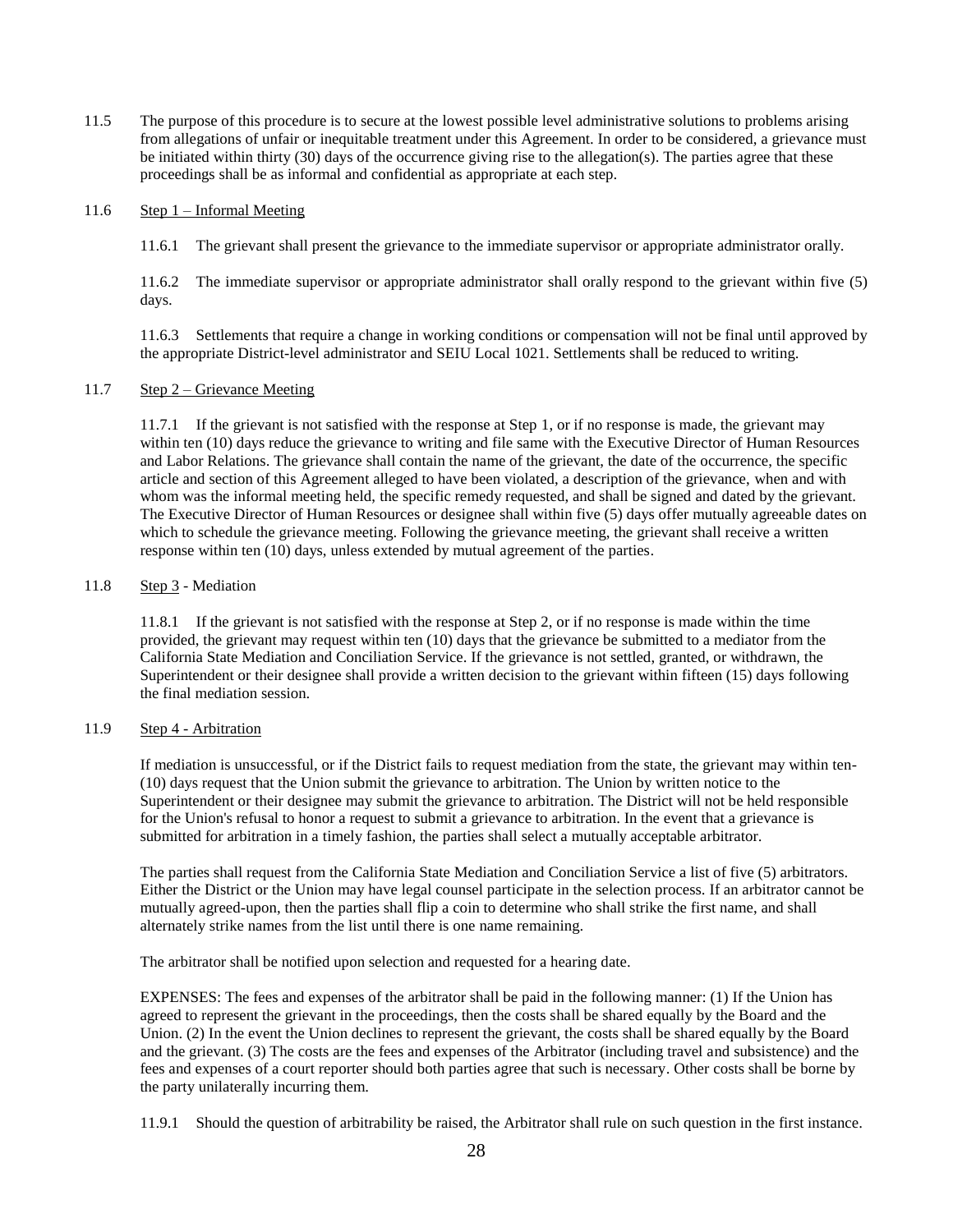11.9.2 The Arbitrator will be without power to recommend a money award for more than the individual grievant would otherwise be entitled.

11.10.1 The parties shall use their best effort to expedite the proceeding of the grievances, though the time limits shall be extended due to the incapacity or illness of one of the parties.

11.10.2 At any step in the grievance process, the grievant may be accompanied by a Union representative. In the event a grievance is filed so late in the school year that it may not be resolved, the parties shall use their best efforts to reduce the time limits set forth herein that the grievance may be adjusted prior to the end of the school year or as soon thereafter as is practicable.

11.10.3 Documents or records of any grievances shall be kept in a separate grievance file and shall not be placed in the personnel file of any grievant.

11.10.4 At all steps after Step I, the Union shall be provided a copy of District response and proposed settlement, if any.

11.10.5 Grievances not appealed within the time limits provided shall be considered withdrawn and may not be reinstated in whole or part at a later date.

# **ARTICLE XII - SAVINGS**

12.1 Should any provision of this Agreement be held to be contrary to law by a court of competent jurisdiction, then such provision will be deemed invalid to the extent required by such court decision, but all other provisions shall continue in full force and effect

#### **ARTICLE XIII – LAYOFF**

- 13.1 The District agrees it will negotiate the effects of layoff upon request from the Union. A layoff is defined as the termination or reduction of an employee's regular work assignment or reassignment to a lower classification or lower rate of pay due to lack of work or lack of funds.
- 13.2 Displacement (bumping) Rights are rights of an employee facing layoff to displace another employee with less seniority in any classification in which the affected employee holds seniority.
- 13.3 Layoffs occur in reverse order of seniority by classification. Any employee subject to layoff has the right to replace the least senior person in any classification in which the employee has seniority, who is working the same number of months, days, and hours. However, the employee also has the right to replace an employee working fewer months, days, and hours, but must replace the least senior person in that category.

#### Layoff Process

- 1. Upon layoff, an employee shall have thirty-nine (39) months rights to rehire.
- 2. Employees who have received a lay-off notice have the right to bump into the total hours they currently hold in any position(s) in which they have job rights and in which the hours of duty do not conflict.
- 3. Individual positions shall not be divided to accommodate bumping.
- 4. Employees with less than four (4) hours total in a work day shall have the right to decline or defer "bumping rights" and shall have at the employee's discretion the option to be placed in layoff status, with full unemployment benefits, bumping, and rehire privileges.
- 5. Employees shall cash-out any and all vacation or compensatory time on the books at the time of a total layoff. Sick leave balances shall be maintained on the books for 39 months.
- 6. Prior to the District posting any job for public viewing, Dixon Unified School District shall make position available in the exact order shown below: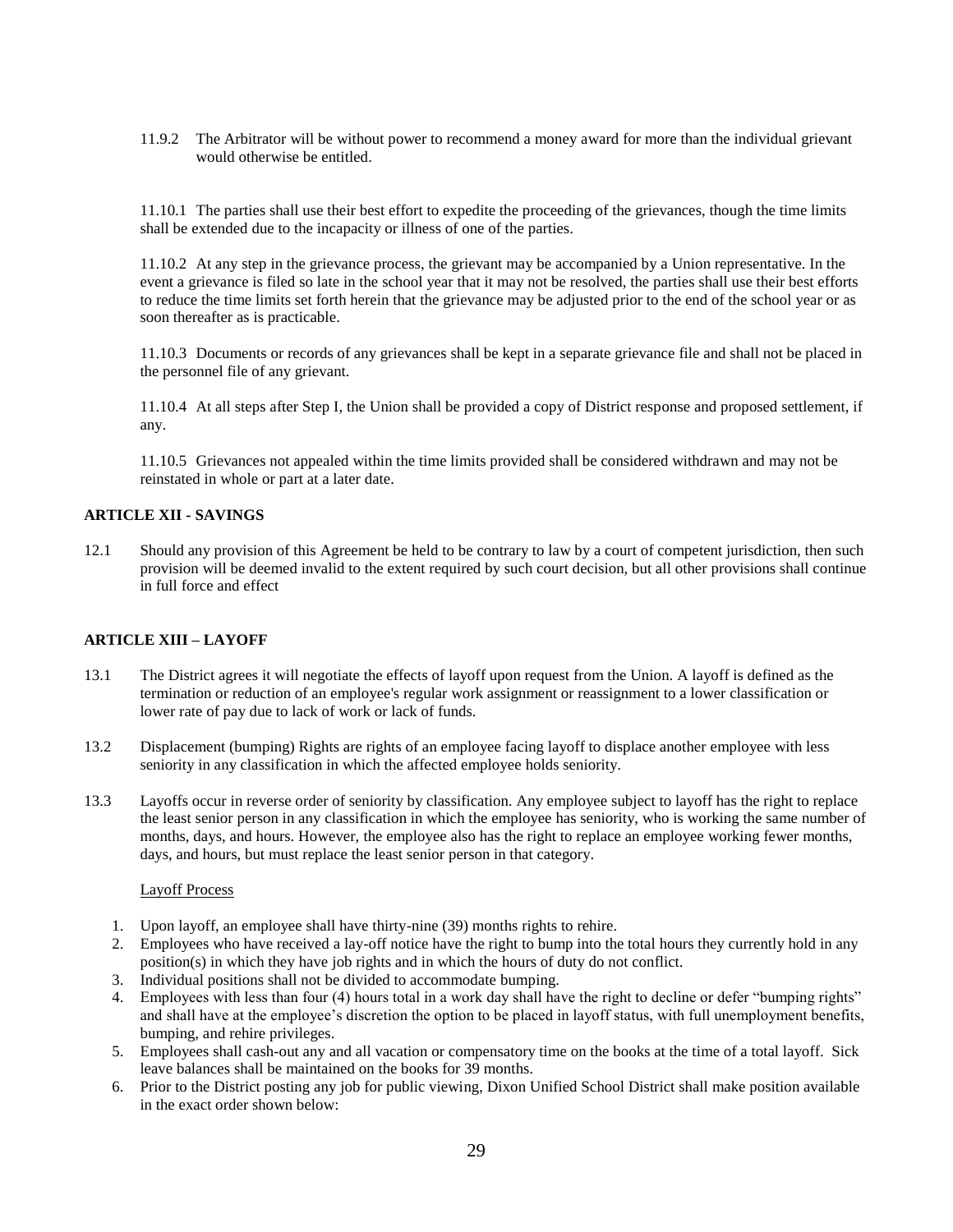- a. Employees currently working in position of employment/job posting who received a total or partial layoff, shall have the right to regain up to but not more than the hours they lost in the layoff.
- b. Employees on total or partial layoff status that have rights in the job class posted shall be entitled to rehire.
- c. Any bargaining unit member that is on layoff status shall be notified by mail of any job vacancies in the District as they become open.
- d. General public notification.
- 7. Seniority Tie-Breaking

A) The first tie-breaking criteria for employees facing layoff in a particular job classification because of the same seniority date in that classification shall be his/her earliest district seniority date in any job classification. B) After the application of the first tie-breaking criteria, ties will be broken through a double random draw process. An employee's name shall be drawn by lot one at a time and a number shall be drawn by lot immediately after each name to establish the seniority order. A representative of the bargaining group and the district will conduct the lottery. The name of each employee and the number drawn to match it shall be recorded immediately. Number one (1) is the most protected from layoff. The highest number is the least protected from layoff.

13.4 An employee subject to layoff has the right to 45 days notice. Wherever possible an employee facing a layoff shall be notified before the summer vacation begins.

## **ARTICLE XIV-DISCIPLINE AND DISCHARGE**

#### 14.1 Termination of Probationary Classified Employees

At any time prior to the expiration of the sixth (6) month probationary period, the Superintendent or designee may, at their discretion, release a probationary classified employee from district employment. A five (5) day written notice of release from employment shall be delivered to the employee and a copy of the notice shall be mailed by U.S.P.S Certified Mail to the employee's last known address prior to the expiration of the probationary period. A probationary employee shall be granted an exit interview upon their request. The probationary employee will receive their final paycheck as soon as possible, but no later than 30 days after release.

#### 14.2 Discipline of Permanent Classified Employees – Causes

Permanent classified employees shall be subject to disciplinary action (suspension with/without pay, demotion, dismissal, or other disciplinary action defined in this contract and as such in law) only for cause.

**Causes:** In addition to any disqualifying or actionable causes provided for by statute or by other policy or regulation of this district, each of the following constitutes cause for disciplinary action against a permanent classified employee.

- 14.2.1 Falsifying any information supplied to the school district, including but not limited to information supplied on application forms, employment records, or any other school district records.
- 14.2.2 Inefficiency or unsatisfactory performance.
- 14.2.3 Job abandonment.
- 14.2.4 Neglect of duty.
- 14.2.5 Insubordination.
- 14.2.6 Dishonesty.
- 14.2.7 Consumption of alcoholic beverages while on duty or in such close time proximity thereto as to cause any detrimental effect upon the employee or upon another employee, a student, or any member of the public associated with them.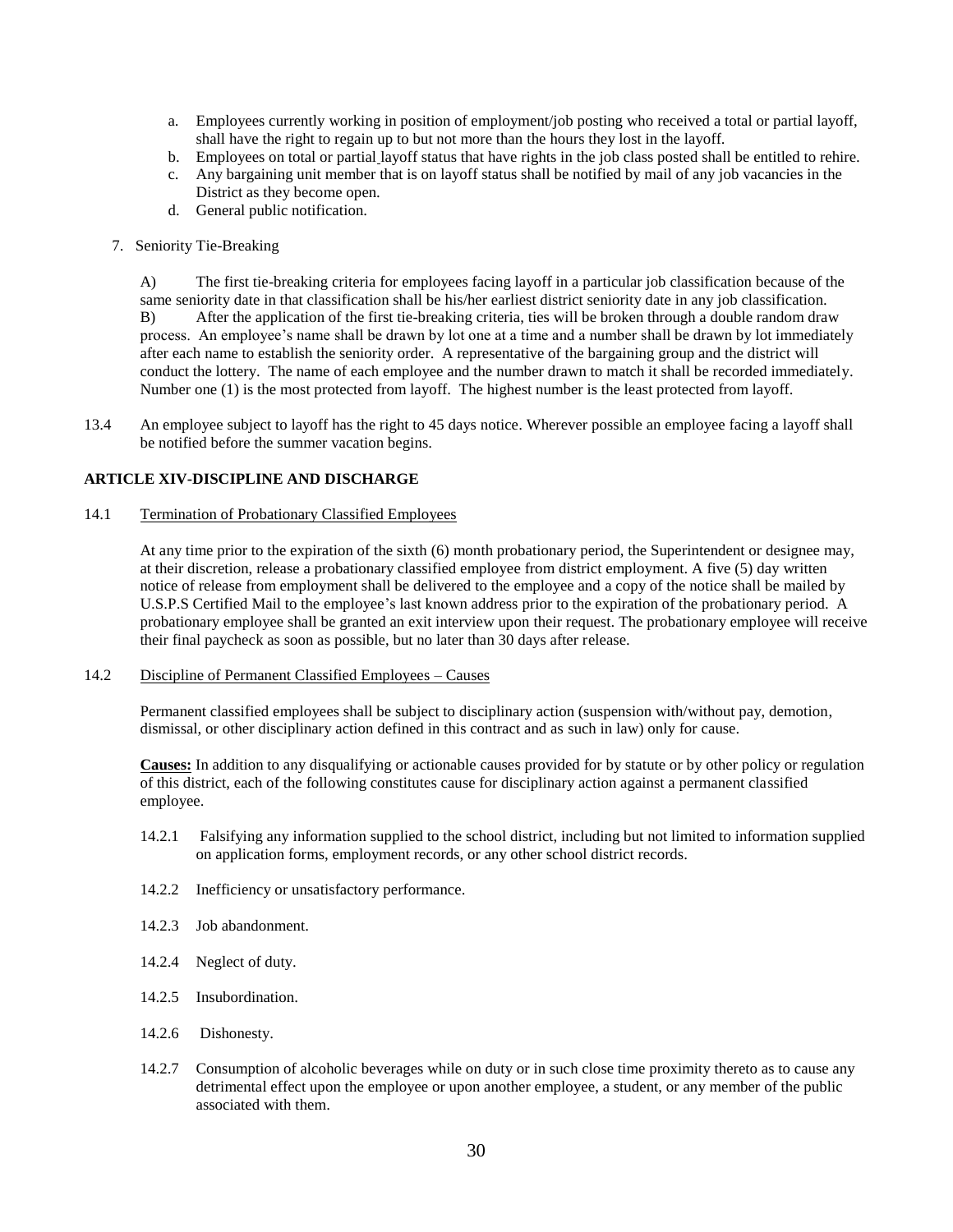- 14.2.8 Possession of or being under the influence of any controlled substance at work or away from work, or furnishing a controlled substance to another person.
- 14.2.9 Conviction of a felony; conviction of any sex or controlled substance offense made relevant by provisions of law or regulation; or conviction of a misdemeanor which is of such nature as to adversely affect the employee's ability to perform a duty or responsibility of their position. A plea or verdict of guilty, or a conviction following a plea of nolo contendere (no contest), is deemed to be a conviction for this purpose.

14.2.10 Absence without leave or excessive absences and/or repeated tardiness without authority or sufficient reason.

14.2.11 Immoral conduct.

14.2.12 Discourteous treatment of any member of the public, a student, or another employee.

14.2.13 Willful disobedience.

14.2.14 Misuse or unauthorized use of district property.

14.2.15 Violation of district, Board, or departmental rule, policy or procedure.

14.2.16 Failure to possess or keep in effect any license, certificate, or other similar requirement specified in the employee's class specification or otherwise necessary for the employee to perform the duties of the position.

14.2.17 Unlawful discrimination, including harassment, on the basis of race, religious creed, color, national origin, ancestry, physical handicap, marital status, sex, or age against any member of the public, a student, or another employee while acting in the capacity of a district employee.

14.2.18 Unlawful retaliation against any other employee, a student or a member of the public who, in good faith, reports, discloses, divulges, or otherwise brings to the attention of any appropriate authority any information relative to an actual or suspected violation of state or federal law or regulation occurring on the job or directly related thereto.

14.2.19 Willful damage to district property, waste of district supplies or equipment, or excessive carelessness with district property or funds.

14.2.20 For employees who drive a vehicle in the regular course of their employment:

(1) Failure to maintain a good personal or business driving record;

(2) Failure to satisfy the insurability requirements of the district's insurance carrier under the district's regular insurance policies. [The district's ability to obtain insurance for the employee under a high risk or any policy other than the regular insurance policies does not mitigate this failure.]

No disciplinary action shall be taken for any cause which arose before the employee became permanent, nor for any cause which arose more than two years before the date of the filing of the written recommendation of disciplinary action unless such cause was concealed or not disclosed by the employee when it could be reasonably assumed that the employee should have disclosed the facts to the district.

- 14.3 The District shall notify SEIU Local 1021 of any disciplinary action taken against any classified employee prior to the imposition of any corrective action or hearing to determine whether or not corrective action will be taken. SEIU Local 1021 shall be noticed when the classified employee is given notice of "Intent to Discipline."
- 14.4 Progressive Discipline: The stages of progressive discipline are:
	- 14.4.1 All classified employees may attach their own statement to any documentation
	- 14.4.2 Informal oral warning: A classified employee will be orally informed or reminded of the consequences of their conduct prior to issuing any corrective direction in writing.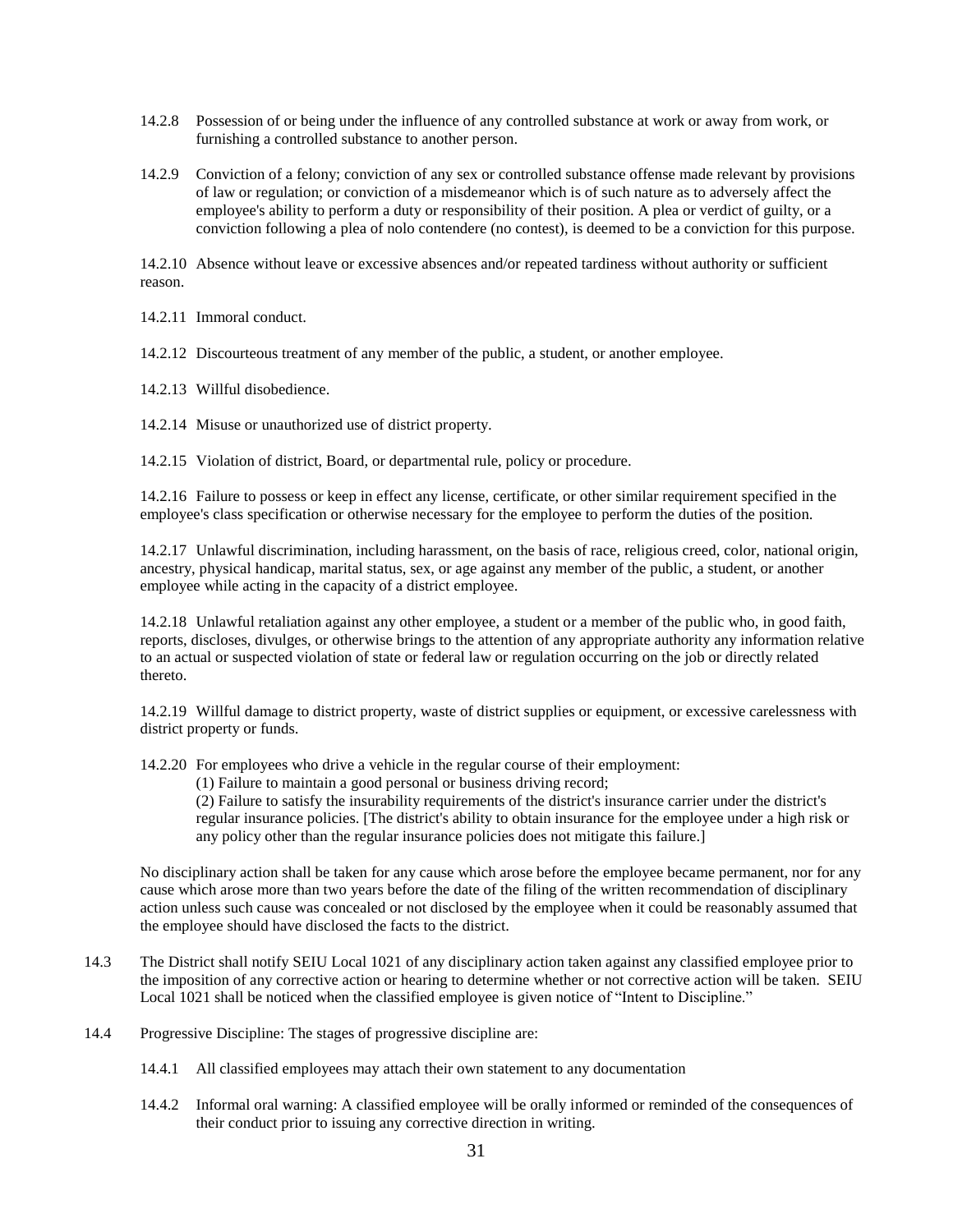- 14.4.3 Counseling Memo: In the interest of resolving issues at the lowest level possible, a counseling memo will be issued to "warn" classified employees of the consequences of their conduct prior to issuing any formal corrective action. Documentation of the "factual basis" for discipline will be provided to both the employee and their representative (of their own choosing) no later than 10 working days of the supervisor gaining knowledge of the infraction. Infractions more than 30 working days from occurrence shall not be subject to discipline (special consideration may be given and timelines can be extended with mutual agreement between SEIU 1021 and DUSD). Counseling Memos will not be placed in the employee's official Personnel File. Counseling Memos will be discarded after 1 year (from date of issuance) if no infractions resulting in one or more other Counseling Memos occur.
- 14.4.4 Formal Written Reprimand: In the event of serious, willful or persistent misconduct, a written reprimand may be issued to the classified employee. If a written reprimand is issued, documentation will be provided to the classified employee and a chosen representative, no later than 10 working days of the supervisor gaining knowledge of the infraction. Infractions more than 30 working days from occurrence shall not be subject to discipline (special consideration may be given and timelines can be extended with mutual agreement between SEIU 1021 and DUSD). Formal Written Reprimand's placed in employee's file will be discarded after 1 year (from date of issuance) if no infractions resulting in one or more other Formal Written Reprimand's occur.
- 14.4.5 Suspension Without Pay: A classified employee may be suspended without pay as a result of a willful, serious or persistent misconduct. A suspensions without pay shall not exceeded five (5) workdays and shall not reduce or deprive the classified of seniority rights or fringe benefits. Employees may petition HR to have the record of suspension removed from their personnel file after 1 year without repeat infraction.

## 14.5 Procedure

- 14.5.1 The District may dismiss, suspend or demote any employee in the classified service provided the rules and regulations are followed:
- 14.5.2 The Administrator/Supervisor proposing that disciplinary action be taken shall provide the employee with written notice of the proposed action. The written notice shall include:

a. A description of the proposed action to be taken and the effective date or dates of the proposed action (at least ten (10) calendar days after the notice is received by the employee).

b. A clear and concise statement of the reasons for the proposed action.

c. A statement that a copy of the materials upon which the action is based are attached or available for inspection by the employee and the employee's representative.

d. A statement advising the employee of the right to respond to the charges either verbally or in writing to the District proposing the action prior to its effective date, including the time within which such response must be made (at least ten (10) calendar days from the date of service of the written order). Failure of the employee to make a written or oral response will constitute waiver of the right to respond.

14.5.3 If the employee elects to respond in person, a meeting shall be scheduled with the department head or their designee at which the employee shall be given the opportunity to respond to the proposed action. The employee shall be entitled to be represented by the person of their choosing at the meeting. The District may amend, modify or revoke any or all of the charges contained in the written order. The District shall provide notice to the employee of the disciplinary action to be taken and of their right to appeal.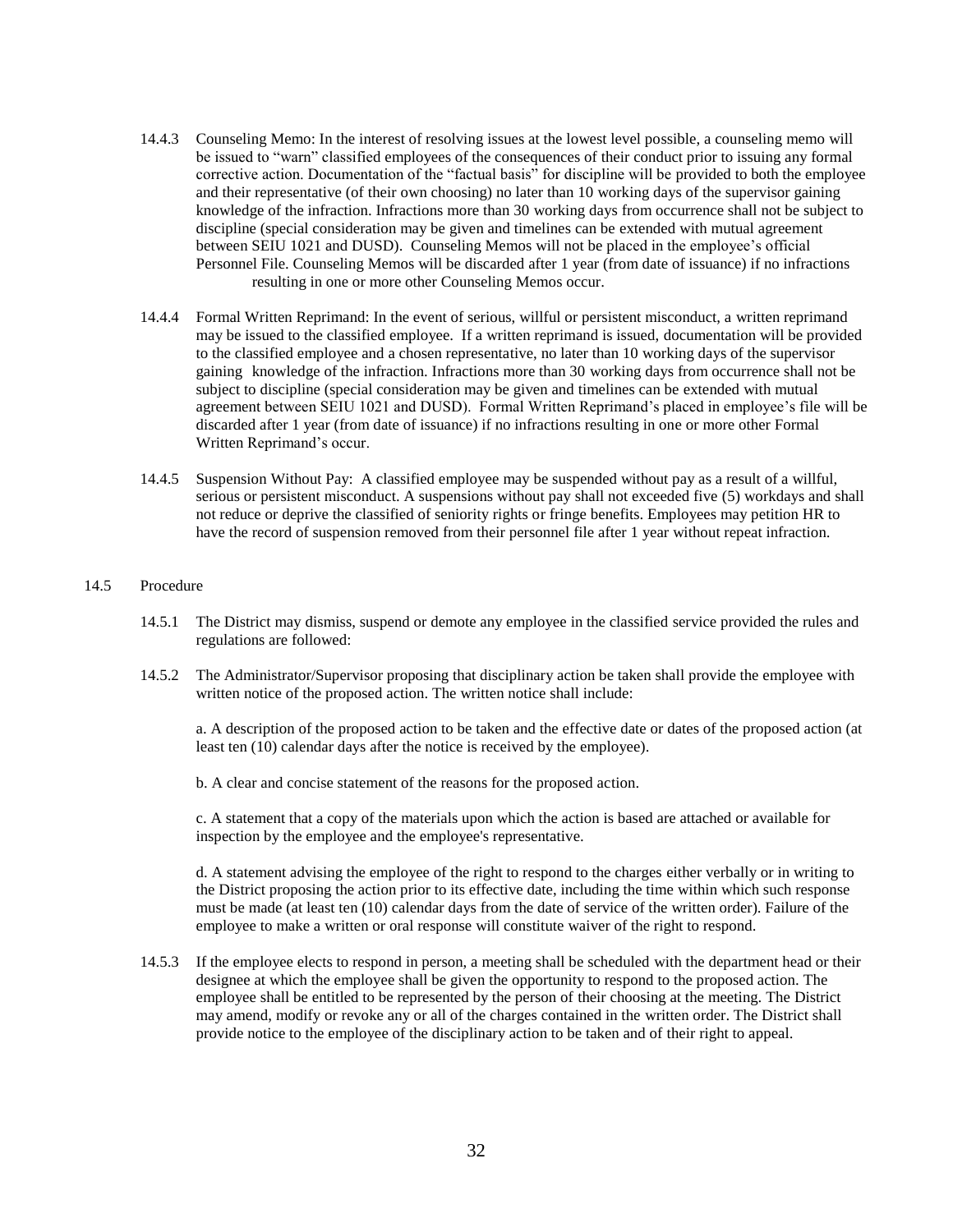#### 14.6Appeal Process

Any employee may either appeal such dismissal, suspension, or demotion to the School Board or file a grievance in accordance with Article 11 Section 11.9 (step 4) of this CBA. Prior to initiating arbitration the parties may agree to mediation.

# **ARTICLE XV - NONDISCRIMINATION**

- 15.1 The District agrees that the provisions of this agreement shall be applied without discrimination on the basis of race, color, creed, sex, marital status, religious affiliation, sexual orientation, age, national origin, disability, political beliefs or affiliation, membership in the Union, or participation in the activities of the Union.
- 15.2 The District agrees that no employee shall be subject to harassment or sexual harassment. For purposes of Section 15.2 harassment means a knowing, persistent, deliberate and unwelcome visual, verbal, or physical course of conduct by a District employee in the work setting, which serves no legitimate purpose and has the purpose of or the effect of unreasonably interfering with work performance.

#### **ARTICLE XVI - POSTING AND SELECTION**

- 16.1 Any available position(s), including athletic coaching positions, in the District shall be posted in a common area at each work site for five (5) workdays. Each site manager shall ensure that the summary is posted at their site. A copy of each vacancy notice shall be sent to the Union and its stewards. The District may simultaneously advertise inside and outside the District for new or vacant positions upon mutual agreement between the Union and District.
- 16.2 When a vacant position is advertised during recess periods, notification of postings will be mailed to the last known address of unit members.
- 16.3 All postings shall list the classification, title, location, salary range, work-hour, condensed description of duties, qualifications required of for the position, and projected starting date, if known. Those unit members having filed an employment application form will be considered first for all posted before outside recruitment. If the District determines that an insufficient number of unit member candidates are qualified, or if no unit member applies, the District may repost without restrictions.

16.3.1 Positions within the District will be posted at schools and work locations. Current employees will be considered and interviewed in accordance with Board Policy 4111 5210-Recruitment and Selection. Current employees who are determined by the District to meet minimum qualifications for the position will be interviewed.

- 16.4 Within a reasonable period of time following final filing date for any Notice of Vacancy, the Human Resources Department shall do the following:
	- 16.4.1 Screen all applicants for qualifications as indicated on the Notice of Vacancy.
	- 16.4.2 Administer appropriate test and/or other screening procedures as deemed necessary.
	- 16.4.3 Identify eligible candidates (from the eligibility list, if appropriate) and refer qualified candidates for interview by an interview panel arranged by the Principal or other Administrator. All interview panels may include at least one (1) SEIU member drawn from a list provided by SEIU Chapter President.
	- 16.4.4 Selection shall be made on the basis of the individual qualifications and capabilities of the candidate, current and previous work performance, affirmative action guidelines, and performance evaluation.
	- 16.4.5 Candidates not selected for a position will be notified in writing within ten (10) working days after the final selection. The written notification for any and all unsuccessful candidates shall be made available to SEIU Local 1021, as requested.
	- 16.4.6 Unsuccessful applicants may make a written request to the Human Resources Department for -an explanation. Such requests will be answered in writing within fifteen (15) working-days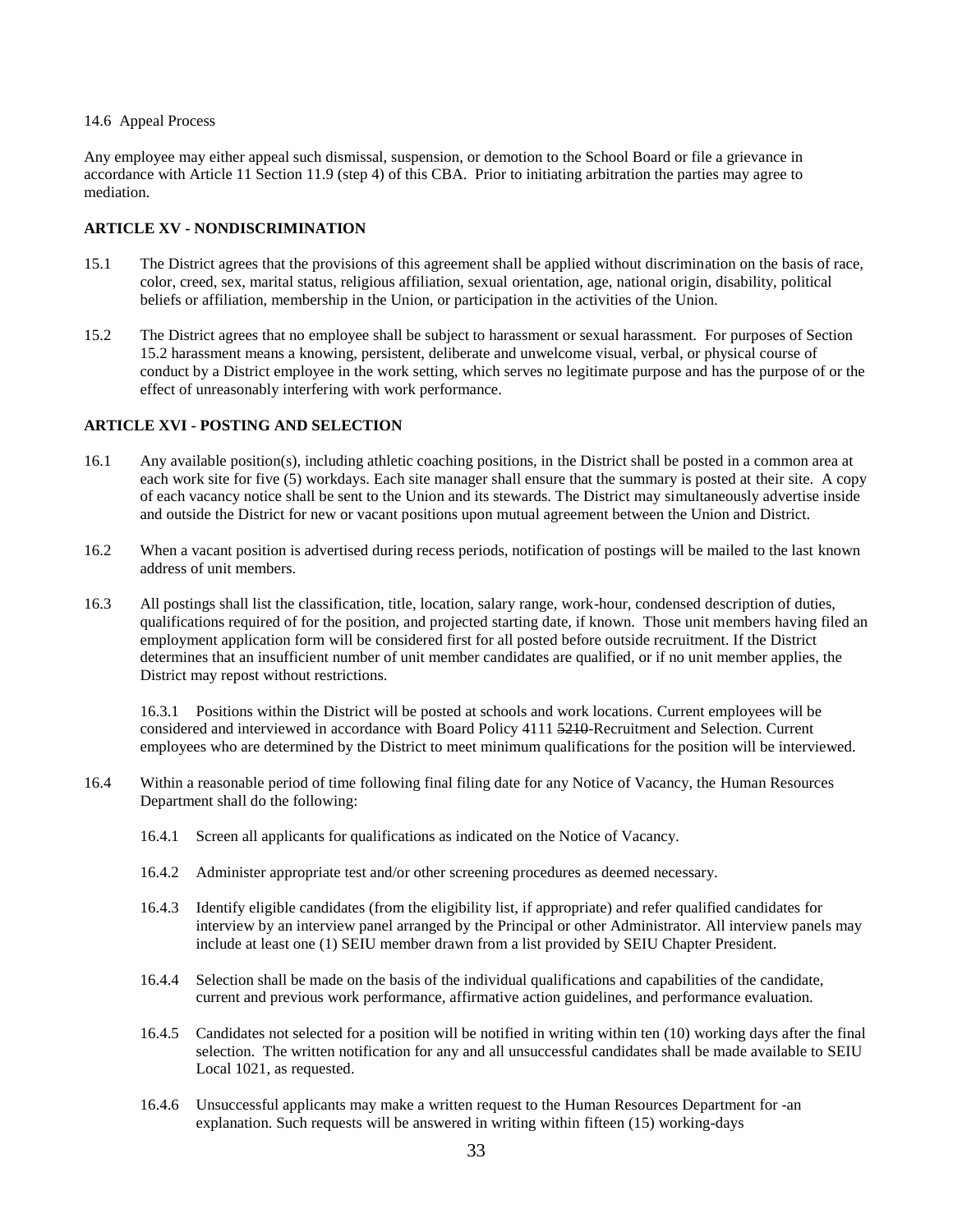- 16.4.7 The District will provide the Union, and its stewards with a copy of any Classified eligibility lists. Current employees who indicate a desire to be considered for a Paraprofessional position will be required to take the Paraprofessional Proficiency Exam to determine eligibility. The tests will not be taken on paid time. An applicant who has passed the Paraprofessional Proficiency Exam within the previous 24 months prior to hire shall not be required to take the exam.
- 16.4.8 The District will not divide an existing position in order to create two or more positions unless the position is vacant and programmatic-based requirements dictate change to improve service to students.
- 16.4.9 After exhausting the process outlined in 16.4, and if no unit members are selected, the District will notify the Chapter President and Co-President by email. The District may then advertise the vacancy internally and externally.

# **ARTICLE XVII - JOINT LABOR MANAGEMENT MEETINGS**

- 17.1 The District and the Union have a mutual interest to discuss matters of mutual concern in a collaborative and proactive forum.
- 17.2 The District and Union will meet a minimum of one (1) day a month (unless mutually waived) which would be agreed upon at the beginning of each school year to discuss labor/management issues.

# **ARTICLE XVIII – RECLASSIFICATION AND NEW JOB CLASSIFICATIONS**

- 18.1 All employees covered by this agreement work in particular classifications. Their duties and responsibilities are set forth in job descriptions maintained by the District, which are available to employees upon request.
- 18.2 Employees shall not be required to perform duties on a regular basis which are not fixed and prescribed for their classification.
- 18.3 Reclassification Procedure

18.3.1 Employees, the Union or the District may request a reclassification study of any position within the unit. Requests for reclassification must be received between November 1 and January 31 of each year.

18.3.2 A reclassification is a change in pay range or classification because new job duties are added which require a higher level of skills, abilities and responsibilities.

18.3.3 To request a reclassification study, a Request for Reclassification form must be completed and submitted to the Human Resources Department. In the event an employee requests a reclassification study; the employee will first submit their completed request to their supervisor. The supervisor can provide feedback and/or a recommendation on the form and submit the form to the Human Resources Department.

18.3.4 Once the completed Request for Reclassification form is received by Human Resources, the Director of Human Resources will notify the Reclassification Committee, via email, of the pending request.

18.3.5 Human Resources staff will initiate a classification study and prepare preliminary recommendations resulting from the study. Human Resources staff will complete the study by the end of April. The study will include:

- a. Interviews with the employee, the employee's immediate supervisor and persons serving in similar positions;
- b. A review of the employee's Request for Reclassification;
- c. A classification study desk audit;
- d. An examination of the internal alignment of a position within a job category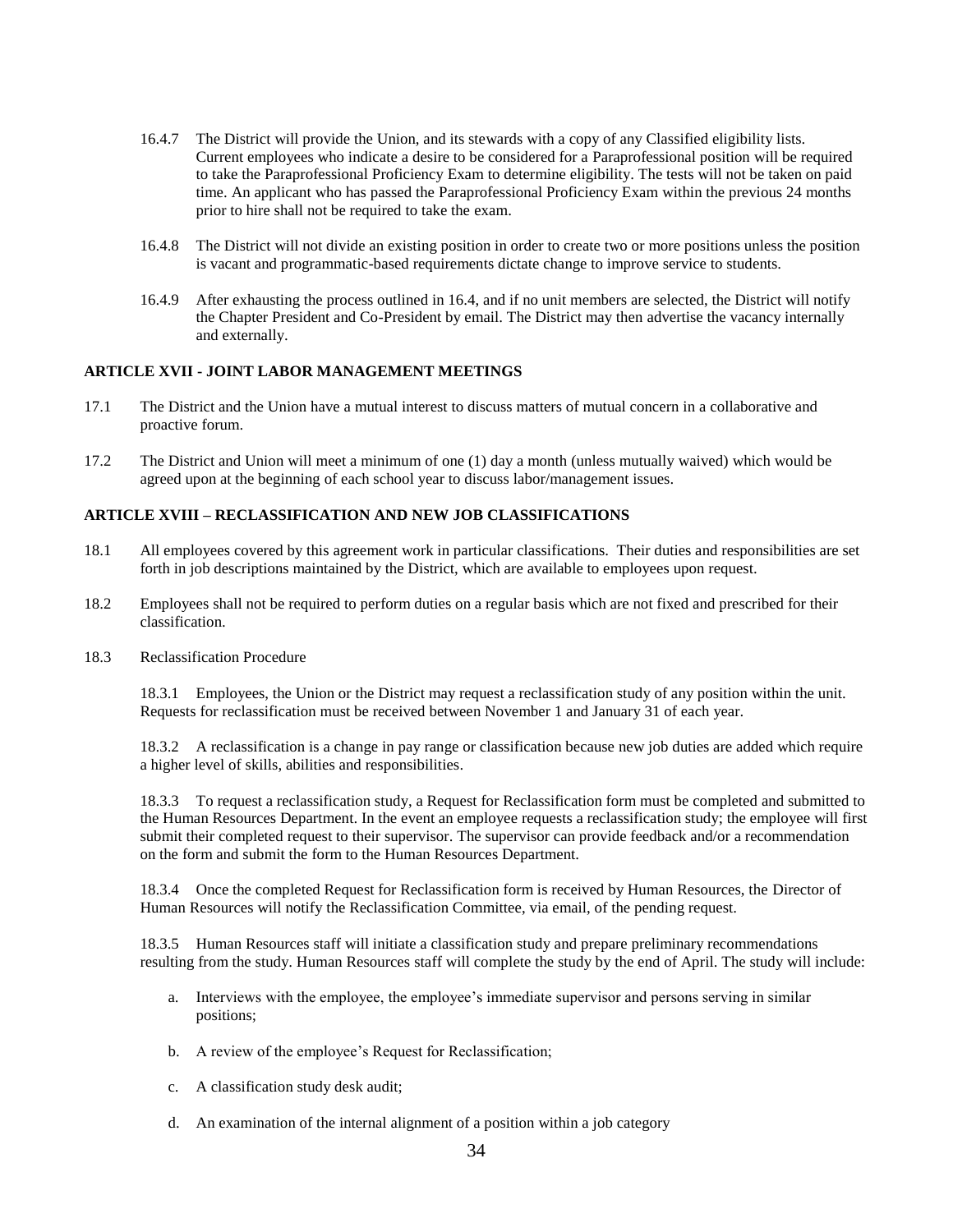- e. A review of the employee's class specification and the class specification of the position for which the employee is seeking reclassification; and
- f. A review of all other related and relevant class specifications and/or information as determined by the Director of Human Resources.

# 18.4 Reclassification Committee

18.4.1 The Reclassification Committee shall consist of the following members:

18.4.1.1 Two (2) SEIU Representatives and three (3) District Administrators one of which shall be selected by SEIU who does not directly supervise the position studied

18.4.2 In evaluating the request, the Reclassification Committee will consider the following:

(1) The actual level and nature of the duties and responsibilities the employee is regularly required to perform which are not fixed and prescribed for the classification nor reasonably related to those duties of the classification.

(2) How the employee came to be assigned duties and responsibilities not covered by his or her present classification specifications (e.g., an expansion in the functions of the school or office or possession by the employee of special skills or abilities).

(3) When the position was last studied.

(4) A comparison of the employee's actual duties with the duties shown on the employee's classification specification.

(5) Information given by the employee (e.g., the Request for Reclassification) and/or the employee's supervisor.

(6) The duties and responsibilities of the classification into which the employee believes he/she should be classified.

- 18.4.3 The committee will meet in May to consider requests. The committee will make a recommendation to either deny the request or approve the request and forward it to the Superintendent for consideration. The Superintendent has the authority to accept or reject the recommendation. Recommendations accepted by the Superintendent will be presented to the Board for approval or denial.
- 18.4.4 If the decision of the Reclassification Committee, Superintendent or Board is to deny the reclassification, the decision is final and not subject the Article XI.
- 18.4.5 Requests approved by the Board will be implemented July of the new fiscal year.
- 18.5 An employee who has applied for or received a reclassification may not apply for or be subject to another reclassification within the same job classification for at least two years from the date of the last reclassification/reallocation and/or request.
- 18.6 After the analysis of the study, should the committee determine that there is no current job description that describes the duties of the position, the process described in "New Job Classification" article will be applied.
- 18.7 New Job Classifications

18.7.1 The District agrees to notify the Union of the need for any new job classifications created in the District. The District and the Union further agree to meet and negotiate in a timely manner regarding the appropriate salary rate and the bargaining unit designation to which the job class will be assigned.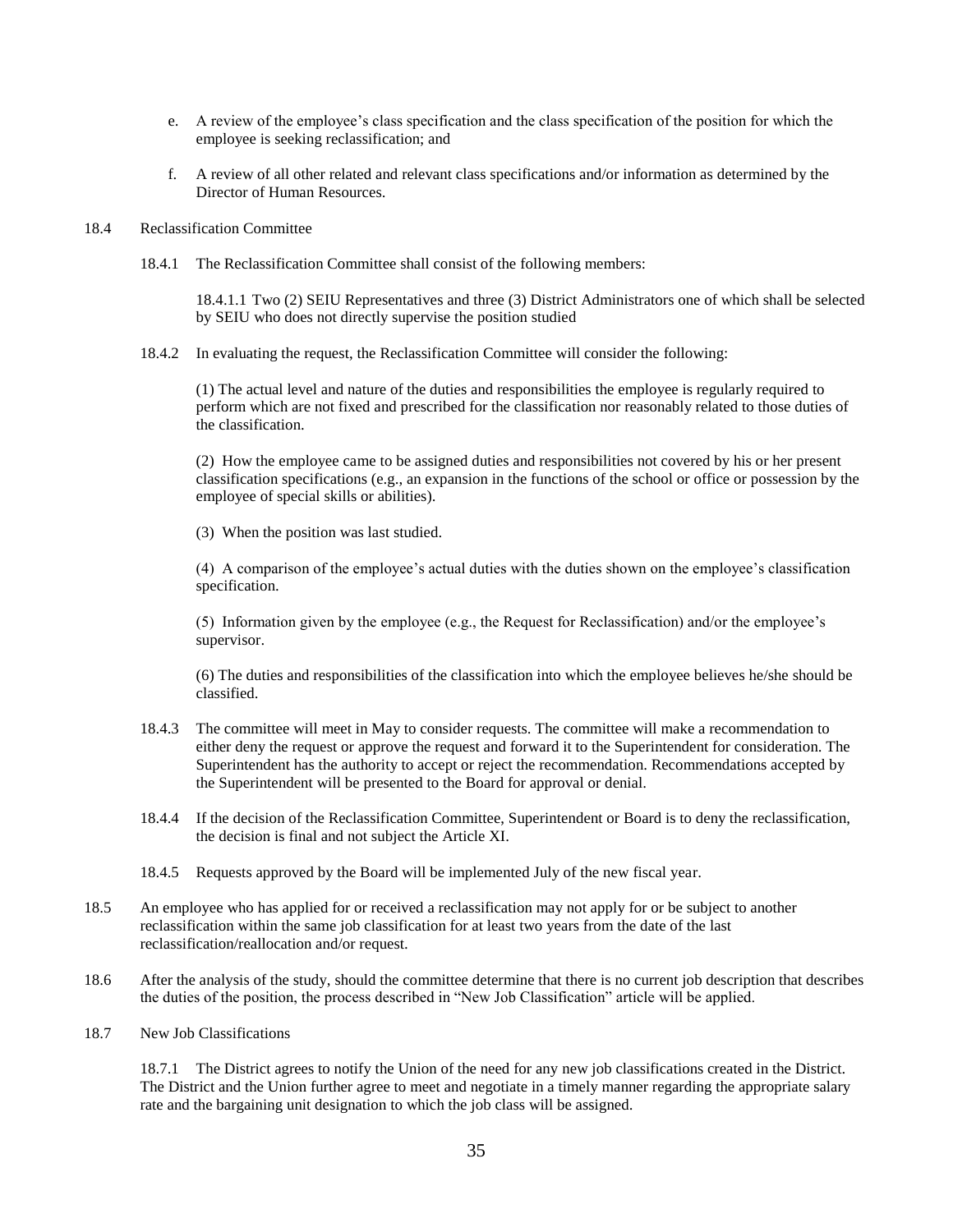18.7.2 When a new regular job classification is created, the District will establish the temporary rate of pay. The permanent rate of pay will be agreed upon by the District and the Union and ratified by the Board.

# **ARTICLE XIX - CONCERTED ACTIVITIES**

19.1 The District agrees not to lock out unit members during the term of this agreement. SEIU Local 1021 agrees not to engage in, instigate, or condone any work stoppage by any members of the bargaining unit during the term of this agreement.

# **ARTICLE XX - DURATION**

20.1 The term of this contract is from October 1, 2019 through September 30, 2022. Both parties agree to continue to meet over substantive issues and agree to reopeners on Article II - Wages and Article IV – Health and Welfare Benefits in each year, 2020-2021 and 2021-2022. SEIU Local 1021 and Dixon Unified School District will continue to take steps to maintain a positive working relationship, including, but not limited to regularly scheduled Labor/Management meetings as well as utilizing the process available to deter conflict such as Meet and Confers when mutually agreed by both parties.

## **ARTICLE XXI – COMMITMENT TO TRAINING**

21.1 The District and SEIU Local 1021 will work together to develop training opportunities commensurate with District priorities and mission requirements. Management will arrange for employees to receive the appropriate training upon employment, promotion, or transfer. Employees may request additional training as necessary.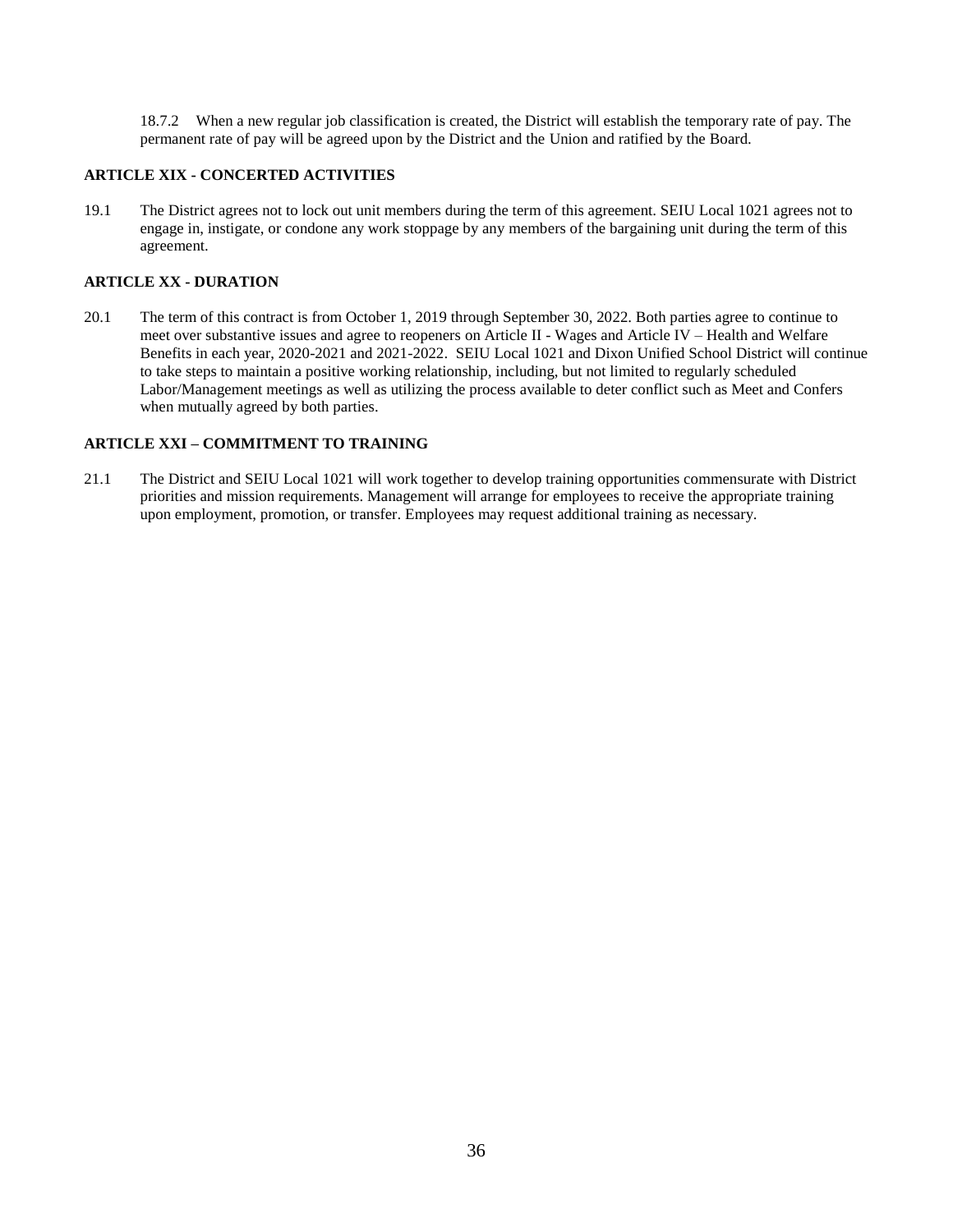# **SIGNATURES**

In witness whereof, the Union has caused this agreement to be signed by its representatives and the Governing Board has cause this agreement to be signed by its representatives.

For the District: For the Union: I kirk Cindy Nguyen, Exerutive Director Human **Chapter President Resources and Employee Relations** Yewa MAU which didn't. Monique Stovall, Chief Business Official **Chapter Vice President** Spu Monachel Li Marc Monachello, Director of Technology **Chapter Negotiation Representative Chapter Negotiation Representative** Chapter Negotiation Representative **Chapter Negotiation Representative** Chapter Negotiation Representative  $\sim$  6.16 Valencia Kamara, SEIU Local 1021, Field Representative aden hatc Kaden Kratzer, SEIU Local 1021, Education Teagy Held Director David Canham, SEIU Local 1021, Deputy **Director** n Stead-Mendez, SEIU 1021, Executive **Director**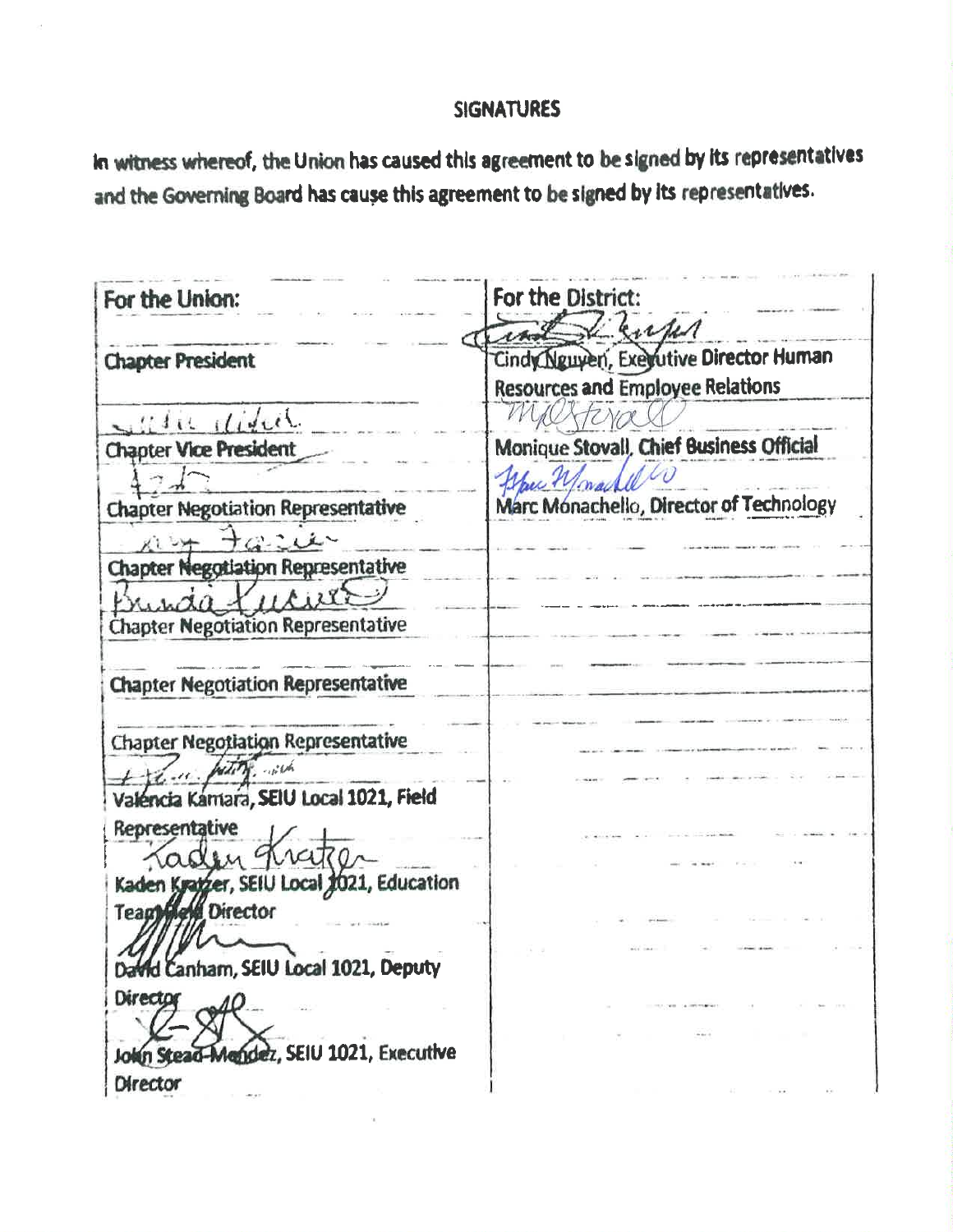# **Dixon Unified School District ♦ SEIU Local 1021 2020-2021 CLASSIFIED SALARY SCHEDULE**

| <b>Step</b> |     |       |    | 2     |     | 3     |     | 4     |     | 5     |     | 6     |    | 7     |
|-------------|-----|-------|----|-------|-----|-------|-----|-------|-----|-------|-----|-------|----|-------|
| Range 200   | \$  | 13.33 | \$ | 13.83 | \$  | 14.34 | \$  | 14.88 | S   | 15.45 | S   | 16.01 | S  | 16.63 |
| Range 210   | \$  | 13.99 | \$ | 14.52 | S   | 15.06 | S   | 15.63 | \$  | 16.22 | S   | 16.82 | \$ | 17.45 |
| Range 220   | \$  | 14.69 | S  | 15.24 | S   | 15.82 | \$  | 16.41 | S   | 17.03 | S   | 17.67 | S  | 18.33 |
| Range 230   | S   | 15.44 | S. | 16.00 | \$. | 16.61 | \$. | 17.24 | \$. | 17.88 | S   | 18.54 | S  | 19.24 |
| Range 240   | \$  | 16.21 | \$ | 16.80 | S   | 17.43 | \$  | 18.09 | S   | 18.78 | \$  | 19.48 | S  | 20.20 |
| Range 250   | \$  | 17.01 | \$ | 17.65 | \$  | 18.31 | \$  | 19.00 | \$  | 19.72 | \$  | 20.45 | \$ | 21.22 |
| Range 260   | S   | 17.86 | S  | 18.52 | S   | 19.22 | \$  | 19.94 | S   | 20.70 | S   | 21.47 | S  | 22.28 |
| Range 270   | S   | 18.76 | \$ | 19.46 | S   | 20.19 | \$  | 20.94 | S   | 21.73 | \$  | 22.54 | \$ | 23.39 |
| Range 280   | S   | 19.70 | S  | 20.44 | S   | 21.21 | S   | 21.99 | S   | 22.82 | S   | 23.67 | \$ | 24.56 |
| Range 290   | \$  | 20.68 | \$ | 21.46 | \$. | 22.26 | S   | 23.09 | S   | 23.96 | \$  | 24.86 | S  | 25.79 |
| Range 300   | \$  | 21.71 | \$ | 22.53 | \$. | 23.37 | S   | 24.24 | S   | 25.15 | \$  | 26.10 | S  | 27.07 |
| Range 310   | \$  | 22.80 | \$ | 23.65 | \$  | 24.54 | \$  | 25.46 | S   | 26.41 | \$. | 27.40 | \$ | 28.43 |
| Range 320   | \$  | 23.94 | S  | 24.84 | S   | 25.77 | \$  | 26.72 | S   | 27.73 | \$  | 28.77 | \$ | 29.85 |
| Range 330   | S   | 25.13 | S  | 26.08 | \$. | 27.05 | S   | 28.07 | S   | 29.12 | S   | 30.21 | S  | 31.34 |
| Range 340   | S   | 26.39 | \$ | 27.38 | S   | 28.40 | S   | 29.48 | S   | 30.57 | S   | 31.71 | \$ | 32.92 |
| Range 350   | \$. | 27.71 | \$ | 28.75 | \$. | 29.82 | \$  | 30.94 | \$  | 32.11 | \$. | 33.30 | \$ | 34.56 |

#### **BENEFITS AND STIPENDS**

| <b>Longevity</b> |     | <b>Stipends &amp; Differentials</b> |                      |
|------------------|-----|-------------------------------------|----------------------|
| 10 - 14 years    | 3%  | <b>Bilingual Stipend</b>            | $\sqrt{5.50}$ per ho |
| 15 - 19 years    | 6%  | Night Shift Differential            | 5%                   |
| 20 - 24 years    | 9%  |                                     |                      |
| 25 - 29 years    | 12% |                                     |                      |
| 30 years or more | 15% |                                     |                      |

| Vacation (12 Month)        |                                       | Vacation (9-10 Month)** |                                      |
|----------------------------|---------------------------------------|-------------------------|--------------------------------------|
| $\blacksquare$ 1 - 2 vears | 10 davs                               | - 2 vears               | l10 davs                             |
| $3 - 9$ years              | 15 davs                               | l3 - 9 vears            | l12 davs                             |
| 10 years or more           | additional day<br>yearly; max 25 days | 10 years or more        | 1 additional day<br>yearly; max 20 o |

| <b>Professional Growth</b> |          | <b>Professional Growth, Inst. Sup</b> |        |
|----------------------------|----------|---------------------------------------|--------|
| 8 points                   | $2.50\%$ | 8 points                              | 4.50%  |
| 15 points                  | 5%       | 15 points                             | 9%     |
| 25 points                  | 7.50%    | 25 points                             | 13.50% |
| 35 points                  | 10%      | 35 points                             | 18%    |
| 45 points                  | 12.50%   | 45 points                             | 22.50% |
| 60 points                  | 15%      | 60 points                             | 27%    |

| Longevity     |     | <b>Stipends &amp; Differentials</b> |                 |
|---------------|-----|-------------------------------------|-----------------|
| 10 - 14 vears | 3%  | <b>Bilingual Stipend</b>            | ∎\$.50 per hour |
| 15 - 19 vears | 5%L | Night Shift Differential            | 5%              |

|                                         | Vacation (9-10 Month)** |                                         |
|-----------------------------------------|-------------------------|-----------------------------------------|
| 10 days                                 | 11 - 2 vears            | 10 days                                 |
| 15 days                                 | $3 - 9$ years           | 12 days                                 |
| 1 additional day<br>yearly; max 25 days | 10 years or more        | 1 additional day<br>yearly; max 20 days |

| <b>Professional Growth</b> |        |           | Professional Growth, Inst. Support*** |
|----------------------------|--------|-----------|---------------------------------------|
| 8 points                   | 2.50%  | 8 points  | 4.50%                                 |
| 15 points                  | 5%     | 15 points | 9%                                    |
| 25 points                  | 7.50%  | 25 points | 13.50%                                |
| 35 points                  | $10\%$ | 35 points | 18%                                   |
| 45 points                  | 12.50% | 45 points | 22.50%                                |
| 60 points                  | 15%    | 60 points | 27%                                   |

*\*\*Employees working less than 9 months shall earn vacation time at the rate of 1 day per month worked.*

*\*\*\*IS Professional Growth model applies only to IS classification employees hired on or before 6/30/16, then sunsets.*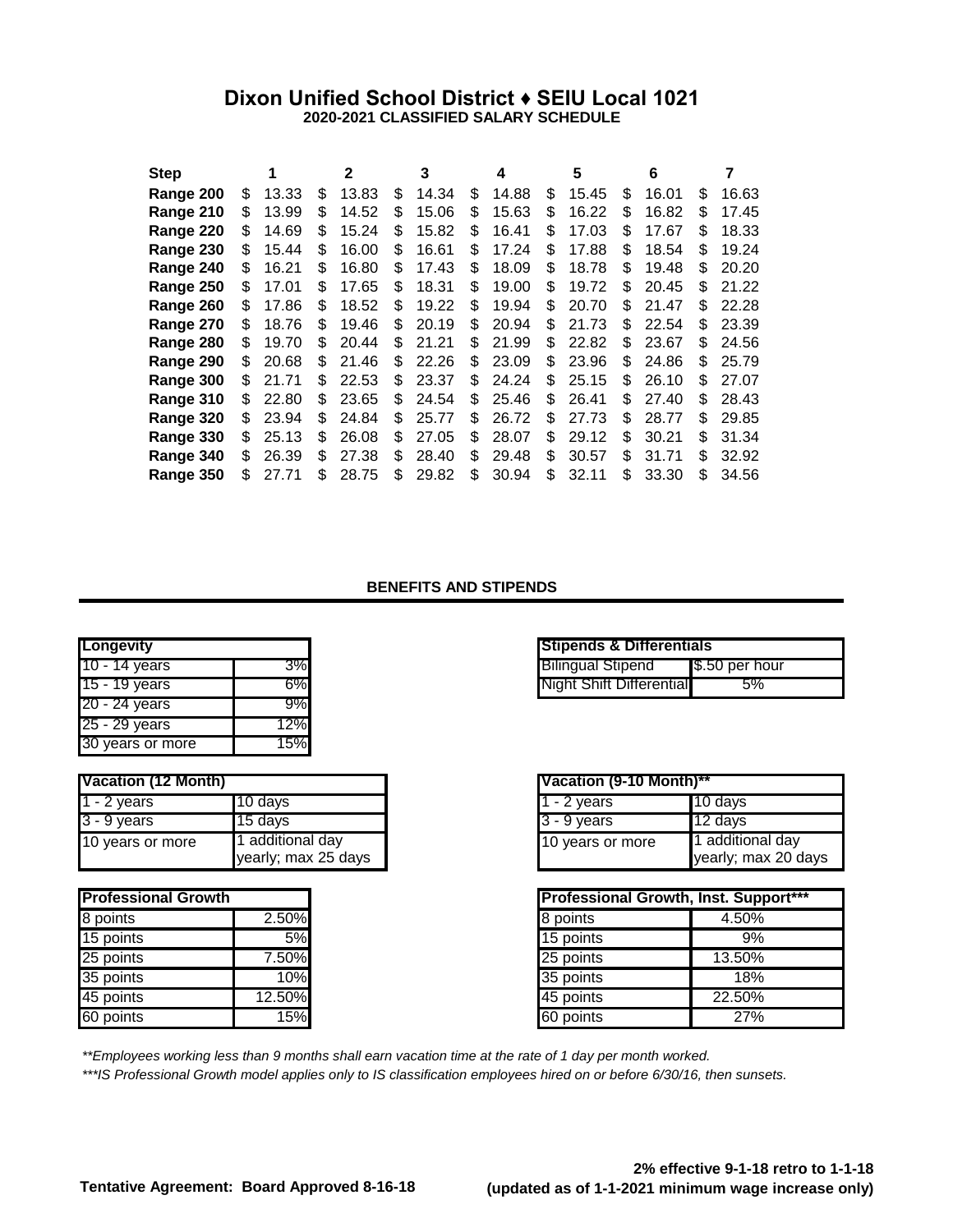# **Dixon Unified School District ♦ SEIU Local 1021 2020-2021 CLASSIFIED SALARY SCHEDULE**

| <b>Position Title</b>                                 | Range | <b>Work Year</b> |  |
|-------------------------------------------------------|-------|------------------|--|
| <b>Administrative Support:</b>                        |       |                  |  |
| Account Clerk, Associated Student Body (ASB)          | 260   | 10 Months        |  |
| Administrative Assistant, Education Services          | 300   | 12 Months        |  |
| <b>Attendance Secretary</b>                           | 250   | 10 Months        |  |
| Compliance Specialist, Data Facilitator Emphasis      | 300   | 12 Months        |  |
| Compliance Specialist, English Learner (EL) Emphasis  | 300   | 12 Months        |  |
| District Office Receptionist, Bilingual (Spanish)     | 250   | 12 Months        |  |
| English Learner (EL) Clerk                            | 290   | 9 Months         |  |
| English Learner (EL)/At-Risk Intervention Coordinator | 290   | 9 Months         |  |
| Interpreter/Translator, LCAP - Spanish                | 290   | 10 Months        |  |
| Interpreter/Translator, Special Education - Spanish   | 290   | 10 Months        |  |
| Parent Liaison, Bilingual - Spanish                   | 290   | 9 Months         |  |
| Program Office Coordinator                            | 310   | 12 Months        |  |
| Registrar, High School                                | 290   | 11 Months        |  |
| <b>School Office Coordinator</b>                      | 320   | 10 Months        |  |
| <b>School Secretary</b>                               | 240   | 10 Months        |  |
| Secretary to Athletic Director (AD)                   | 240   | 9 Months         |  |
| Secretary to Program Director/Manager                 | 290   | 12 Months        |  |
| Fiscal:                                               |       |                  |  |
| <b>Account Clerk, Business Services</b>               | 260   | 12 Months        |  |
| Accounting & Budget Technician                        | 310   | 12 Months        |  |
| Accounts Payable Technician                           | 310   | 12 Months        |  |
| Payroll/Benefits Technician                           | 310   | 12 Months        |  |
| <b>Food Service:</b>                                  |       |                  |  |
| <b>Food Service Assistant</b>                         | 210   | 9 Months         |  |
| <b>Food Service Coordinator</b>                       | 250   | 9 Months         |  |
| <b>Information Technology:</b>                        |       |                  |  |
| Computer Technician                                   | 290   | 12 Months        |  |
| Network Systems Engineer                              | 350   | 12 Months        |  |
| Student Data Systems Manager                          | 350   | 12 Months        |  |
| Webmaster Engineer                                    | 310   | 12 Months        |  |
| <b>Instructional Support:</b>                         |       |                  |  |
| Campus Supervisor                                     | 240   | 9 Months         |  |
| Early Childhood Educator                              | 270   | 9 Months         |  |
| Learning Center Coordinator                           | 250   | 9 Months         |  |
| Library Technician                                    | 240   | 9 Months         |  |
| Licensed Vocational Nurse (LVN)                       | 300   | 9 Months         |  |
| Paraprofessional, Licensed Vocational Nurse (LVN)     | 300   | 9 Months         |  |
| Paraprofessional                                      | 250   | 9 Months         |  |
| Paraprofessional, Aspire                              | 250   | 9 Months         |  |
| Paraprofessional, Self-Care                           | 250   | 9 Months         |  |
| <b>Technology Assistant</b>                           | 240   | 9 Months         |  |
| Traffic-Playground Monitor (TPM)                      | 200   | 9 Months         |  |